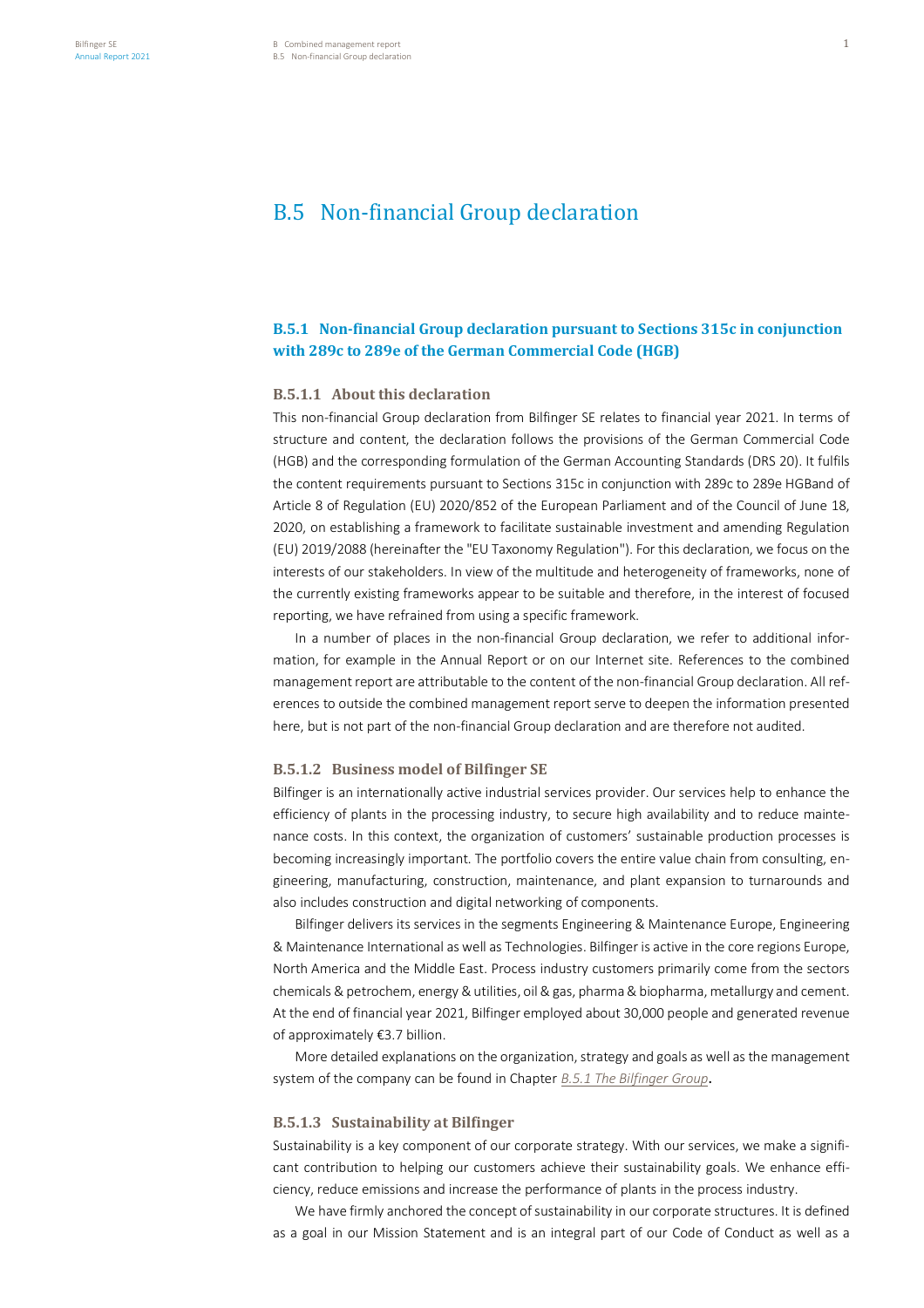number of internal Group Policies. We have been reporting on our sustainability activities annually in sustainability reports since 2011, in particular in the areas of HSEQ, Compliance, Procurement and Human Resources.

Bilfinger has published an externally audited non-financial Group declaration since 2018, the company is a member of the *UN Global Compact initiative,* supports the *UN Sustainable Development Goals* and issues an annual declaration of conformity with the German Sustainability Code.

With regard to sustainability, Bilfinger is evaluated by several external institutions; we are in regular active contact with MSCI-ESG, ISS-ESG, Sustainalytics, CDP and Ecovadis, among others.

## **B.5.1.4** Sustainability management

The Executive Board is responsible for sustainability. Sustainability management at Group level is coordinated and aligned within the *SustaiNet* sustainability network, which is coordinated by Corporate Treasury & Investor Relations under the responsibility of Executive Board member Christina Johansson (Chief Financial Officer and interim Chief Executive Officer).

Members of *SustaiNet* are heads of selected corporate departments whose areas of responsibility relate to sustainability issues (including Strategy, Compliance, Human Resources, Procurement, Communications, Accounting & Controlling), heads of other functional units with a Groupwide governance function (HSEQ, Business Development) as well as managing directors of operational regional and divisional management teams.

*SustaiNet* meets at least twice a year as scheduled; in addition, meetings are convened on an ad-hoc and project-related basis. In addition to the formal exchange in the sustainability network, the members as well as employees in their functional areas are in regular contact on individual sustainability topics.

### **B.5.1.5** Determination of materiality

To determine the main areas of action for our own conduct, we have for years regularly conducted materiality analyses in dialog with our Group's stakeholders. The resulting materiality matrix defines our Group's sustainability topics.

In 2020, Bilfinger *SustaiNet* conducted a new materiality analysis with the involvement of the Group's stakeholders. The results of the survey were reviewed again by SustaiNet and the Board of Directors in the 2021 reporting year. To review the content of our Non-Financial Group Declaration, we looked at these areas of activity both in terms of their business relevance and in terms of their impact on the materiality of the economic, environmental and social consequences listed in the HGB. In particular, we looked at the costs and risks associated with the topics, the extent to which they affect our business and our environment, and the degree to which we are able to influence each aspect.

The principal sustainability topics were confirmed. The dialog with the Group's stakeholders – employees, customers, suppliers and capital market representatives as well as social institutions – did not result in any new topic clusters.

The relationship of the topics to each other and the absolute positioning in the matrix were updated for selected points as compared to the previous year.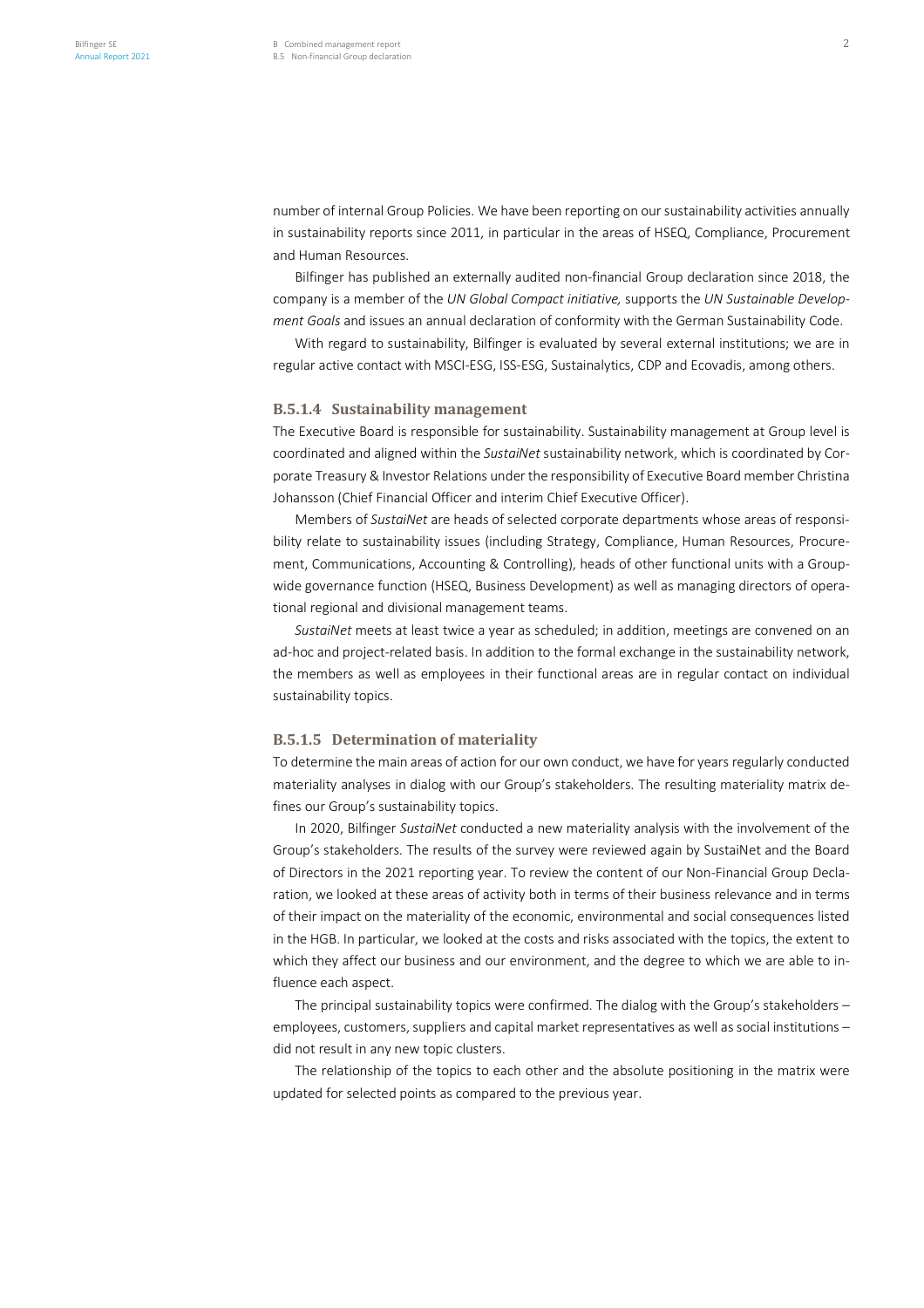

The result of the 2021 materiality analysis is presented in our current materiality matrix.

### BILFINGER SE MATERIALITY MATRIX

To structure the content and structure of this year's non-financial Group declaration, individual topics have been grouped into obvious topic areas and divided into the four main chapters *People, Planet, Customers* and *Governance*. These topics establish a direct link to the Bilfinger Group's Mission Statement.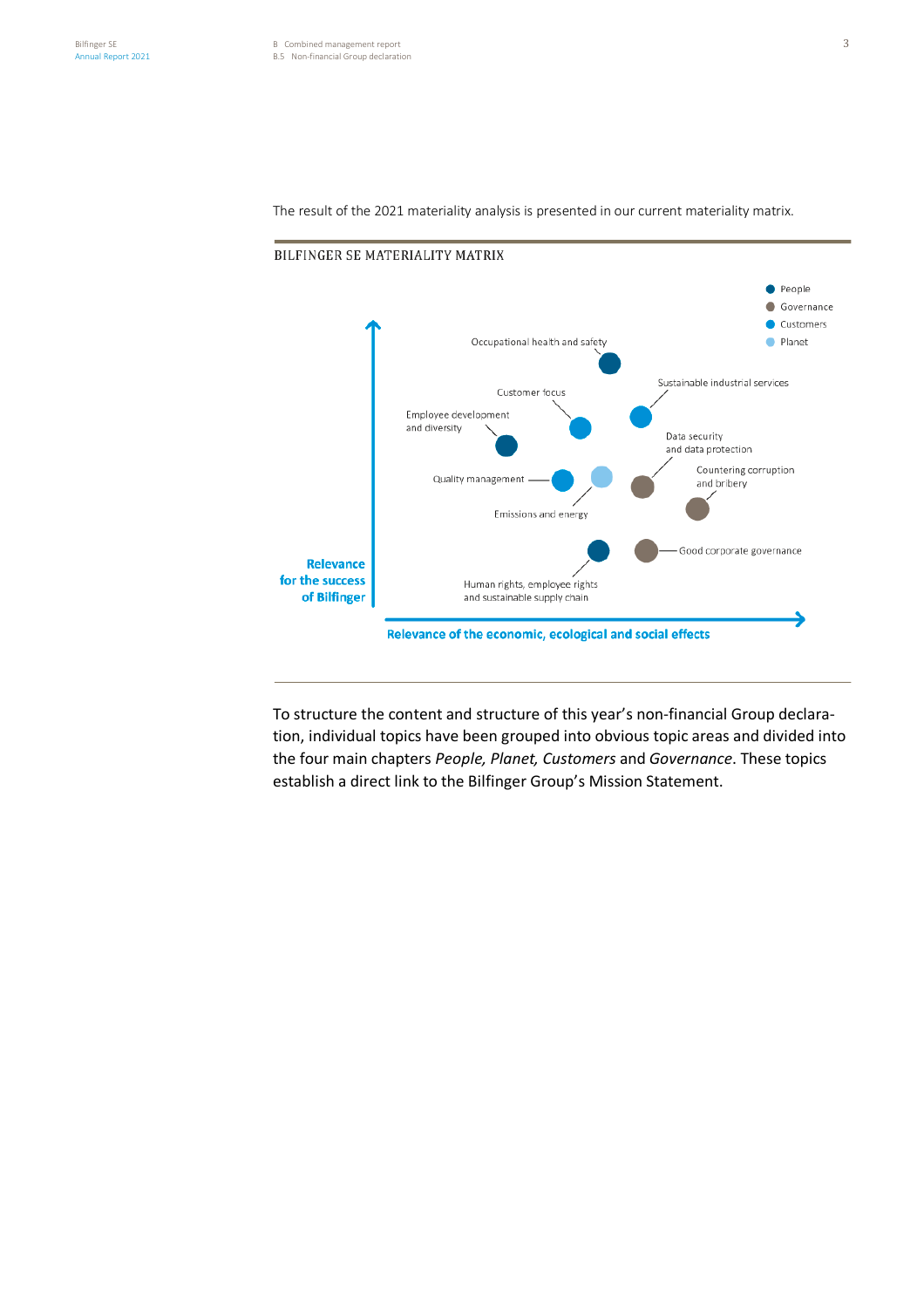## BILFINGER SUSTAINABILITY TOPICS



## **B.5.1.6** Sustainability goals of the Bilfinger Group

In its commitment to sustainability, Bilfinger acknowledges defined targets for each of its sustainability topics.

## THE BILFINGER SUSTAINABILITY COMMITMENT



**Occupational safety:** Zero is possible

## **Supply Chain:**

Broaden scope of code of conduct and its Enforcement **Energy & emissions:** Sustainable industrial services: Become "net zero" in GHG Scopes 1 and 2 Target revenue by 2030 at the latest of €1 bn by 2024

Compliance: Never compromise on integrity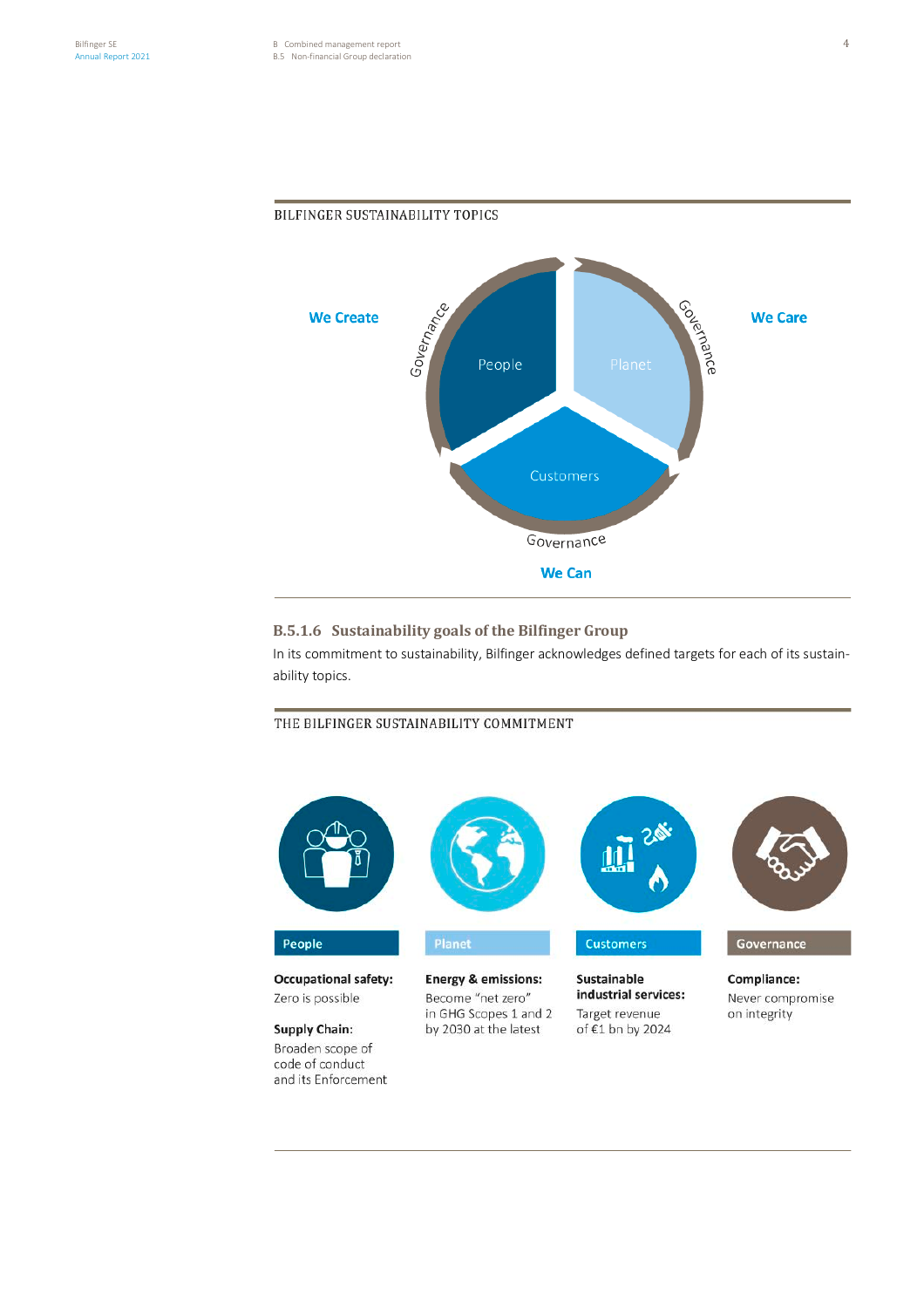## People

- The physical well-being of all our employees is our top priority, which is why occupational safety is such a crucial factor in all our activities. It is our goal to be a leader in occupational safety in our industrial sector. Our 'Zero is possible' objective serves as a guideline for continuously improving occupational safety in all areas and preventing as many occupational accidents as possible.
- We firmly believe that suppliers play a vital role in achieving sustainability goals. This also applies to us as part of our customers' supply chain. We therefore want to further strengthen the issues of human rights and the environment in our Code of Conduct. With our established compliance system, we have an effective tool to meet growing supply-chain-related requirements.

## Planet

• In the course of our daily work, we pay close attention to the careful use of valuable resources and address the urgent task of limiting climate change to the greatest extent possible. The focus in this regard is on efforts to reduce our own energy consumption, gradually substitute the use of fossil fuels with renewable energy sources and thus sustainably limit atmospheric pollution with harmful greenhouse gases. In terms of GHG emissions caused by our activities, our target is to achieve 'net zero' for Scopes 1 and 2 by 2030 at the latest.

### Customers

• We want to deliver services that help our customers achieve their sustainability goals. We will therefore further expand our product range in high-growth markets. This includes measures to enhance energy efficiency and reduce  $CO<sub>2</sub>$  emissions at our customers' existing production sites, plants for the use of hydroelectric power and district heating as well as nuclear energy. New technologies such as the production and transport of hydrogen, carbon capture and storage as well as the construction and maintenance of production facilities for electric battery components are also generating growth potential for us.

Our objective is to double our revenue from these sustainable industrial services from the current level of around €500 million to around €1 billion by 2024.

## Governance

• Responsible conduct is essential for us in our dealings with all of the company's stakeholders. We never compromise when it comes to integrity and compliant behavior. We will vigorously maintain and further develop our first-class Compliance System.

With our sustainability approach, we support ten of the United Nation's seventeen Sustainable Development Goals.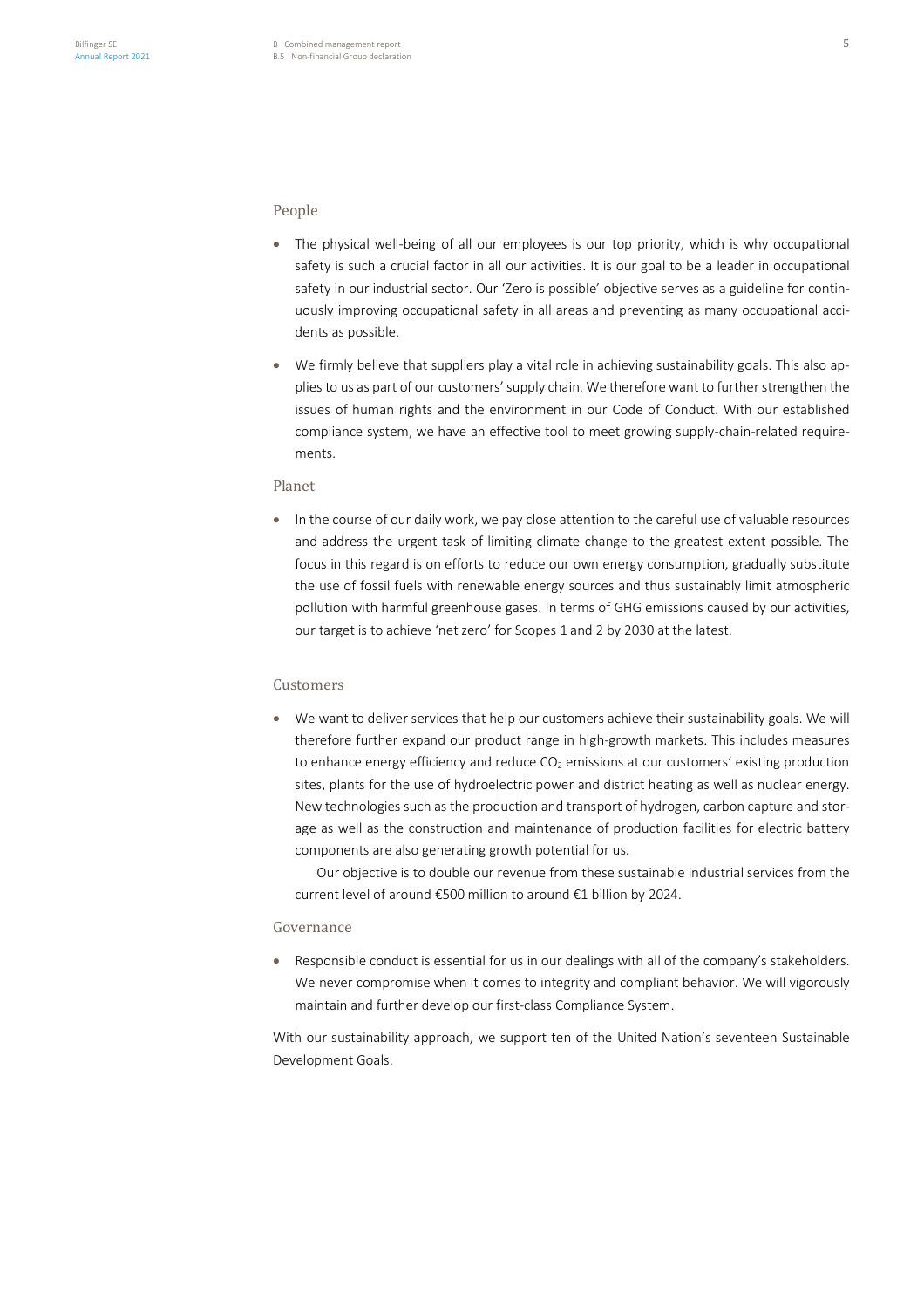Based on the sustainability topics of the Group, this non-financial declaration is divided into the following chapters, which are assigned to the aspects defined in the German Commercial Code (HGB) as follows:

## **CHAPTERS OF THE NON-FINANCIAL REPORT**

|                  | <b>Significant topics</b>                                     | <b>HGB/CSR-RUG*</b>                            |
|------------------|---------------------------------------------------------------|------------------------------------------------|
| Governance       | Good corporate governance                                     | Additional reported aspect                     |
|                  | Countering<br>bribery & corruption                            | Countering<br>bribery & corruption             |
|                  | Data security & data protection                               | Additional reported aspect                     |
|                  |                                                               |                                                |
| People           | Occupational health and safety                                | Employee matters                               |
|                  | Employee development and diversity                            | Employee matters                               |
|                  | Human rights, employee rights<br>and sustainable supply chain | Observing human rights<br>and employee matters |
|                  |                                                               |                                                |
| <b>Planet</b>    | Emissions and energy                                          | Environmental matters                          |
|                  |                                                               |                                                |
| <b>Customers</b> | Customer focus                                                | Additional reported aspect                     |
|                  | Quality management                                            | Additional reported aspect                     |
|                  | Sustainable industrial services                               | Social matters                                 |

\* CSR Guidelines Implementation Law

## **B.5.1.7** Risk reporting

The identification and evaluation of risks that arise from the company's business operations and that affect the reportable aspects are the responsibility of risk management. The focus is on the question of which risks arise from our business activities and relationships or from our products and services that have an impact on these aspects. Significant risks that are likely to have or will have serious negative impacts on them must be reported.

Our Group-wide risk management system is described in Chapter *B.3.1 Risk management* in the management report of the Annual Report. Corporate Accounting, Controlling & Tax, is responsible for Bilfinger's Group-wide risk management system and conducted a survey of the Group's sustainability risks at the end of the 2021 financial year. In order to identify and assess these risks, the operating units and the heads of the corporate departments concerned were surveyed about them and they were assessed at the regular meeting of the Bilfinger Risk Committee (see Chapter *B.3.1 Risk management* in the management report of the Annual Report). The assessment of risks was based on the probability of occurrence and the possible extent of damage.

We have not identified any reportable risks related to the relevant topics.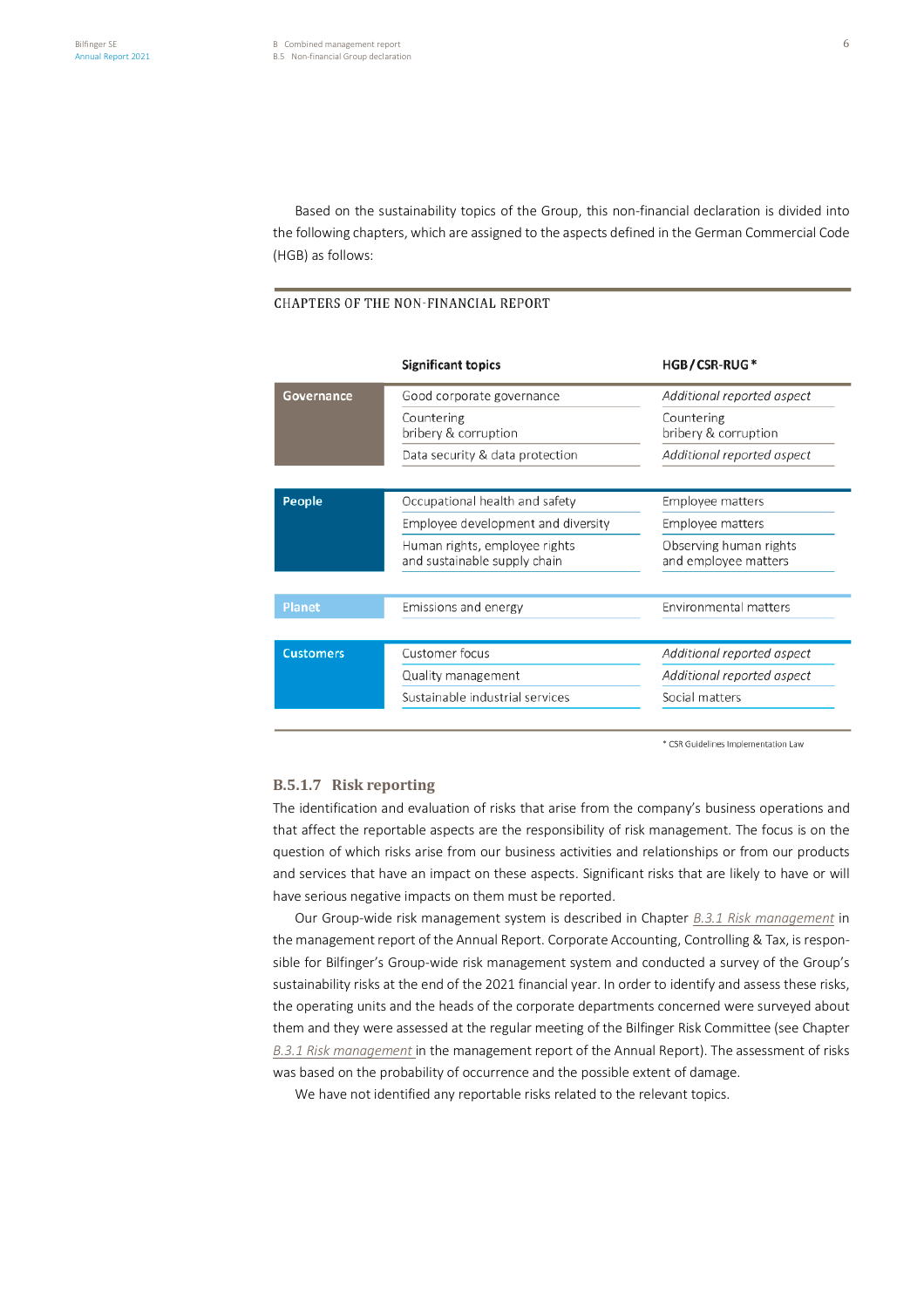## **B.5.2** Governance

## **B.5.2.1** Good corporate governance

Within the scope of our activities, we observe the generally recognized principles of responsible corporate governance. For Bilfinger, good corporate governance most importantly means responsible behavior toward shareholders, employees, business partners, society and the environment. It also determines the actions of executives and the management and supervisory bodies of Bilfinger SE in particular and, in line with general understanding, encompasses the entire system of management and supervision of a company, including its organization, its business principles and guidelines as well as the internal and external control and monitoring mechanisms. A comprehensive and transparent corporate governance ensures the responsible, value-oriented and sustainable management and control of the company. It forms the foundation for sustainable business success and fosters trust among our shareholders, employees, customers and other business partners as well as the financial markets. We view good corporate governance as an all-encompassing topic, one that is inseparable from non-financial topics.

The executive bodies and the management of the Group, the basic structure of the Bilfinger Group and the framework and rules for governance in the Group are described in greater detail below.

### Management committees and leadership

Bilfinger SE, a European stock corporation headquartered in Germany, has a dual management and control structure consisting of the executive bodies Executive Board and Supervisory Board. While the Executive Board is responsible for managing the business of the Company and the Group, the Supervisory Board supervises it and has personnel authority over the members of the Executive Board. The two committees work in close cooperation for the benefit and in the interest of the company. The third corporate body is the Annual General Meeting, which, in accordance with the law, is primarily responsible for fundamental decisions.

In the course of implementing corporate governance, Bilfinger follows the recognized standards of the German *Corporate Governance Code (GCGC)*. The Executive and Supervisory Boards of Bilfinger issue an annual declaration of compliance with regard to the application of the recommendations of the GCGC.

The declaration of compliance with the GCGC and further details on the duties and responsibilities of the boards of the company are provided in Chapter *A.4.1 Declaration of corporate governance and corporate governance report* of the Annual Report.

### *Executive Board*

The Executive Board has established specific committees to implement and ensure corporate governance in the company and the Group. In particular, this includes the *Bilfinger Risk Committee*, the *Safety Council*, the *Compliance Review Board* and the *Independent Allegation Management Committee*.

### Bilfinger Risk Committee

The Bilfinger Risk Committee (BRC) meets at the behest of the Executive Board and advises it on issues related to risk assessment. It consists of the Chief Financial Officer (CFO), the Financial Directors of the individual regions / divisions, and selected Heads of Corporate Departments. The BRC supports the organization of an effective and pragmatic risk management system and the monitoring of general risk developments. The assessment of non-financial risks to society and the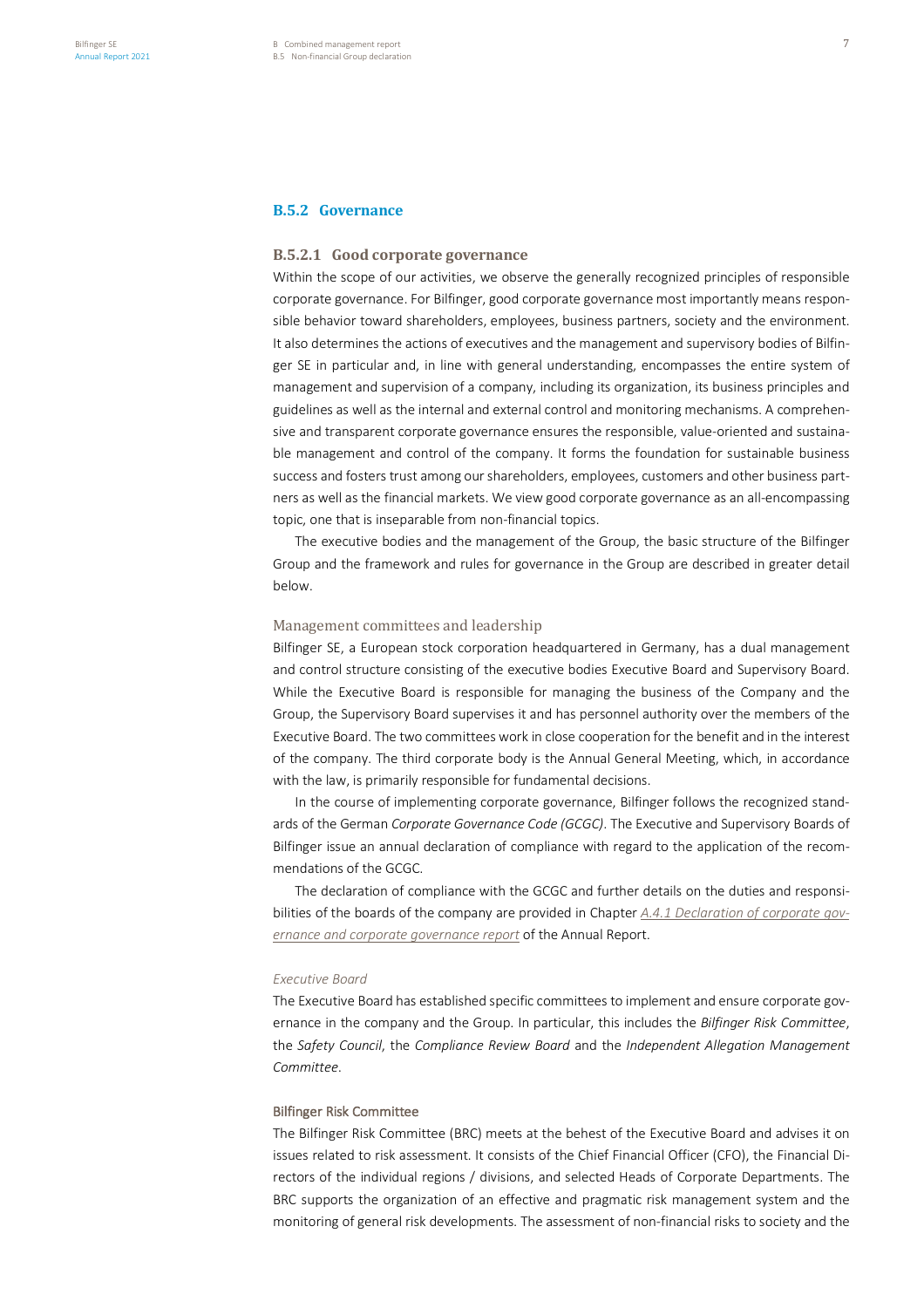## Safety Council

The Safety Council is the responsibility of the Chief Operating Officer (COO) as a member of the Executive Board and is the exploratory and decision-making body for HSEQ-related issues at Bilfinger. Members of the Safety Council include the COO, the Executive Presidents of the individual regions / divisions and the Head of Corporate HSEQ. The Safety Council is responsible, for example, for the Group-wide, topic-specific minimum HSEQ requirements and determines the annual HSEQ targets for the Group. The Safety Council thus makes a significant contribution to the implementation of the HSEQ objectives in the Group.

### Compliance Review Board

The Compliance Review Board (CRB) manages and monitors the organization and implementation of our compliance management system. It is comprised of the full Executive Board as well as selected heads of the corporate departments and meets quarterly under the chairmanship of the Chief Compliance Officer. The CRB has a central role in ensuring the ongoing effectiveness of our compliance management system.

## Independent Allegation Management Committee

The Independent Allegation Management Committee (IAMC) is comprised of the heads and the representatives of the corporate departments of Legal, Compliance, Internal Audit, Tax and Human Resources. Under the chairmanship of the Chief Compliance Officer, the committee controls and monitors the conduct of internal investigations into possible serious violations of our Code of Conduct. The IAMC also advises on necessary responses to identified violations, including process changes, control activities and disciplinary measures.

#### Disciplinary Committee

The Disciplinary Committee consists of the Heads of Corporate Compliance and Corporate Human Resources. The committee is chaired by the Head of Corporate Human Resources and evaluates the severity of any proven misconduct. In the event of a serious violation of the Bilfinger Code of Conduct, the Disciplinary Committee defines disciplinary measures to be taken with respect to the relevant Bilfinger employee.

#### *Supervisory Board*

In accordance with Article 11 of the Articles of Incorporation, the Supervisory Board of Bilfinger SE consists of 12 members, including equal representation of the shareholders and the employees. The Supervisory Board advises and monitors the Executive Board and is responsible for the appointment and dismissal of Executive Board members, their employment contracts and remuneration. Monitoring also includes the topics of sustainability and Environmental, Social & Governance (ESG) as well as the corresponding reporting.

In addition to legal provisions and the Articles of Association, the Supervisory Board has adopted Rules of Procedure which set out, among other things, the tasks, items that require approval as well as other requirements for Supervisory Board members, together with the formalities for preparing, convening and holding meetings and adopting resolutions. This is reviewed on a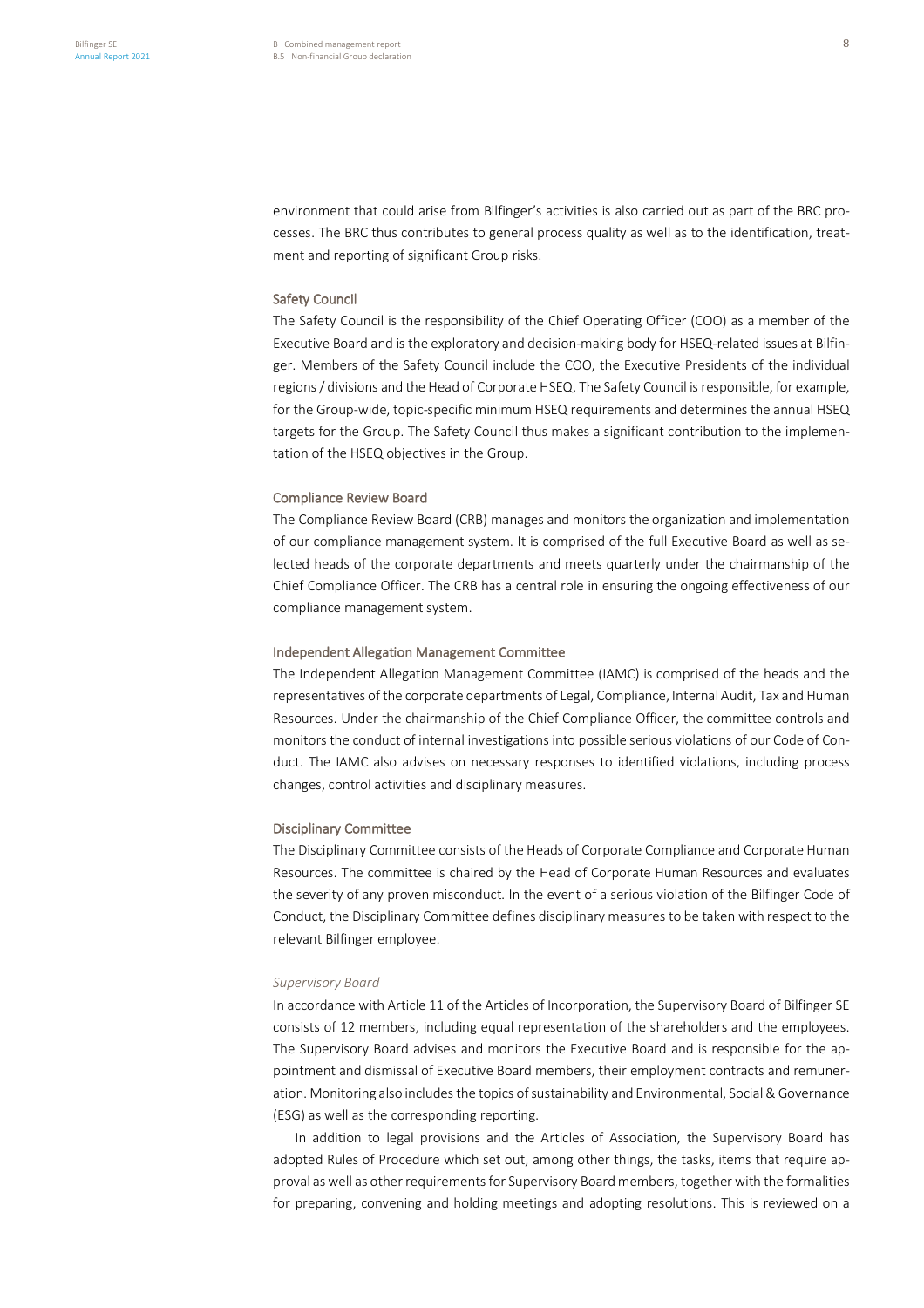regular basis and updated when necessary. It is available on the Bilfinger SE website. The Supervisory Board has established various committees in order to ensure more efficient operations. Information about the committees can be found in Chapter *A.4.1 Declaration of corporate governance and corporate governance report* of the Annual Report. Among other things, the Supervisory Board has transferred supervision and preparation of the topics of sustainability and Environmental, Social & Governance (ESG) to the Audit Committee, whereas the overall and final responsibility for this remains with the Supervisory Board.

## Basic structure of the Bilfinger Group

The Bilfinger Group is organized decentrally and hierarchically. It is managed by Bilfinger SE as parent company and headquarters. Headquarters is responsible for the fundamental structural and functional management and administration of the Bilfinger Group. It is divided into corporate departments, in part with corporate functions as sub-units with each assigned to the area of responsibility of a member of the Executive Board. Operationally, the Group is divided into two service lines (Engineering & Maintenance and Technologies) and within these into eight regions and two divisions, to which in turn the individual Group companies are allocated. Within the framework of the decentralized structure, the regions and divisions are granted a high degree of entrepreneurial autonomy.

Responsibility in each of the regions and divisions lies with an Executive President who is responsible for operating business and who reports to the Chief Operating Officer (COO) on the Executive Board, and a Financial Director, who is responsible for commercial matters and reports to the Chief Financial Officer (CFO). There are three Global Excellence Teams (HSEQ, Global Development and Operational Excellence) established in the form of corporate departments to provide targeted support to the regions, divisions and Group companies to develop new areas of business, increase efficiency and, moreover, ensure our HSEQ standards.

This organizational form facilitates short decision-making paths and lean administration. Governance at Bilfinger is organized in line with this structure.

## Frameworks and regulations

Our frameworks and regulations for the implementation of governance in the Group go beyond statutory requirements for the management of German listed companies. We provide both guidelines and binding regulations for the actions of each individual, oriented on the needs of our business.

Bilfinger governance is essentially defined and implemented by its various elements, including the governance documents and the regulations they contain as well as their relationship to each other. This governance structure was further enhanced in the reporting year and a new Governance Portal was implemented. The Governance Portal makes all key governance documents available to Bilfinger employees in a bundled and transparent form. This is designed to effectively help employees use and implement Bilfinger governance in their daily work.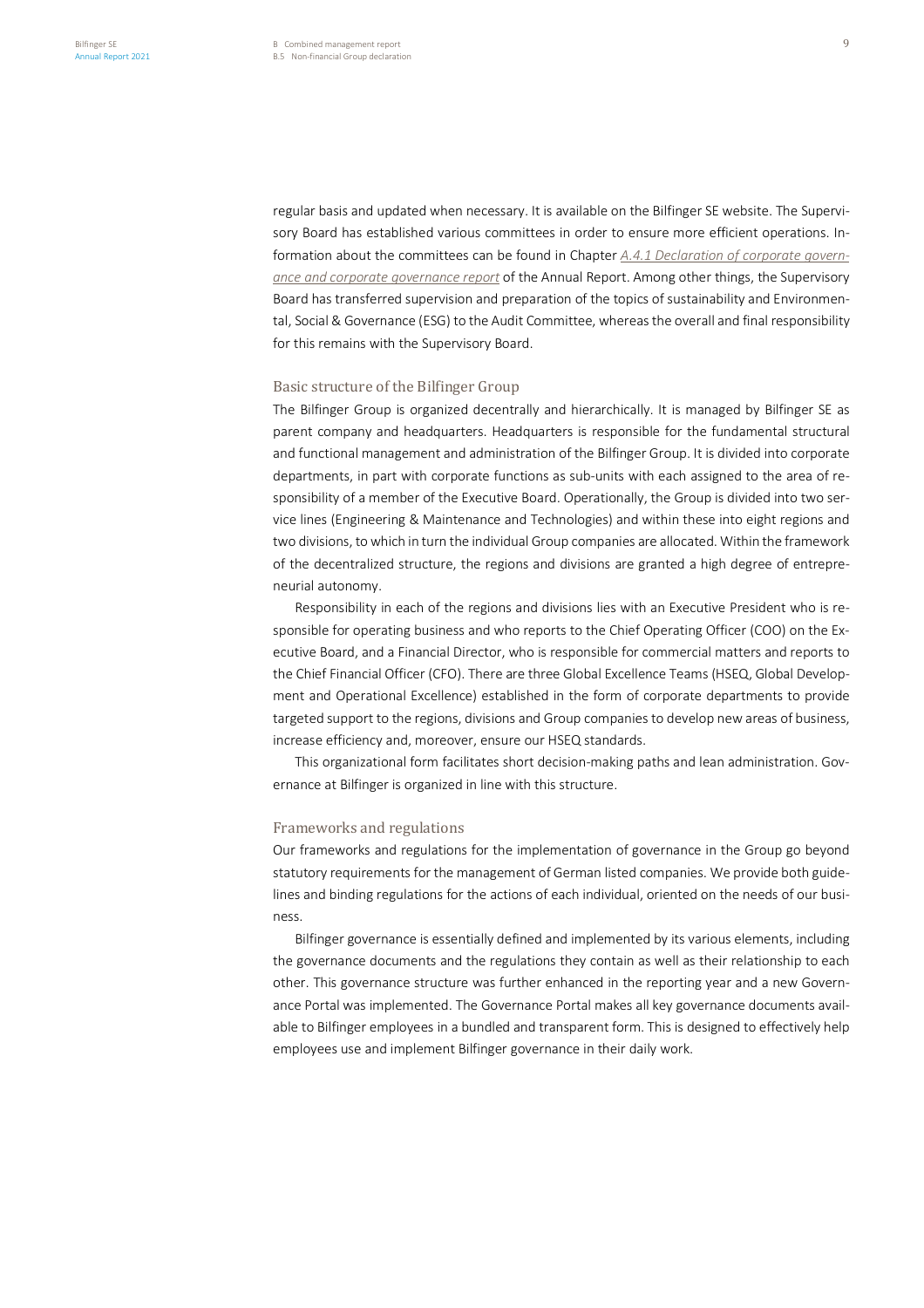There is a clear and transparent structuring of Bilfinger governance (as summarized in the illustration below).

## IMPLEMENTATION OF GOVERNANCE IN THE GROUP



## *Mission Statement, Group Principles, Code of Conduct*

Our Mission Statement, our Group Principles and our Code of Conduct, together with the basic structure of the Group, form the framework for governance, with priority given to more general guidelines.

Our corporate values are specified in the Mission Statement and Group Principles. Integrity and security serve as the foundation and are of the utmost priority. The Mission Statement also describes our passion, values and competences and illustrates the cornerstones of our corporate culture. On this basis, our Group Principles set out behavioral guidelines in abstract form for all employees, in particular for the areas of HSEQ and risk-conscious behavior.

The principles laid out in the Code of Conduct serve as a further benchmark for our actions. The Bilfinger Code of Conduct applies to activities throughout the world and has been translated into a total of 18 languages. It provides specific guidance for responsible, compliant and integrityoriented behavior in everyday business and is mandatory for all managers and employees – regardless of where they work and what job they do. It is valid throughout the Group and relates to how we deal with each other and how we deal with customers and business partners. In addition to the general principles of behavior in the area of compliance, the Code of Conduct includes, among other things, rules related to integrity as well as the handling of conflicts of interest, and prohibits corruption and discrimination of any kind. The individual topics are substantiated by corresponding Group Policies. The Code of Conduct and the substantiated Group Policies are regularly reviewed and adjusted for current needs and developments.

The elements of Bilfinger governance also lay out specific guidelines for the management and organization of the Group. These can be divided into three pillars – content and process specifications (Group Policies and Standard Operating Procedures), specifications for the framework and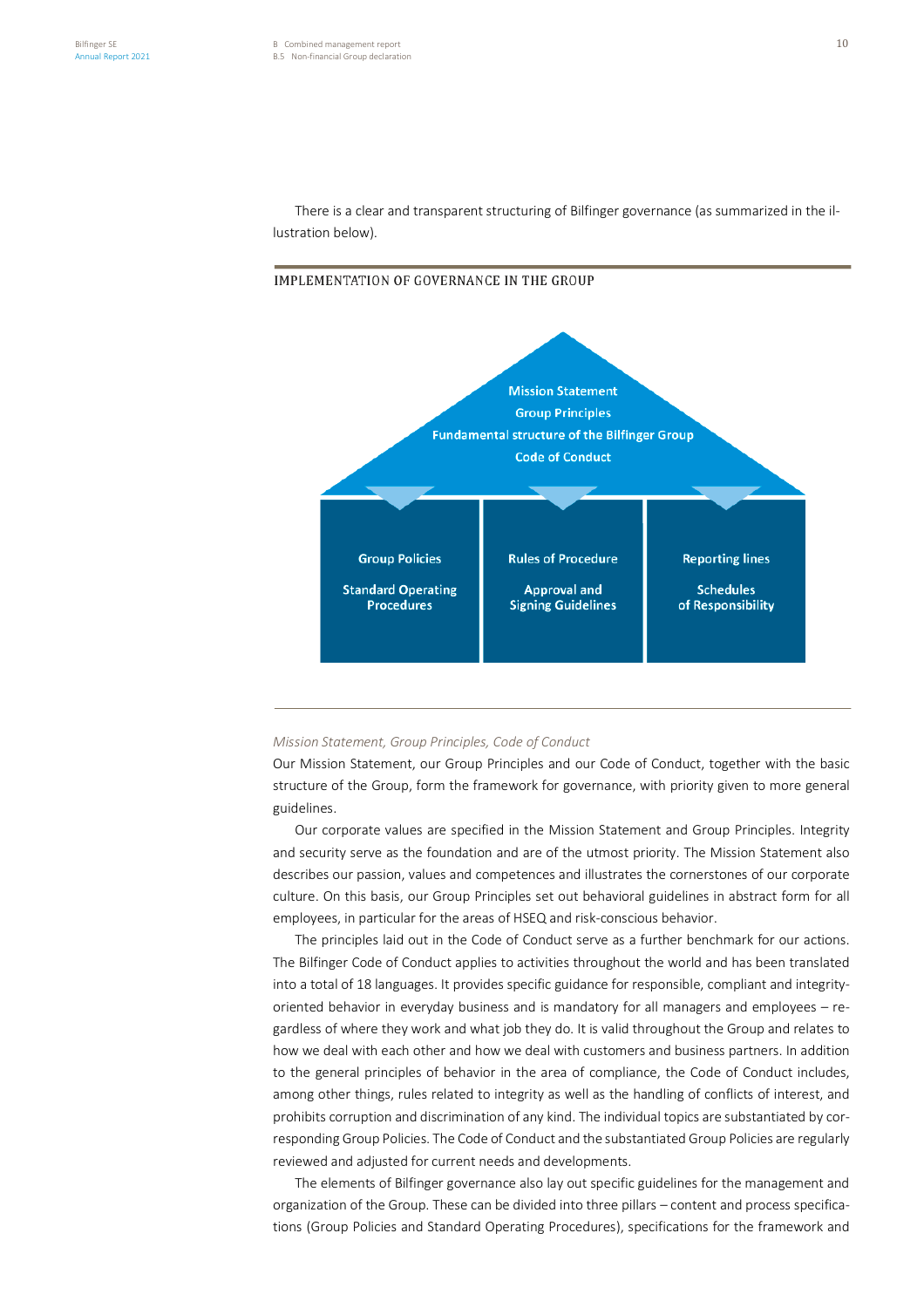limits for actions and measures (rules of procedure as well as approval and signature requirements) and further specifications for responsibility and organization (reporting lines and schedules of responsibility).

### *Group Policies and SOPs*

In addition to the Group's specific guidelines on the Code of Conduct, all other specialized issues and processes classified as requiring regulation throughout the Group are also set out in Group policies. Specific processes are, in turn, regulated in Standard Operating Procedures (SOPs), which are binding for all employees. In each case, local requirements must be taken into account. In individual cases, these permit more specific implementation regulations and, in exceptional cases, deviations. Responsibility for the Group Policies and SOPs lies with the corporate and specialist departments and Group functions at Group headquarters. The review of Group Policies and SOPs begun in the course of the realignment of the Group structure in 2020 was largely completed in the reporting year. In this context, the fundamental Group Policies on governance at Bilfinger were also updated. The Group Policies and SOPs are regularly reviewed to ensure they are up-to-date and adjusted as necessary.

## *Rules of Procedure as well as approval and signature requirements*

In addition to the content of the Group Policies and SOPs, the actions of individual Bilfinger employees and managers in the Group are guided by rules of procedure and approval requirements. The regional or division head as well as the managing director or other executive representative of a Bilfinger company each has Rules of Procedure which define, among other things, the reporting line, internal approval requirements for certain actions and measures. Approval requirements exist for each unit and level of the Group, whereby the approval requirements in the regions and divisions are determined by the respective management in its framework for action. In addition, binding requirements and limits exist for each Group unit for the signing or other drafting or issuing of business-relevant documents and declarations by Bilfinger employees. These elements ensure a clear framework for action for each individual Bilfinger employee and manager. Approval and signature requirements are regularly reviewed to determine whether they are up-to-date, most recently in the reporting year. They are also adjusted if necessary.

### *Schedules of responsibility and reporting lines*

The Rules of Procedure also contain the respective reporting lines as well as procedural regulations, for example the possible allocation of responsibilities and requirements for joint decisions in the relevant body of the Group company or the regional or divisional management. Reporting lines also exist for each Bilfinger employee. In principle, the reporting line corresponds to the disciplinary responsibility, but it can also be divided if the employee is assigned to a different function.

The regulations in the Rules of Procedure are supplemented by a mandatory schedule of responsibility, in which the responsibilities for each member of the executive body of a Group company or a regional / divisional head are clearly assigned. This ensures that there is clear accountability and organization for each respective manager.

The described implementation of governance at Bilfinger serves as a structural guide in the design of the respective key factors that are organized by the corresponding specialist departments. The concepts are described in greater detail in the following chapters.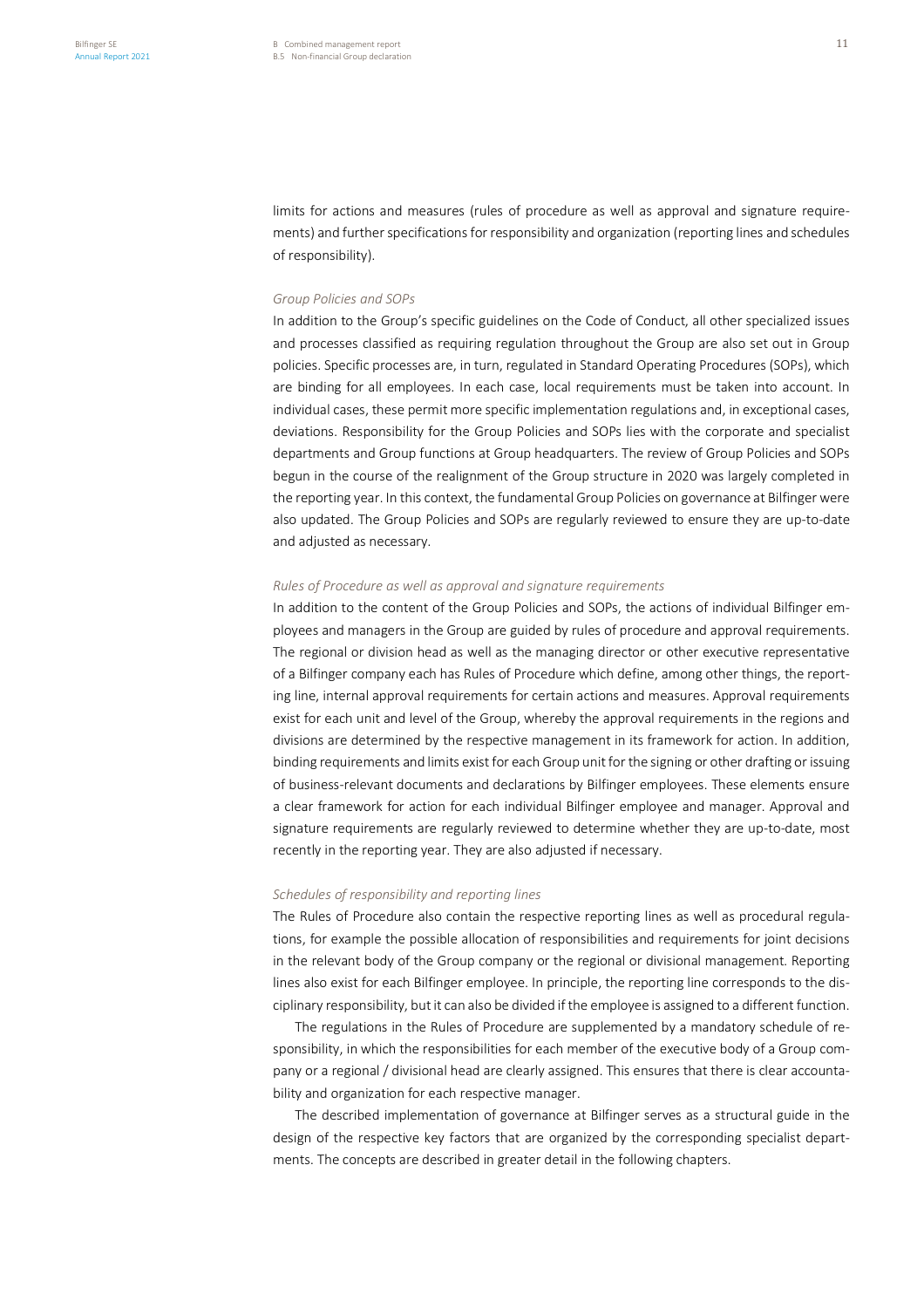## **B.5.2.2** Counteracting corruption and bribery

Bilfinger is committed to the fight against corruption and bribery. Corrupt behavior is contrary to our values. We are also convinced that corruption undermines business relationships, distorts competition and exposes companies and individuals to unnecessary risks.

#### Concept

Counteracting corruption and bribery is a central component of our compliance management system. For this reason, *Corporate Compliance* is responsible for the framework to counteract corruption and bribery at Bilfinger.

Bilfinger's compliance management system covers all areas of the business and pursues the objective of preventing compliance violations through preventive measures, recognizing early any type of misconduct and, in the case of confirmed violations, reacting quickly and consistently punishing misconduct.

The Bilfinger compliance management system is illustrated in, among other places, the Code of Conduct, which is binding for all employees worldwide. In the Code of Conduct, we prohibit bribery and corruption among our employees. They may not hold out the prospect of or grant to our customers, suppliers or other business partners money or anything of value, either directly or indirectly, to influence their decisions or to gain any improper advantage. This principle also applies in reverse: No one acting for or on behalf of Bilfinger can allow him- or herself to be corrupted or bribed through the acceptance of unfair economic advantages from business partners. Accepting small payments to secure or accelerate routine official acts (*acceleration payments*) is also prohibited for our employees.

In our Code of Conduct, we also describe constellations that are often associated with a risk of corruption in business life. These include donations, sponsoring activities, gifts, hospitality and entertainment, dealing with public officials and accounting.

*Corporate Compliance* is headed by the *Chief Compliance Officer*. He reports directly to the Chairman of the Executive Board or, on an interim basis during the reporting period, to the COO and has an additional reporting line to the Supervisory Board and its Audit Committee. Managers have a special role to play in the implementation of our Code of Conduct and the compliance management system: they must act as role models. The annual performance evaluation of managers therefore includes an individual integrity assessment that then forms part of the annual dialogue on career development. In addition, variable remuneration for managers at management levels 1 and 2 includes an individual integrity factor. This factor is determined and taken into consideration annually with regard to the extent a manager implements the topics of integrity and compliance into his daily actions and how much he actively supports and promotes them in his environment.

To manage and monitor the design and implementation of our compliance management system, the Executive Board has established a Compliance Review Board (CRB), whose tasks and composition are described in Chapter *B.5.2.1 Good corporate governance*.

Our subsidiaries are supported by compliance managers and compliance officers at both the regional and divisional levels. In addition, each regional and divisional management, each executive management and each department head at Bilfinger assumes responsibility for the effectiveness of the compliance management system including the Internal Control System (ICS) in their respective area of responsibility.

The international network of Compliance Representatives ensures that employees in the business units have an additional local compliance contact person. The *Compliance Representatives* are specially trained employees who, in addition to their primary functions in the company, support their colleagues with compliance and integrity questions and thus strengthen the presence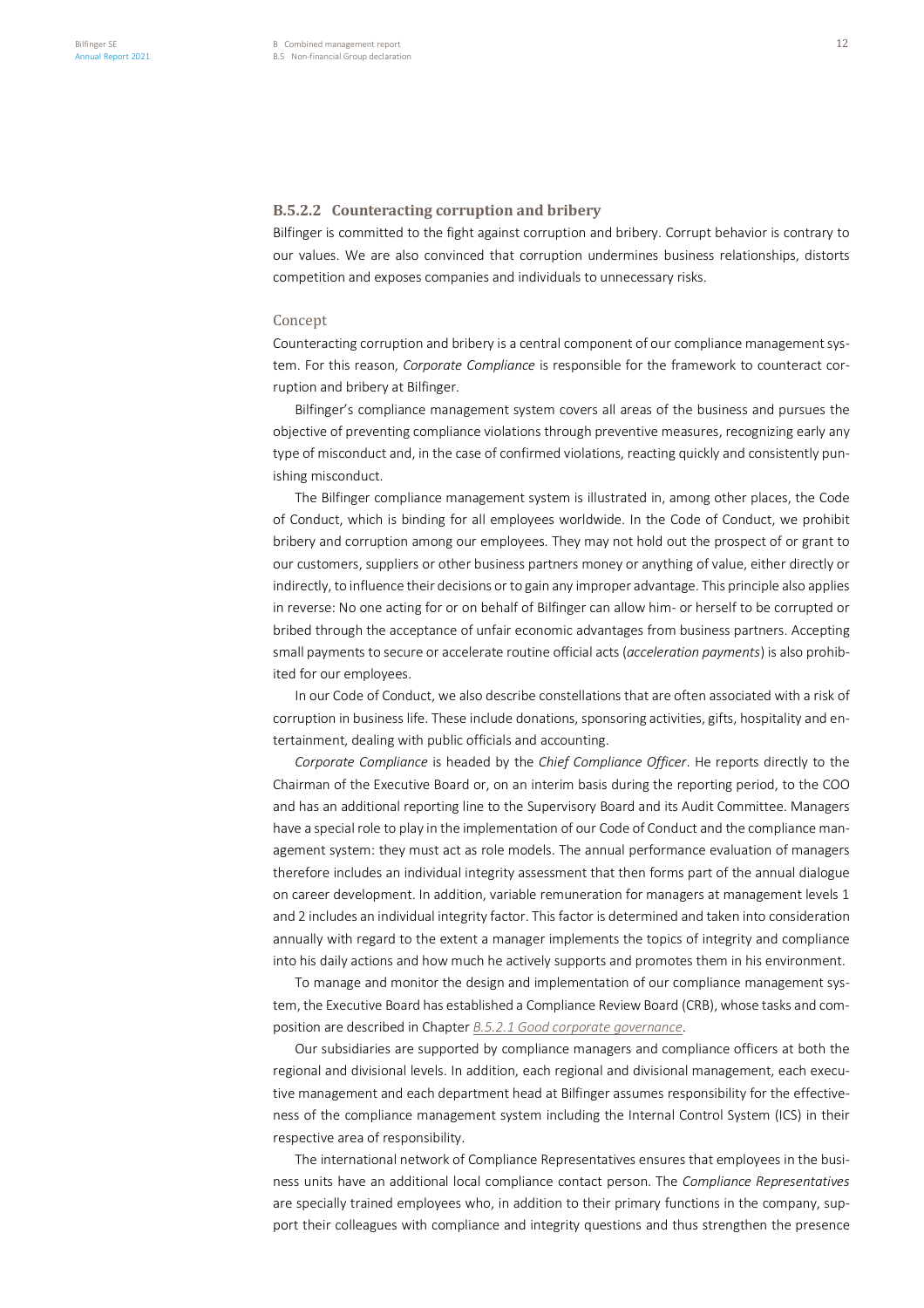and visibility of the topic of compliance at their locations. The Compliance Representatives maintain a regular exchange of information with Corporate Compliance and contribute experience and challenges of the individual locations to the further development of the respective Compliance program.

## Performance indicators

To prevent future misconduct, we employ, among other things, practical compliance advice from Compliance Managers and Officers as well as the Compliance Help Desk, guidelines, supporting compliance IT tools as well as training and communication measures.

Our compliance training modules include both on-site training and e-learning programs in which knowledge is conveyed and case studies are discussed. The total number of people in the target group of the individual trainings sometimes varies greatly from year to year as a result of a multi-year training concept.

| NUMBER OF PERSONS TRAINED<br>IN COMPLIANCE-RELATED QUESTIONS | Total number<br>of persons<br>in target group |        |       | Number<br>of trained<br>persons<br>(absolute) |      | Share<br>of trained<br>employees<br>(relative) |
|--------------------------------------------------------------|-----------------------------------------------|--------|-------|-----------------------------------------------|------|------------------------------------------------|
|                                                              | 2021                                          | 2020   | 2021  | 2020                                          | 2021 | 2020                                           |
| E-learning module 'Anti-corruption & bribery' <sup>1</sup>   | 4.220                                         | 12.048 | 4.123 | 11,660                                        | 98%  | 97%                                            |
| E-learning module 'Code of Conduct' <sup>2</sup>             | 8.662                                         | 4.204  | 8.427 | 4.036                                         | 97%  | 96%                                            |
| On-site training module 'General Compliance Training'3       | 2.944                                         | 273    | 2.937 | 262                                           | 100% | 96%                                            |

1 2020: For all employees with a PC workstation and access to the Bilfinger network

2021: For all new employees with a PC workstation and access to the Bilfinger network as well as for existing employees with a PC workstation and access to the Bilfinger network whose job requires increased compliance awareness. An abbreviated training is used for existing employees.

2 2020: For all new hires with a PC workstation and access to the Bilfinger network, as well as for current employees whose job requires increased compliance awareness

2021: For all new employees with a PC workstation and access to the Bilfinger network as well as for existing employees with a PC workstation and access to the Bilfinger network whose work does not require increased compliance awareness. An abbreviated training course is used for existing employees

3 2020: for all employees who as new hires or as a result of a change in positions have taken up a job at Bilfinger that requires increased compliance awareness 2021: For all employees whose work requires increased compliance awareness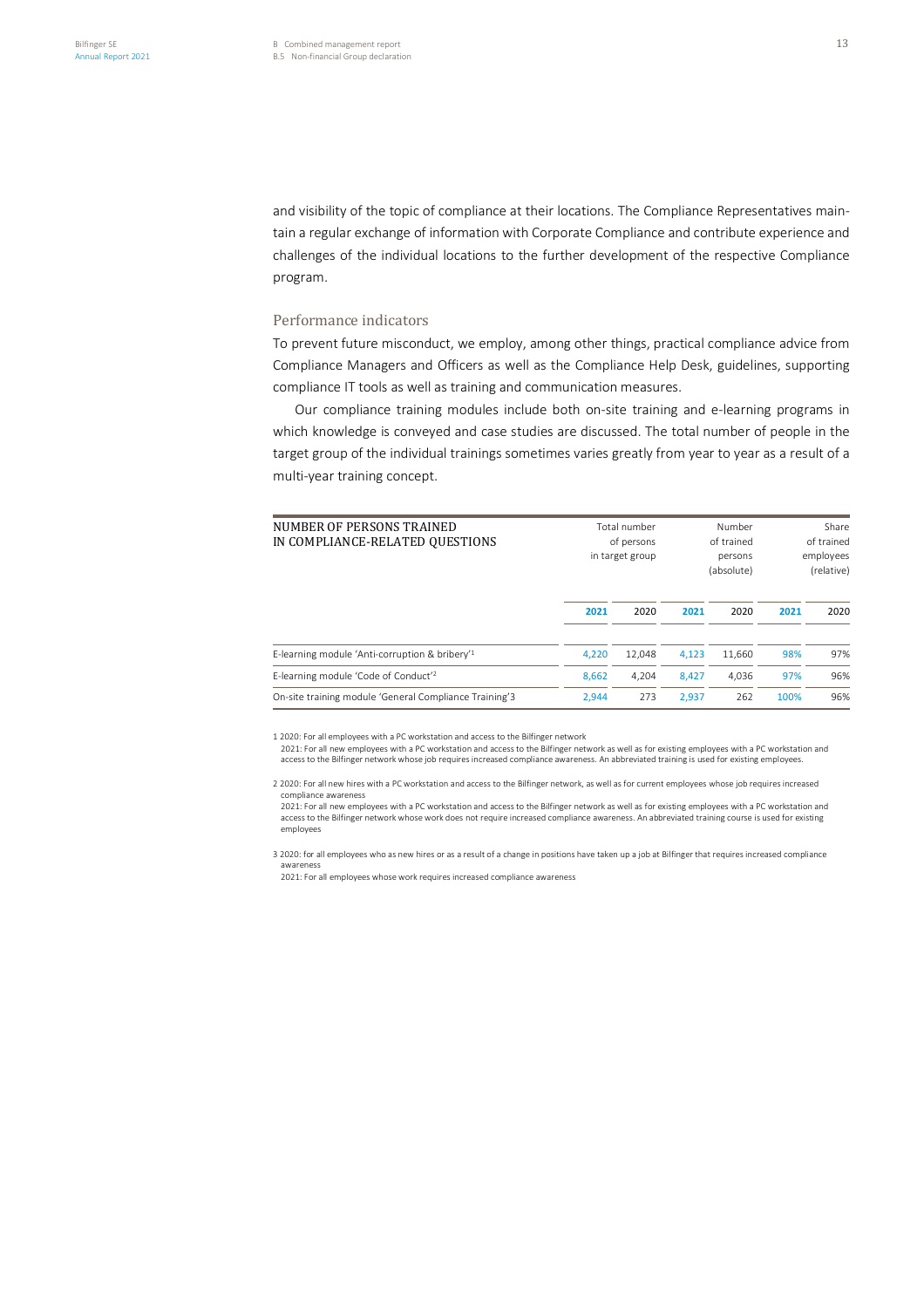All employees also have access to a central Compliance Help Desk that offers support in all compliance-related questions.

| NUMBER OF INQUIRIES TO THE COMPLIANCE HELP DESK                                                                                                                                                                                                                                        | Number         |              |      | Share |
|----------------------------------------------------------------------------------------------------------------------------------------------------------------------------------------------------------------------------------------------------------------------------------------|----------------|--------------|------|-------|
|                                                                                                                                                                                                                                                                                        | 2021           | 2020<br>2021 |      | 2020  |
| Tool - gifts, entertainment and hospitality<br>(e.g. reporting on gifts, entertainment and hospitality, tool administration)                                                                                                                                                           | 84             | 161          | 28%  | 41%   |
| Tool - third-party due diligence<br>(e.g. integrity hits, re-opening scope check and risk assessment, tool administration)                                                                                                                                                             | 76             | 148          | 26%  | 37%   |
| Group policies and internal standards<br>(e.g. Code of Conduct, compliance review in hiring and promotion process, delegation<br>trips, third-party due diligence, gifts, entertainment and hospitality, conflicts of inter-<br>est, donations for charitable purposes and sponsoring) | 27             | 17           | 9%   | 4%    |
| Tool - Sponsorship and Donations                                                                                                                                                                                                                                                       | 24             | $\Omega$     | 8%   | 0%    |
| Indications of potential violations of the Code of Conduct<br>(e.g. bullying, discrimination, harassment, conflicts of interest, fraud, breach of trust,<br>theft, embezzlement, money laundering, illegal employment, personnel issues)                                               | 6              | 12           | 2%   | 3%    |
| Compliance trainings                                                                                                                                                                                                                                                                   | $\overline{2}$ | 9            | 1%   | 2%    |
| Inquiries related to other compliance topics                                                                                                                                                                                                                                           | 77             | 50           | 26%  | 13%   |
| Total                                                                                                                                                                                                                                                                                  | 296            | 397          | 100% | 100%  |

In order to deliver our services as a company, we are dependent on cooperation with numerous business partners. Because the compliant behavior of our business partners is an indispensable prerequisite for us, we use a risk-based, IT-supported process to review our potential business partners before entering into a business relationship (so-called third-party due diligence). When carrying out such integrity audits, the business units of Bilfinger are supported by the compliance department in the risk evaluation.

In addition to prevention, the rapid identification of any misconduct and an appropriate response to such misconduct are essential components of our compliance management system. There is a whistleblower system in place for the receipt, documentation and processing of suspicious cases in connection with possible violations of our Code of Conduct: Our employees and external parties can, on a confidential basis and if desired also anonymously, provide information on potential misconduct on the part of Bilfinger employees.

| NUMBER OF NOTICES<br>OF COMPLIANCE VIOLATIONS       | 2021 | 2020 |
|-----------------------------------------------------|------|------|
|                                                     |      |      |
| Indications of compliance violations <sup>1</sup>   | 70   | 80   |
| thereof: indications of corruption and bribery      |      |      |
| Investigations initiated                            | 20   | 24   |
| Disciplinary measures as a result of investigations |      | 4    |

1 Reports classified as relevant in the period from January 1 to December 31 of any given year.

A department within Corporate Internal Audit & Investigations specialized in internal investigations deals with all notifications related to suspicious cases from internal and external sources and, in cooperation with the compliance organization, conducts a preliminary review of the notifications received. If the suspicions of a violation are confirmed, an internal investigation is initiated.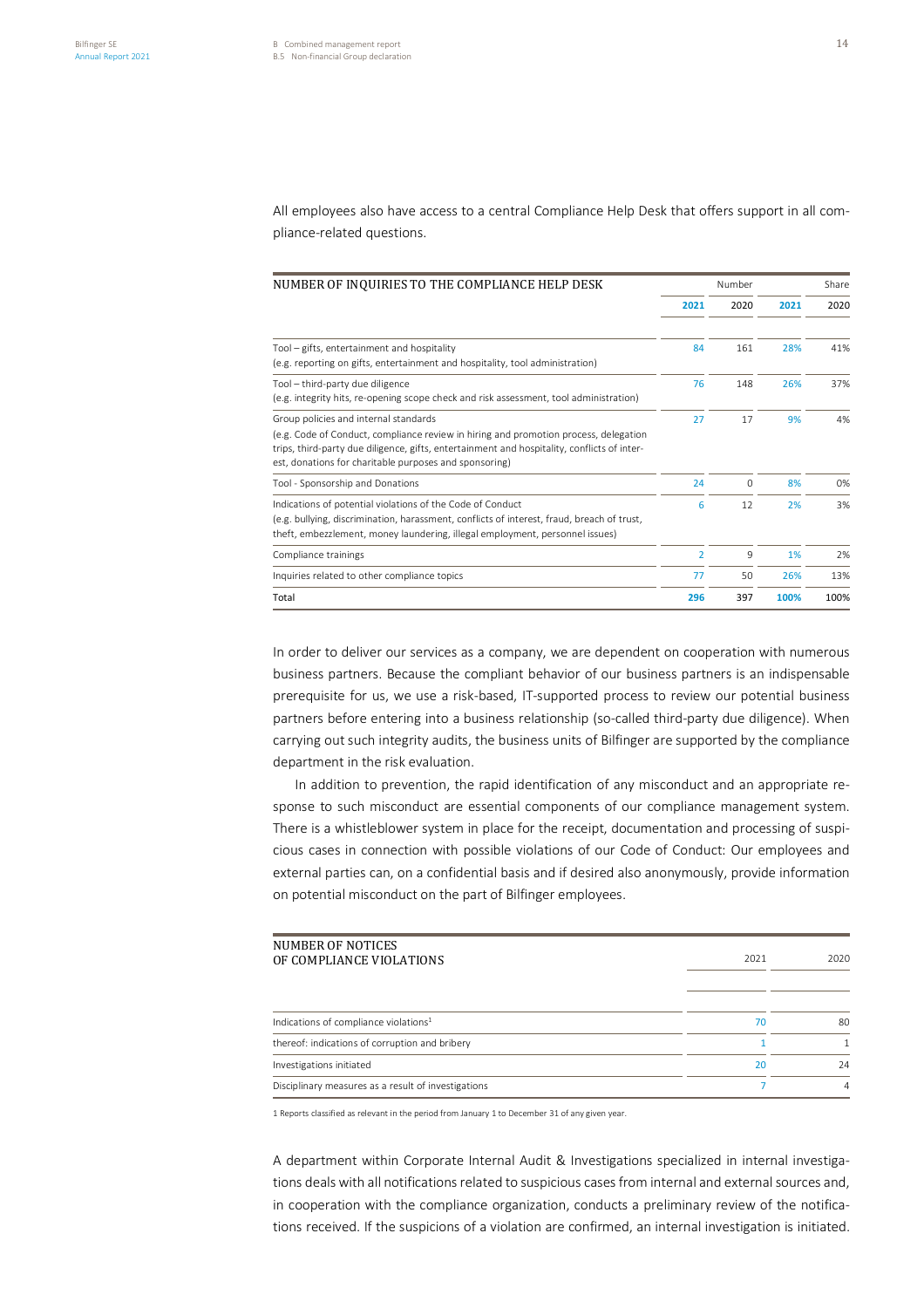Particularly serious allegations are forwarded to the Independent Allegation Management Committee for assessment and for a decision on further action. The composition and duties of this body, which is appointed by the Executive Board, are described in Chapter *B.5.2.1 Good corporate governance*.

In the extremely rare event that an employee is found to have engaged in serious misconduct, the Disciplinary Committee, chaired by Corporate Human Resources, decides on disciplinary action and sanctions to be taken. These range from informal warnings through to immediate termination including negative financial consequences. If misconduct on the part of a business partner is identified, the Independent Allegation Management Committee decides on necessary measures. These measures can include, among other things, termination of the business relationship, assertion of civil claims or the filing of an official complaint.

### **B.5.2.3** Data security and data protection

To be able to provide our services, we collect, store and process a range of data. On the one hand, this relates to personal data of our employees, but also data about plants, processes and people at our customers' sites, because we are providing an increasing number of services for the digitalization of plants. Information is therefore an integral part of our business processes and thus represents an important corporate asset that must be protected in an appropriate manner against unauthorized access. In the context of an ever-increasing global networking of computer systems, protection against abuse, manipulation, espionage or theft requires increasingly complex procedures.

Data leaks or issues related to accessing data can have a serious impact on the relationship with our employees or business partners. For this reason, our processes and activities for data security and data protection are important prerequisites for the acceptance of our business model by our stakeholders.

### Concept

### *Data security*

Employees, customers and other stakeholders must be able to rely on the fact that the data entrusted to Bilfinger is protected against abuse and loss. Bilfinger has therefore adopted targeted regulations with regard to information security and data protection and has taken appropriate organizational measures.

The fundamental regulations for the secure and legally compliant handling and processing of data are summarized in our Group Policy on Information Security. It is binding for all Group employees and for all those working on behalf of Bilfinger. It describes the components of information security, principles for handling and processing data and the obligations of managers, IT specialists, employees and external parties. Violations of the provisions of this Group Policy and its annexes or of existing laws may result in disciplinary, contractual or criminal consequences.

In addition to the Group Policy on Information Security , various Standard Operating Procedures (SOPs) have been defined with the goal of implementing the Group Policy on Information Security in all Group companies. These include, for example, SOPs on the topics of information management standard, physical protection of data, emergency security and IT audit.

Technical responsibility for information security lies with the manager responsible for information security at Bilfinger Global IT GmbH, who is supported by the dedicated, central competence center for the topic of information security. The Information Security team checks to ensure that IT services that are planned or in operation are compliant with the Group Policy on Infor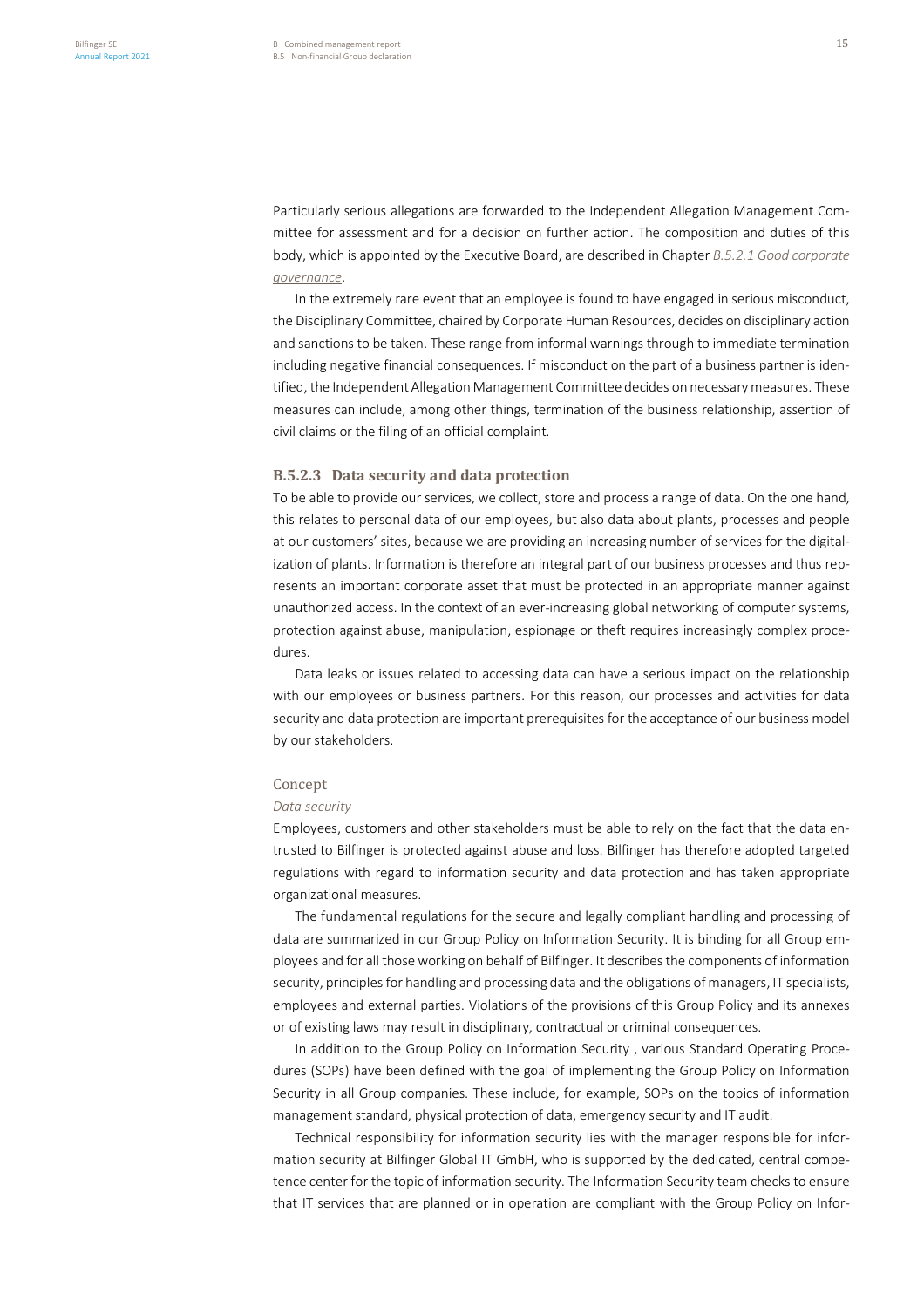mation Security as well as regulatory requirements. In addition, each organizational unit must appoint a person responsible for data protection who works together with the manager responsible for information security as a coordinator.

We counter the risks in the *cyber security* environment with a broad package of measures, such as increased monitoring of incoming and outgoing e-mail traffic to prevent malicious e-mails with a cloud-based e-mail gateway. In the event of specific threats, we work together closely with the relevant authorities. The central data centers were migrated to *Microsoft Azure* in the *cloud* and will continue to be subject to ISO 27001 certification. In addition, measures to make network access more stringent are checked by means of regular vulnerability analyses, e.g., through so-called *friendly hacking*. To monitor security-relevant incidents, Bilfinger uses a *Security Information and Event Management System (SIEM)* which collects all central logs and evaluates them for anomalies. Another focus of our efforts is the swift closure of newly reported weaknesses from software manufacturers, such as the hafnium vulnerability in Microsoft's Exchange software. In this case, the security vulnerability was closed within a few days and there were no longer any visible indications of a potential breach. In addition, training requirements have been defined for all employees with computer workstations to raise awareness of the increasing risk.

Every employee or person working on behalf of the Bilfinger Group is obligated to report any possible or actual threat to the information available in the Group as a security incident in a timely manner. In addition, each business unit is obligated to establish and maintain a comprehensive and effective emergency management system in accordance with its business area and area of responsibility. Should there be a security incident, the *Independent Allegation Management Committee (IAMC)* is, when necessary, commissioned with an investigation into the violation.

#### *Data protection*

In order to create a uniform standard for handling personal data in accordance with the European General Data Protection Regulation, a standardized Group Privacy Policy applies in our Group. It is based on the provisions of the European General Data Protection Regulation and on globally accepted basic data protection principles for the processing of the personal data of employees, customers, suppliers and other business partners. The policy describes the tasks and responsibilities of the external Data Privacy Officer, the internal Data Privacy Officer as well as the Data Privacy Coordinator. It also outlines the data protection principles, specifications for data transmission and commissioned data processing, the rights of data subjects and the responsibilities of Group companies.

The policy is binding for all Group companies and is intended to ensure that the data protection standards described in the policy are not undercut. It also applies to Group companies in countries that do not have their own statutory data protection regulations.

If data protection violations occur or are suspected, the Group Privacy Policy lays out a procedure for the reporting of data protection violations. A reporting form is available for employees as a guideline for this purpose. For further processing and for the purposes of evaluation, the reports are fed into a database in which the (suspected) data protection violation is described.

The Executive Board is informed about data security and the structure of data protection at least once a year. The Executive Board is informed of any incidents of particular significance.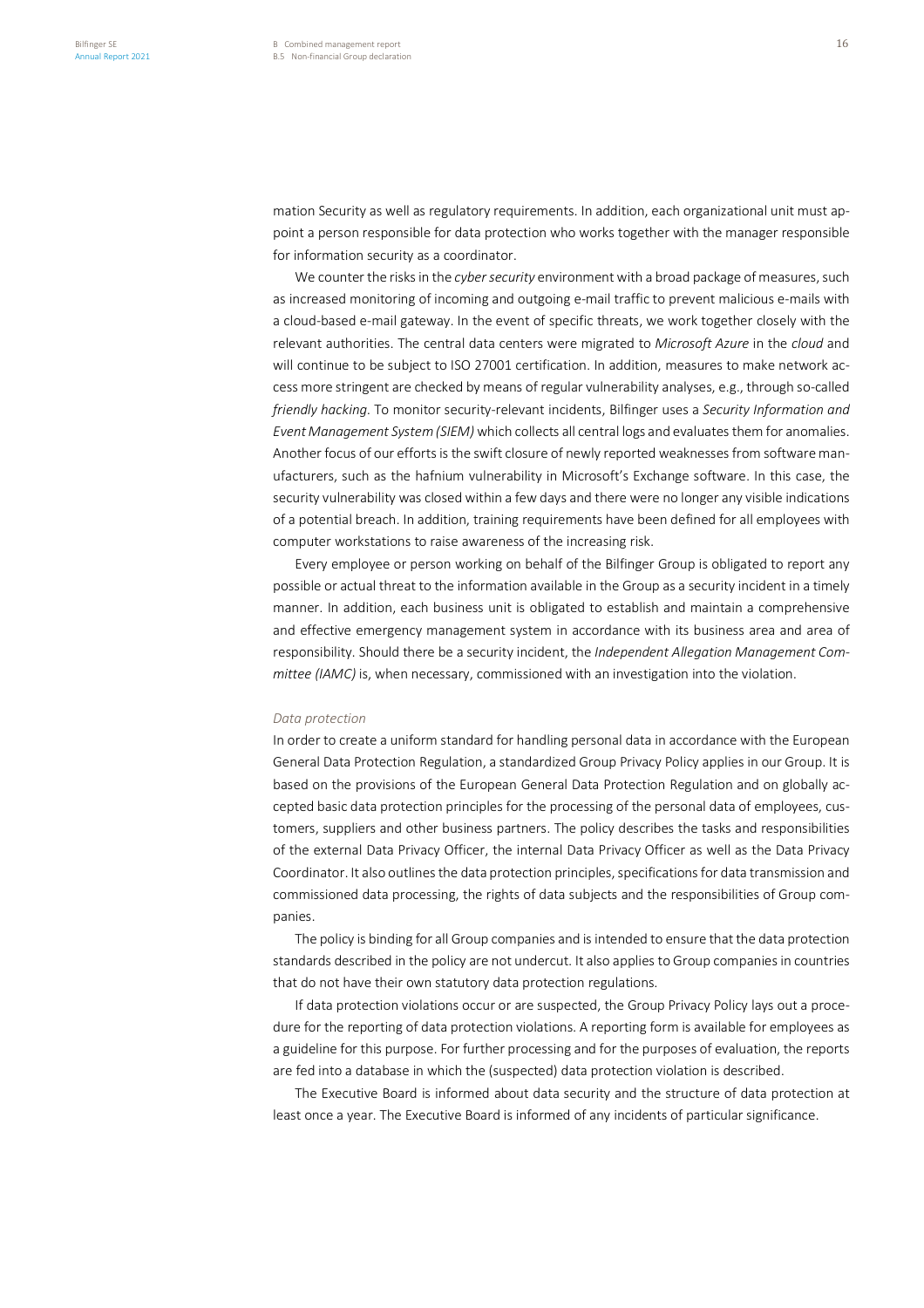### Performance indicators

| NUMBER OF DATA PROTECTION VIOLATIONS          |      |      |               |
|-----------------------------------------------|------|------|---------------|
|                                               | 2021 | 2020 | $\Delta$ in % |
| Data protection incidents                     |      |      | -43           |
| thereof reportable data protection violations |      |      | n/a           |

## **B.5.3 People**

## **B.5.3.1** Occupational health and safety

### Concept

The health of our employees is the number one priority for Bilfinger. No employee's health shall be adversely affected by his or her work. There are different management approaches for the topics of occupational health and safety. While there are uniform Group-wide standards and centrally coordinated occupational safety campaigns, health protection is not managed centrally.

Programs to maintain or review employee health, such as ergonomics programs, psychological demands and burdens as well as preventive medical check-ups are the responsibility of the units and are therefore organized on a decentralized basis. When incidents of particular relevance occur, Corporate HSEQ assumes a coordinating role, as has been the case with the COVID-19 pandemic, which also had a significant impact on our business in 2021.

### *Occupational safety*

Aspects of occupational safety are of key importance to whatever activities we pursue. In addition, safe work processes, reporting of key figures on occupational safety as well as the execution of occupational safety campaigns are important criteria that, with increasing frequency, are being surveyed by our customers prior to the awarding of orders. Through its central governance function, Corporate HSEQ establishes the conditions for Group-wide HSEQ management and coordinates occupational safety in the Group together with regional and local HSEQ specialists. Group companies are thus supported in their efforts to comply with occupational safety standards and in implementing and further developing programs and measures. The occupational health and safety standards drawn up by Corporate HSEQ are reflected in uniform Group-wide guidelines. Responsibility for compliance with these policies lies with local unit managers who must also take local laws and working conditions into consideration. Occupational safety committees are established in the independent companies in accordance with the legal provisions. To be able to record, process and communicate HSEQ incidents worldwide in accordance with uniform standards, we use a management software (Synergi Life, referred to at Bilfinger as *ACTIVE*). All types of HSEQ incidents can be captured by executives and employees using an app, allowing them to be promptly recorded on site. Event analysis is key to ongoing improvement. An IT-based workflow helps employees and supervisors analyze root causes and facilitates the development of corrective actions to avoid similar situations in the future. Workplace safety is the subject of the HSEQ quarterly report that is submitted to the Executive Board. Particularly serious accidents are reported immediately to the Executive Board. It is informed on an ongoing basis regarding their analysis as well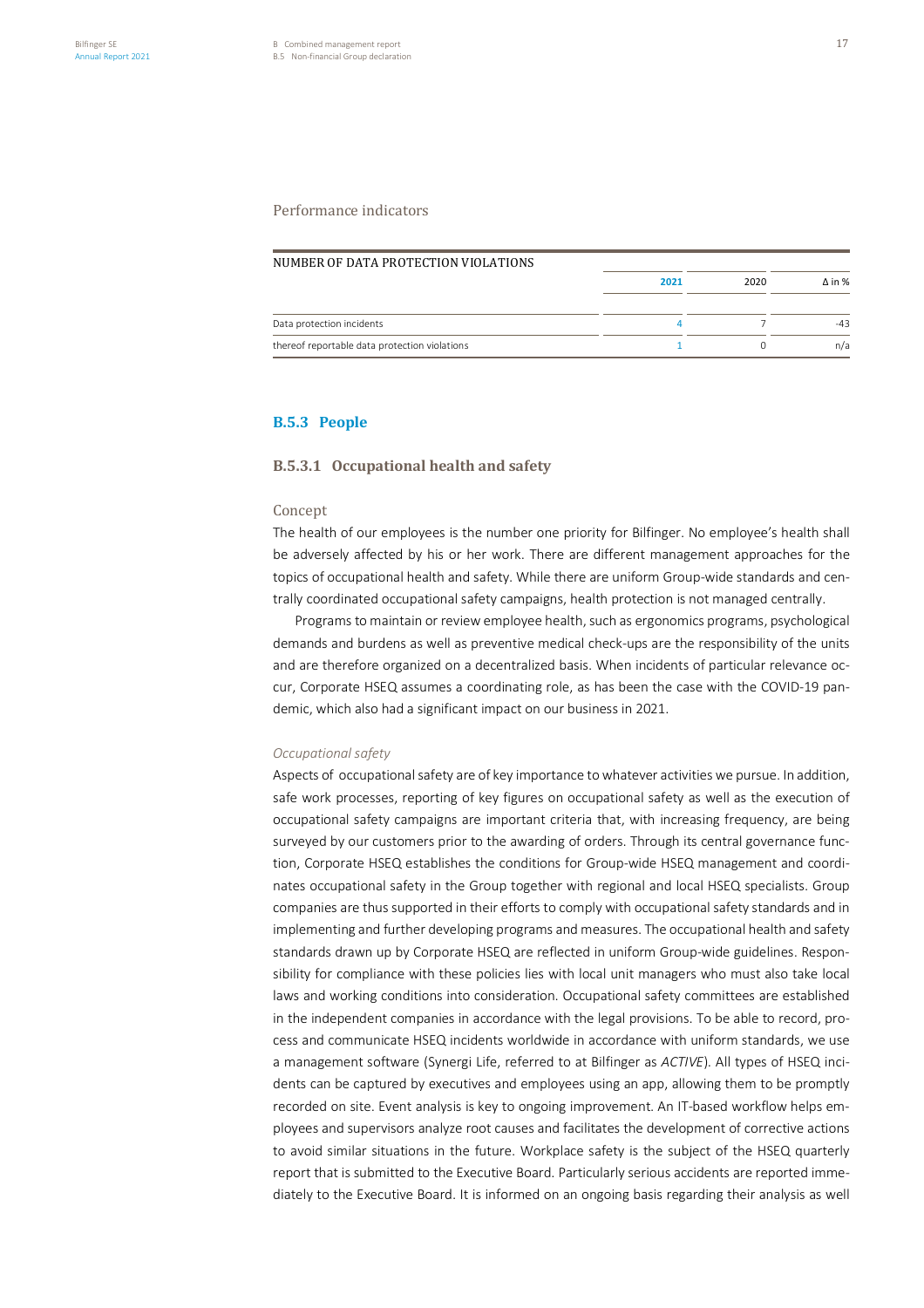as necessary corrective measures. The objective pursued by all the measures we take is to continually improve occupational safety. Our objective, '*Zero is possible,*' helps us to consistently reduce the number of accidents.

To achieve this objective, we pursue a twofold approach: we take the technical and organizational measures this requires, and we address occupational safety again and again in a variety of communications channels in order to raise awareness for HSEQ issues. We draw the attention of all employees to general occupational safety issues and current accident statistics in the form of monthly Safety Moments memos, for example. In addition, monthly contributions are published in Bilfinger's employee newsletter, Bilfinger Update, addressing a variety of topics. The commitment of executives all the way up to the members of the Executive Board is a key building block of success. For example, it is the responsibility of managers throughout the Group to regularly carry out a number of safety walks, depending on their area of responsibility, to address risks and hazards, to make employees aware of occupational safety issues and to document their inspections. The results of these safety walks may be recorded on the go, as the walks are progressing, and will then be directly input into our central HSEQ software. An important measure for raising awareness regarding topics of occupational safety is our safety program Safety Works! including the information campaigns that were developed in this context. In 2021, we carried out a safety campaign based on the revised Life Saving Rules and titled 'Line of Fire'. The goal of the campaign is to familiarize our employees with the six most important hazards covered by the Life Saving Rules. For the first time, QR codes will also be used to show short videos on the respective topics. Our annual Safety Award recognizes both outstanding safety initiatives and innovative ideas for the continuous improvement of safety performance. The Group-wide award is intended to commend all employees and managers who have contributed to this result while also encouraging them to work toward safe working conditions and the protection of all employees' health.

As part of Bilfinger Matrix certification, 39 companies with 144 locations have been certified pursuant to the occupational health and safety standard DIN EN ISO 45001 and nine companies with 42 locations have been certified pursuant to the *Safety Certificate Contractors Petrochemical* (SCCP) standard.

We conduct regular internal audits in all our subsidiaries, which took place only to a limited extent in 2021 due to the COVID-19 pandemic. In addition to these internal audits, there are further external audits, including by certifiers, authorities or customers, that were conducted partially also remotely due to the pandemic.

### Performance indicators

For the topic of *occupational safety*, we use the indicators *LTIF* and *fatalities*. The LTIF indicator increased slightly compared to the previous year, but at a figure of 0.21, it is still below the industry average\*.

Regrettably, we had one fatality in 2021 and have lost 15 (2020/2 and 2021/13) employees globally so far due to the pandemic.

–––––

<sup>\*</sup> as of 2020.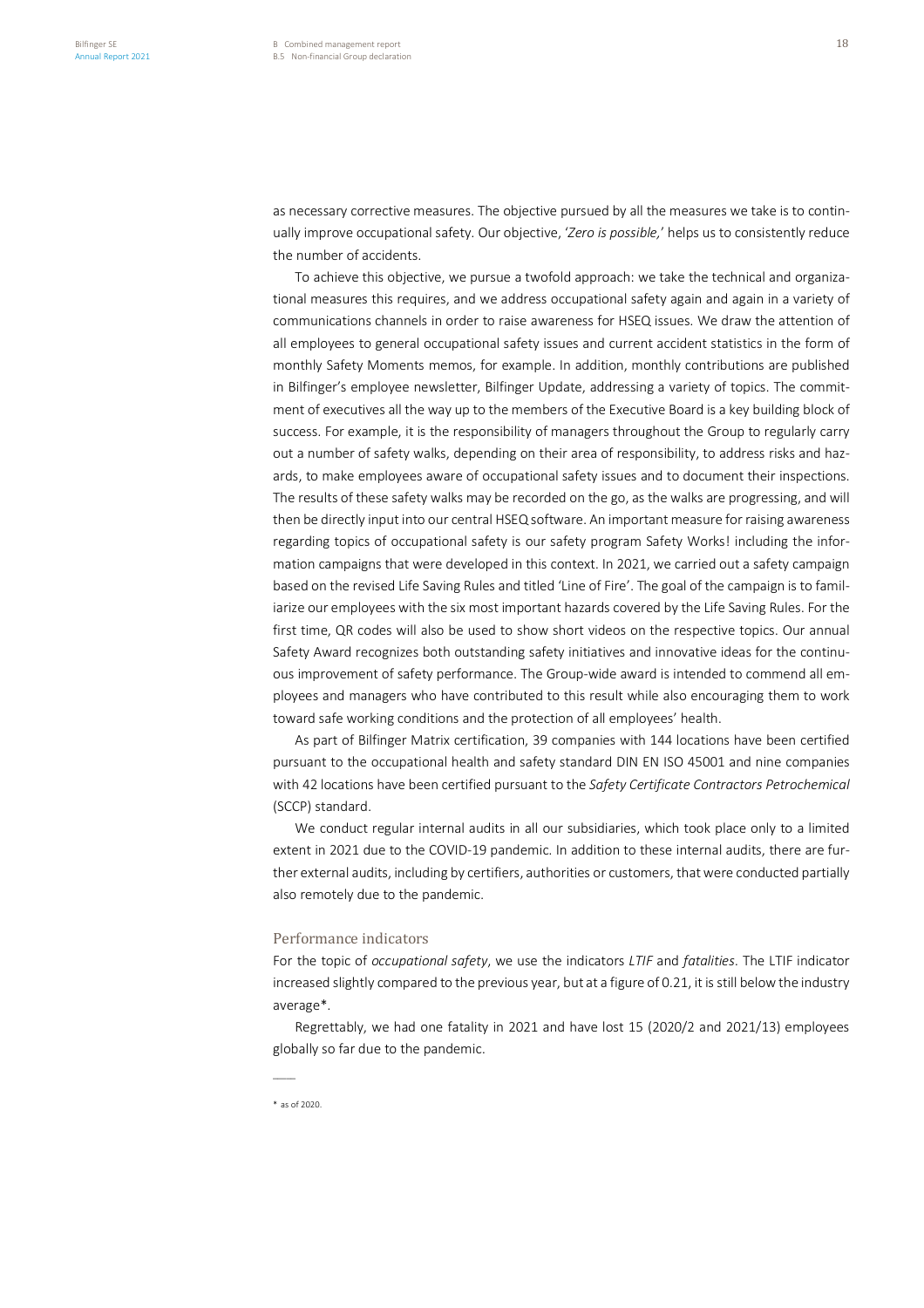## OCCUPATIONAL SAFETY INDICATORS

|                         | 2021 | 2020 | $\Delta$ in % |
|-------------------------|------|------|---------------|
| LTIF <sup>1</sup>       | 0.21 | 0.16 | 31            |
| Fatalities <sup>2</sup> |      |      | 0             |

1 The indicator used by Bilfinger "LTIF" (Lost Time Injury Frequency – accidents per 1,000,000 working hours performed) includes all accidents Groupwide with at least one lost day from employees and temporary workers.

2 Work-related accidents of employees and temporary workers resulting in death.

### *Health protection*

In the year under review, health protection focused on dealing with the COVID-19 pandemic, which had a significant impact on our company's business development. This is explained in detail in Chapter *B Combined management report*. In line with our decentralized organization, responsibility for the specific measures related to the respective local COVID-19 situation lay with our units. To help guide the response, the Corona Intervention Team was established at headquarters immediately after the outbreak of the pandemic in Europe. Dealing with the COVID-19 pandemic was also a major focus of internal corporate communications in financial year 2021. For this purpose, Corporate HSEQ created an informative dashboard in the ACTIVE management software to provide an up-to-date status of all COVID-19 cases in the entire Group at any time. For the Group as a whole, we record the number of employees who have contracted COVID-19, the severity of the disease, quarantine status as well as the number of employees who have recovered and returned to work. Selection and implementation of measures to deal with the pandemic are managed at the local level. A specific reaction to local developments was and is possible in a timely and effective manner. Depending on the type of job and the intensity of contact among employees, a measured approach is taken with the objective of minimizing the impact on the health of our employees and their families.

### **B.5.3.2** Employee development and diversity

As an industrial services provider, our business model is shaped by the availability, skills and value orientation of our employees. Continuous training and qualification of our employees are key in this regard.

### Concept

Group-wide human resources governance is based on minimum standards that are firmly anchored in our Group Policies and therefore apply to all employees. They cover areas such as reporting, remuneration and talent management. The so-called Business Partners in the Group companies are responsible for the implementation of minimum requirements. They serve as contact persons for management and for employees of the individual companies. Regional personnel managers appointed for the individual regions act as links between Corporate Human Resources and the Group companies.

Among the most important longer-term personnel initiatives was implementation of the *SAP SuccessFactors* human resources management software (known internally as *HRcules*), which was completed in 2020. This system provides us with a company-wide and integrated process and system landscape on the basis of which reporting and control functions can be further developed. In 2021, for example, the first central human resources performance indicators were defined as part of the *Basic KPIs*initiative to enable valid measurement in the years ahead. The reporting functions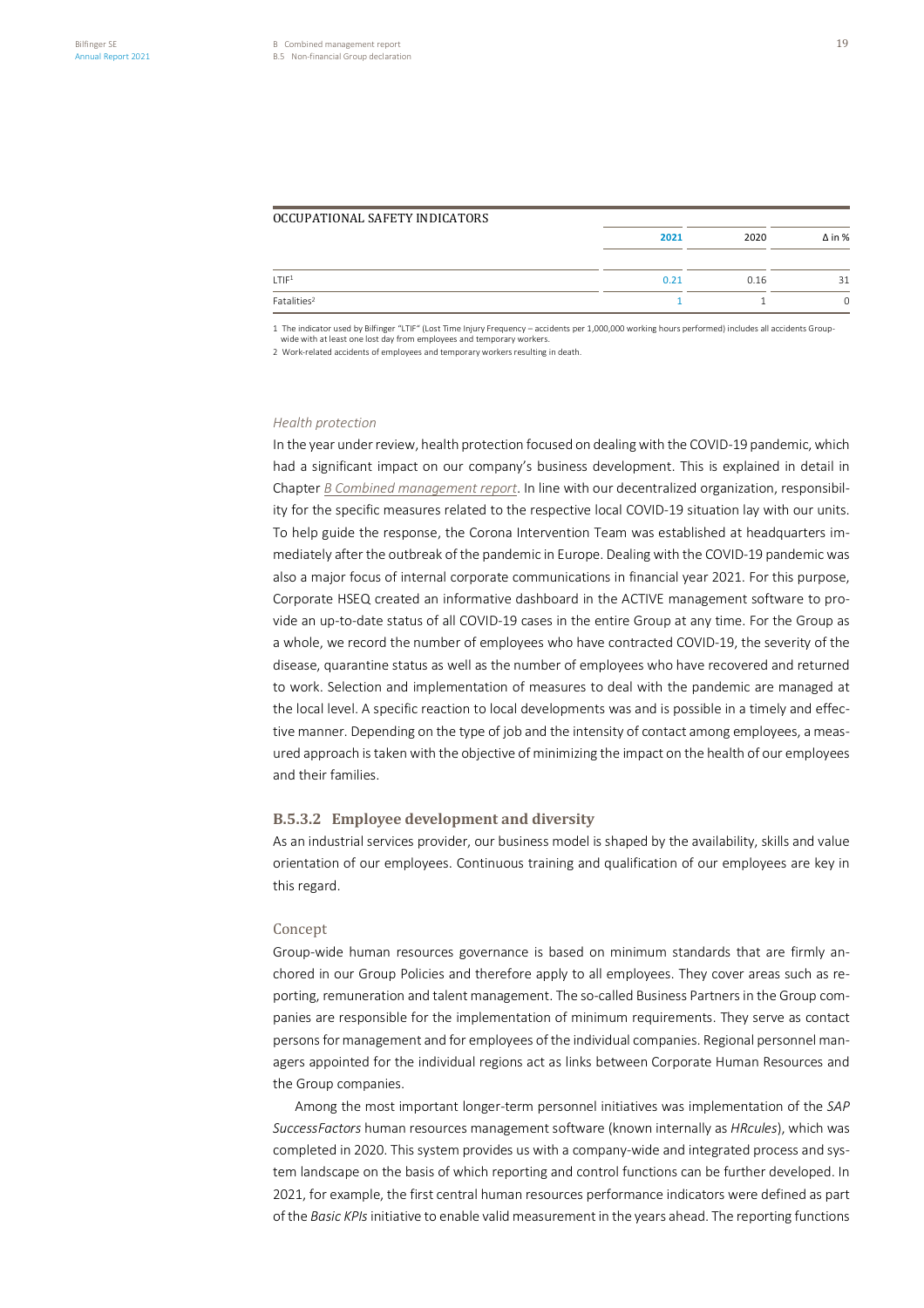in *SAP SuccessFactors* will be further developed in 2022 so that a simplified visualization of the collected data will be possible in the future.

With a view to the issue of employee satisfaction at Bilfinger, the Executive Board launched the *Meet the Board* initiative in 2021. In 14 cross-regional and cross-hierarchical roundtable discussions in financial year 2021, the Executive Board outlined key messages relating to Bilfinger's strategic orientation, gathering opinions and sentiment in the process. Based on the findings, initiatives will now be derived to address the focus topics that were identified.

### *Employee development*

–––––

Central human resources management processes are outlined in our *HR Calendar*. They relate, for example, to the annual performance assessment, development planning and salary review in the course of the financial year. *HRcules* helps us track our annual performance and development cycle also in digital form. Corporate HR provides discussion guides for the annual employee appraisals, which employees, industrial workers and their supervisors use to reflect on what has been achieved and to define resulting development measures in a structured manner. Salaried employees also set individual goals for the year ahead.

To develop and retain internal talent at Group level, we have established various programs for high-potential employees and management levels 2 to 4.\*

As part of the annual Talent Review, the potential of employees is evaluated and calibrated. Structured interviews are used to identify potential successors for key positions, thus supporting long-term succession planning. The Talent Review process is carried out in cooperation among supervisors and local HR departments together with Corporate Human Resources and the Executive Board. The Talent Review's identification of potential is followed by a nomination to the global management development programs, which serve to promote the development of management and specialist competences as well as networking. An overhaul of these global leadership development programs was conducted in 2021, in particular to accommodate hybrid learning formats.

In addition to the management development programs, the *Bilfinger Academy* bundles the internal further training programs for all employees. A Group-wide *Digital Learning Week* is held twice annually and employees, in consultation with their supervisors, can register online for workshops, seminars and training. In 2021, the topics covered included IT applications, project management, communication and intercultural competence, for example. In addition, as part of the learning week, we have included internal facilitators of expertise in the series of events in addition to externally sourced trainers. We thus promote the exchange of knowledge and professional networking among employees across regional and functional boundaries.

For the special fostering of project management skills which, in Bilfinger's business model, are applied in many areas, we have introduced a qualification series together with external trainers that offers training in accordance with the internationally recognized standard of the Project Management Institute (PMI).

At the regional and local levels, Bilfinger's operating units offer additional development and training opportunities depending on local requirements.

<sup>\*</sup> Management levels at Bilfinger are structured on the basis of budget responsibility, size of executive scope or strategic importance in the position held. The level below the Executive Board is management level 1.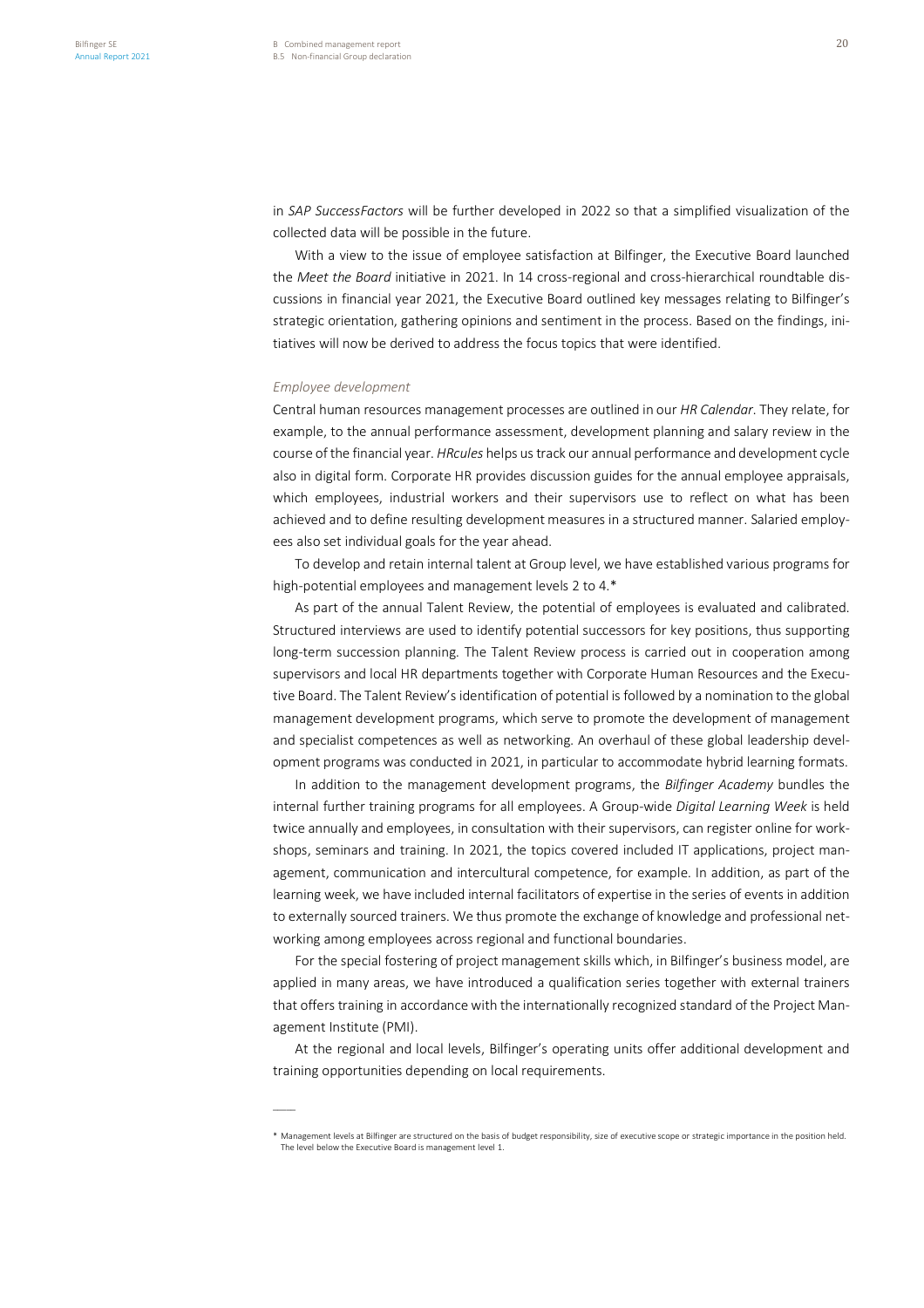## *Diversity*

Employee diversity is of fundamental value for the Bilfinger Group. An international outlook and cultural diversity are part of everyday life in our internationally active company. We are an internationally oriented Group with a range of regions, languages and nationalities. We understand diversity as differences in origin, age, gender, religion, marital status, skills as well as personality and education. We are firmly convinced that it is precisely this level of diversity in talents, attitudes, perspectives, strengths, skills and characteristics among our employees that makes Bilfinger unique and contributes to creativity, innovation and long-term business success.

In the interest of promoting innovation and employee development, we want to create a nondiscriminatory working environment characterized by openness and inclusion.

We have anchored the prohibition of discrimination in our Code of Conduct. In this context, we pay particular attention to the provisions of the German General Equal Treatment Act (AGG). More information on how to deal with violations of the Code of Conduct, including discrimination, is provided in Chapter *B.5.2 Governance*. Bilfinger has reaffirmed this attitude toward cultural diversity and equal opportunity – combined with the obligation to promote their implementation in the company – by joining the "Diversity Charter" association in the 2021 financial year.

The preparation of a concept was initiated in financial year 2021, the development phase of which will be continued in the coming financial year. With regard to the sustainable integration of diversity at Bilfinger, the concept focuses on the following three areas: Recruiting & Succession Planning, Training & Development as well as Communication. In accordance with the model of the seven diversity dimensions of the Diversity Charter, Bilfinger pursues a comprehensive approach with a broad range of measures to promote diversity. This does not focus exclusively on individual, selected diversity factors, but also includes experience, knowledge and skills in addition to individual personal characteristics.

We promote diversity in order to take full advantage of employee potential and encourage the conscious development of personal diversity in the sense of an appreciative and productive approach to differences in the Group.

Within the framework of the focus areas mentioned above, it was possible to expand existing individual measures in a bundled framework in the 2021 financial year. At the same time, additional measures were initiated. The measures in the focus area "Recruiting & Succession Planning" target a more intensive consideration of diversity in recruiting and promotion processes. The latter was supported in particular by the establishment of a new global role, "Talent Partner", and global, internal marketplaces.

The focus of the global Bilfinger Mentoring Program, relaunched in financial year 2021, fosters the exchange of experience between less experienced and professionally experienced employees from different business segments and countries in order to support the transfer of knowledge as well as perspective changes in a sustainable manner within the Bilfinger Group. We believe that the Bilfinger Mentoring Program is a perfect addition to the existing mentoring program to promote women in management positions.

An international outlook and cultural diversity are part of everyday life at a globally active company like Bilfinger, with employees from a total of 115 nations. In order to strengthen intercultural cooperation and reduce unconscious bias, employees are offered a wide range of further education and training opportunities. In addition, the Group supports temporary assignments to international locations or special job rotation programs that promote the transfer of knowledge between different locations while at the same time facilitating cultural openness.

In order to make diversity at Bilfinger visible and tangible for current and future employees, the "People@Bilfinger" and "TeamBilfinger" portrait series introduces employees from different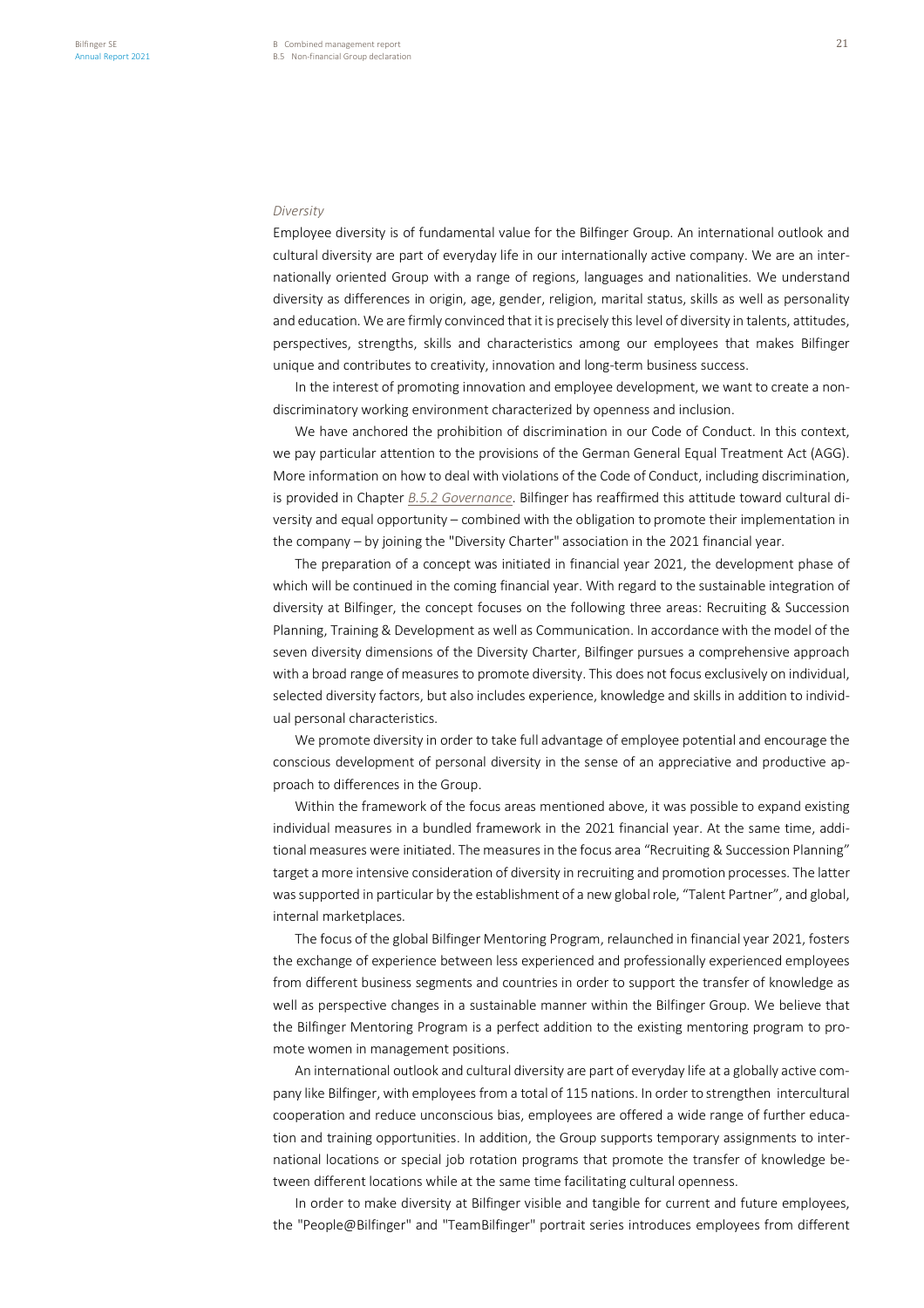regions or backgrounds through various internal and external communication channels, thus providing a model approach to strengthening diversity at Bilfinger.

In the future, collaboration with the individual managers responsible for HR processes will be intensified to review our HR processes, identify further measures, and ensure that these processes reflect the diverse skills and talents of all employees as well as our own performance objectives.

## Performance indicators

The proportion of women in management positions is established as an indicator at Bilfinger. At the end of November 2020, the Executive Board resolved to achieve a target of 10 percent women in each of the management levels 1 and 2 at Bilfinger below the Executive Board by December 31, 2023, in accordance with Section 76 Paragraph 4 of the German Stock Corporation Act (AktG).

On November 26, 2020, the reporting date for the definition of the target figure, this proportion was 8 percent in management level 1 and nearly 5 percent in management level 2. As of December 31, 2021, the proportion of women at management level 1 was 6 percent, while the figure for management level 2 was 8 percent.

The Supervisory Board has set a target of 30 percent women and men on the Executive Board by December 31, 2023, which means with an Executive Board of three members, at least one woman and one man.

Further information can be found in Chapter *A.4.1 Declaration of corporate governance and corporate governance report*, which is also available on the website www.bilfinger.com under *Company / Corporate Governance*.

| PROPORTION OF WOMEN IN MANAGEMENT POSITIONS |      |      |             |
|---------------------------------------------|------|------|-------------|
|                                             | 2021 | 2020 | Target 2023 |
| in $%$                                      |      |      |             |
| <b>Executive Board</b>                      | 50%  | 33%  | 33%         |
| Management level 1                          | 6%   | 8%   | 10%         |
| Management level 2                          | 8%   | 5%   | 10%         |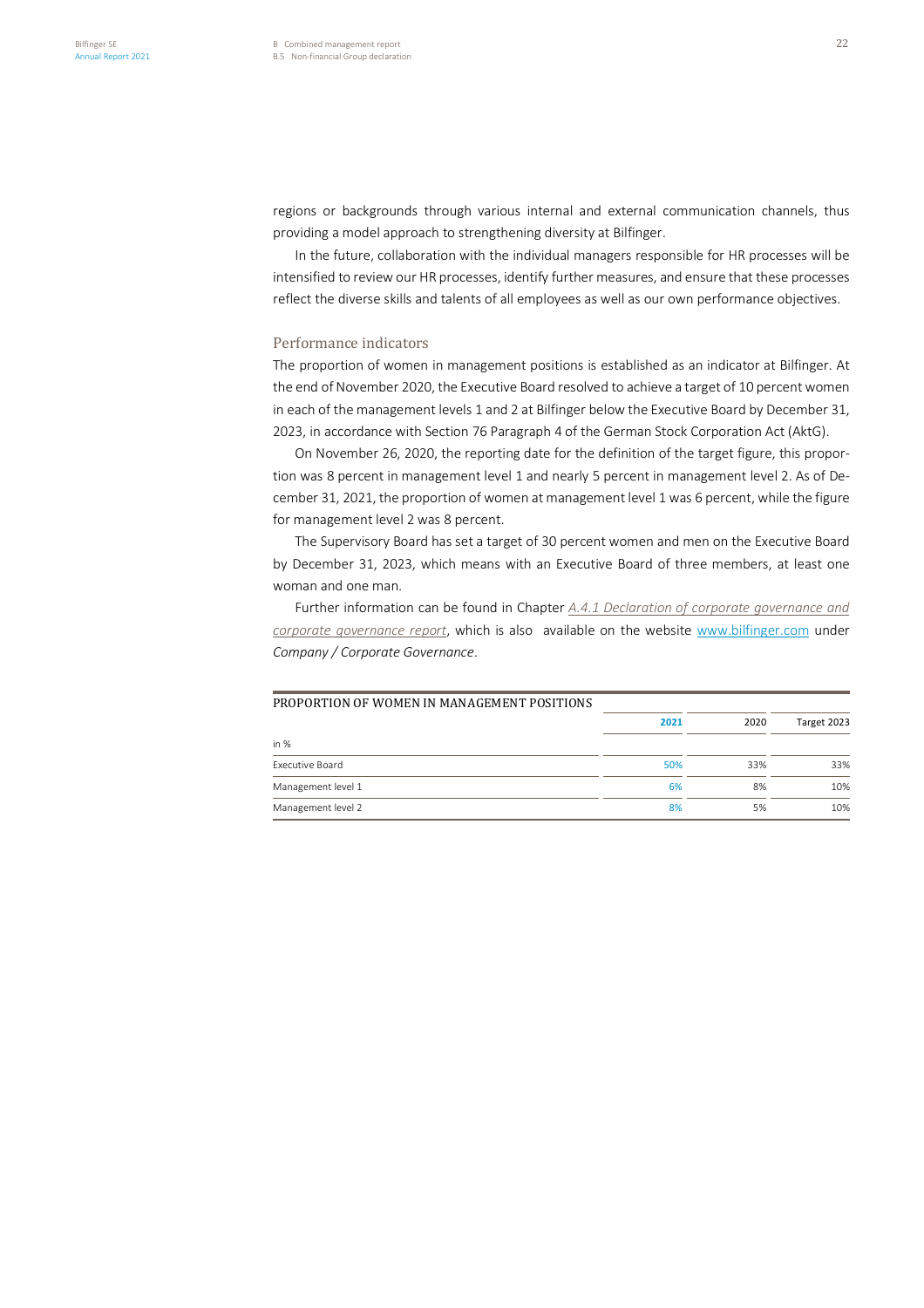## **B.5.3.3** Human rights, labor rights and sustainable supply chain

We are committed to the United Nations Universal Declaration of Human Rights and the UN Global Compact initiative. We want to be fully committed to respect for observing human rights wherever we operate. This applies with a view to

- our own employees;
- the employees of our direct and indirect suppliers as well as those of our business partners;
- our customers, and
- other regional stakeholders.

The measures in relation to our supply chain are described in the section *Observing human rights in our supply chain.*

## Concept

## *Observing human rights within the Group*

The basis of all our activities with regard to observing human rights is our Code of Conduct. This also represents our fundamental declaration on observing human rights. The Code of Conduct was approved by company management and is publicly available on our website in both German and English. 18 different language versions are available for internal Group-wide use. The Code of Conduct defines the principles of acting with integrity toward both other employees as well as toward external persons and organizations and is aimed throughout the Group at all of our managers and employees – regardless of where they work and what job they do. In the section *Responsibility to society and the environment*, observing human rights is firmly anchored in our Code of Conduct.

Our managers and employees are obligated to adhere to the principles formulated in the Code of Conduct and to confirm in writing that they have received and familiarized themselves with it. In addition, the contents of the Code of Conduct are refreshed and expanded within the scope of e-learnings and through various other activities (see also Chapter *B.5.2.2 Counteracting corruption and bribery)*. We do not tolerate violations of our Code of Conduct.

In addition to direct reporting to Corporate Compliance, a proprietary whistleblower system is used to receive suspected cases of possible violations of our Code of Conduct, including the principle of respect for human rights principles that it contains: Both our employees and external parties can, on a confidential basis and, if desired, also anonymously provide information on potential misconduct in the environment of our business activities. The whistleblower system can be accessed through our website and is available in 26 languages. Information can also be given by mail, telephone or directly. Availability of the whistleblower system is ensured through an external service provider. Our objective is to process suspected cases confidentially, objectively and independently. In the case of a confirmed violation, disciplinary and corrective measures are initiated, ranging from informal warnings through to termination without notice.

## *Observing employees' rights*

We consider observing employee rights an important aspect of human rights. This is based in particular on our commitment to Principles 3 to 6 of the UN Global Compact initiative, which applies throughout the Group. They relate to employees' rights to freedom of association and collective bargaining, the elimination of all forms of forced labor and child labor, and the elimination of discrimination in respect of employment and occupation. The rights of employees to freedom of association and collective bargaining find expression in particular in the – depending on local law –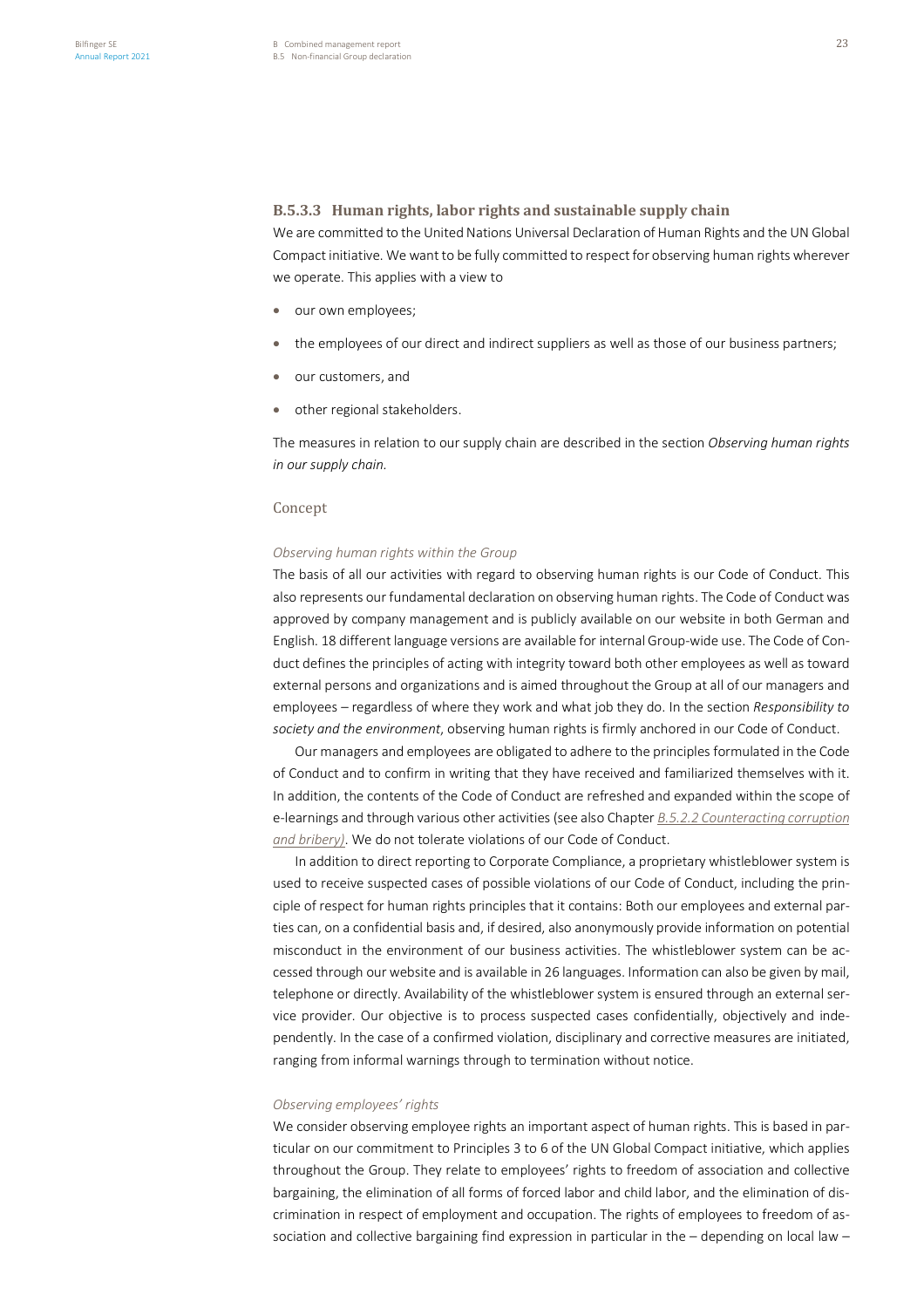company or trade union employee representative bodies, which work to safeguard employee rights, including through the conclusion of collective agreements, and with which management maintains a regular and constructive dialog.

In the reporting year, we generated the vast majority of our revenue in regions where employee rights are guaranteed by law: more than 80 percent of our revenue was generated in the EU as well as the United Kingdom, Switzerland and Norway. Here, at the end of the year around 80 percent of our people were employed.

### *Observing human rights in our supply chain*

We depend on suppliers and subcontractors for the delivery of our services. In our Supplier Code of Conduct, available to the public from our website, we formulate the clear expectations that we have of them to respect human rights. Our guidelines require that this Code of Conduct is a fundamental component of our supplier contracts. Through this Code of Conduct, we also require our suppliers to demand that their suppliers and subcontractors also comply with internationally accepted principles and standards on human rights.

Bilfinger follows national legal requirements for the protection of human rights. These include the UK Modern Slavery Act, which requires us to report on how we manage relevant risks in our business activities and, in particular, in our supply chain.

We pursue a Group-wide supplier management system – *HANDLE Procurement Suppliers* – with Corporate Procurement maintaining responsibility for its definition, organization, development and monitoring. This is described in detail in our Procurement Policies and Standard Operating Procedures (SOPs) and is binding for all our subsidiaries. One of the objectives of this Groupwide regulation is to ensure that compliance rules – including observing human rights – are observed.

In addition to the standardized assessment as part of our supplier management system, we review the integrity, which also includes observing human rights, of our business partners who exceed a defined value limit and all sales intermediaries using a risk-based and IT-supported due diligence tool (see also Chapter *B.5.2.2 Counteracting corruption and bribery*).

We have also commissioned an independent agency to obtain a self-disclosure from selected suppliers, among other things as relates to respect for human rights. The selection of these suppliers is carried out on the basis of a risk-based approach. In 2021, Bilfinger commissioned the agency with about 260 self-assessments from suppliers.

The sanctions list check we conduct on all contractual partners is also designed to ensure that we do not enter into any business relationships with third parties that have been listed on the basis of human rights violations.

If a violation of the Bilfinger Code of Conduct for Suppliers or a negative result is found in an integrity check, the supplier is blocked on a Group-wide basis. If such an incident should occur or become known, our employees are obligated to report it. A Group policy defines the process of barring suppliers and thus ensures a uniform Group-wide policy. Corporate Procurement informs all companies of the Bilfinger Group ad hoc regarding new blocks and also provides a list of all current blocks at least once a month.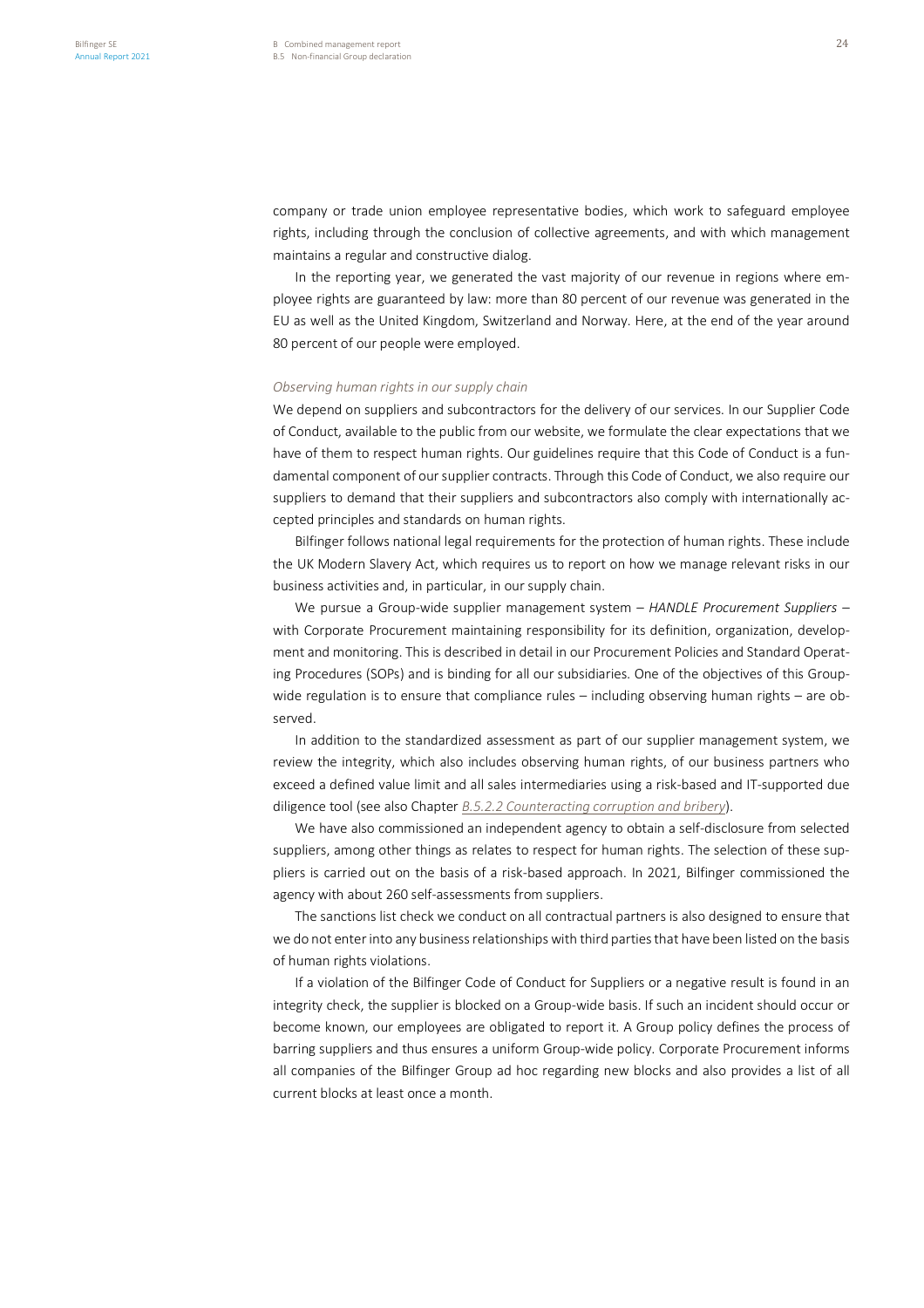## Performance indicators

#### NUMBER OF INDICATIONS OF VIOLATIONS OF HUMAN RIGHTS<sup>1</sup>

|                                                     | 2021 | 2020 | $\Delta$ in % |
|-----------------------------------------------------|------|------|---------------|
|                                                     |      |      |               |
| Indications of violations <sup>2</sup>              | 14   | 14   |               |
| Investigations initiated                            |      |      | 25            |
| Disciplinary measures as a result of investigations |      |      | 67            |

 $1$  The number of indications of human rights compliance violations is a partial quantity to the number of indications of compliance violations presented in Chapter *B.5.2.2 Counteracting corruption and bribery.*

<sup>2</sup> Reports classified as relevant in the period from January 1 to December 31 of a respective year. The references in 2021 relate to bullying, discrimination and sexual harassment.

## **B.5.4 Planet**

With our Mission Statement and our Code of Conduct, we clearly commit to responsibility for society and the environment. Our business model consists predominantly of services provided by our employees or subcontractors at customers'sites. We also have a number of workshops for onsite repair work, as well as smaller production facilities that manufacture special plant components, depending on customer requirements.

Bilfinger attaches particular importance to climate protection. Although we use significantly less energy than manufacturing companies, we want to contribute to a reduction in greenhouse gases.

In addition, we intend to make a contribution with our product portfolio and support our customers in their energy transition efforts. This is presented in the section *Customer* in Chapter *B.5.5.3 Sustainable industrial services*.

The emissions generated by Bilfinger and the associated energy use are presented below.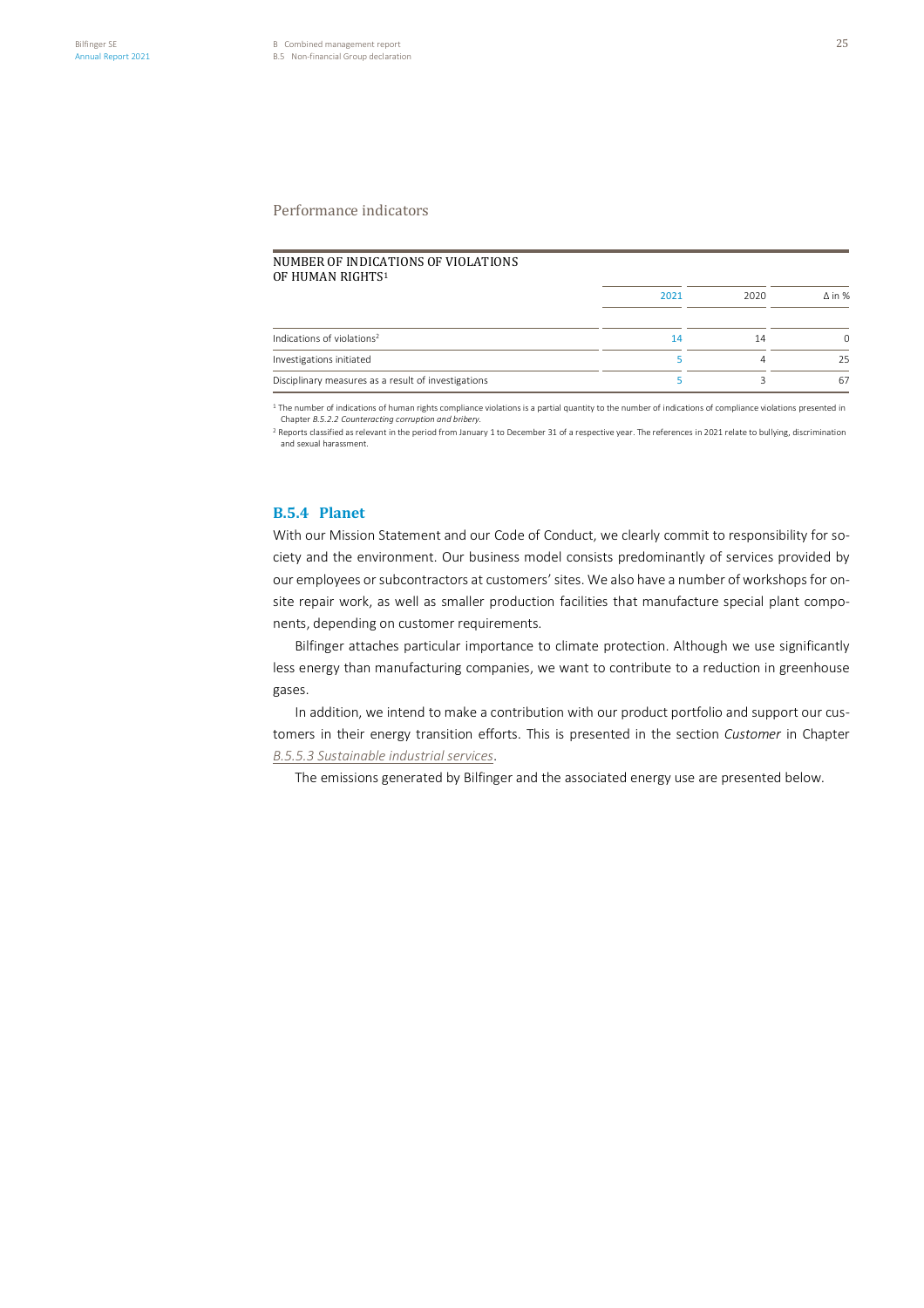## **B.5.4.1** Emissions and energy

### Concept

GHG Protocol.

In the Bilfinger Group, energy consumption data is collected at the level of the operating units. 39 Group companies with 131 locations are certified in accordance with the international environmental management standard DIN EN ISO 14001. That is how operational units have been meeting the requirements of their regional and local customers for many years.

To calculate the associated GHG emissions, we have established a structured data collection process and enabled internal reporting of energy consumption and greenhouse gas (GHG) emissions in accordance with the *Greenhouse Gas (GHG) Protocol.*

We have thus implemented the concept developed in the 2020 financial year for reporting in 2021. We work with *WeSustain's Enterprise Sustainability Management (ESM)* software.

Energy requirements have the greatest direct impact on our greenhouse gas emissions. The most significant share of energy requirements comes from our properties as well as the Bilfinger vehicle fleet.

We distinguish between the energy that we primarily generate for business processes and that which we purchase from utilities. Primary energy sources include, for example, natural gas, which is used to generate heat in properties, or diesel, which is burned as fuel for vehicles. As secondary energy, we procure electricity, steam and cooling at our Group-wide sites from local suppliers.

|                                                        | 2021 | 2020 |
|--------------------------------------------------------|------|------|
| Total energy consumption GWh <sup>1</sup>              | 217  | 200  |
| Of which: Fuel consumption in the vehicle fleet (in %) | 40   | 41   |
| Fuel consumption for machines (in &)                   | 11   | 11   |
| Heating energy (in %) <sup>2</sup>                     | 28   | 26   |
| Electricity consumption (in $%$ ) <sup>3</sup>         | 21   | フフ   |

1 1 Based on direct and indirect energy consumption classified as relevant for Scope 1 and Scope 2 of GHG emissions in accordance with the

ENERGY CONSUMPTION AND SHARE PER ENERGY SOURCE

2 Includes directly generated heating energy predominantly from natural gas as well as indirect heating energy purchased from utilities in the form of district heating.

3 Includes the volume of purchased electricity used in the properties. In the case of electric heating or cooling and the charging of machines and equipment, for the relevant sites this is also included.

Compared with the previous year (2020), the Group's total energy consumption increased by 9 percent to 217 GWh (2021). The lower level in 2020 is predominantly due to the effects of the COVID-19 pandemic. This situation led to a reduction in activities at some sites in 2020, with these activities resuming again in 2021.

Primary and secondary energy consumption is reported here, which, in accordance with the *Greenhouse Gas Protocol*, has been classified as relevant for Scope 1 and Scope 2 of GHG emissions. In the case of non-calendar billing, for example if the annual billing was not yet available, the data was completed for the 2021 values based on the 2020 values. For fixed-rate leases, the average consumption value per square meter was calculated in the same way as for similar sites.

For GHG reporting, we established *organizational boundaries* in accordance with the *Greenhouse Gas Protocol* methodology. We have adopted the *financial control approach*. This means that reporting is based on the financial organization and takes into account all fully consolidated companies with the exception of those that are in the process of being sold (Other Operations).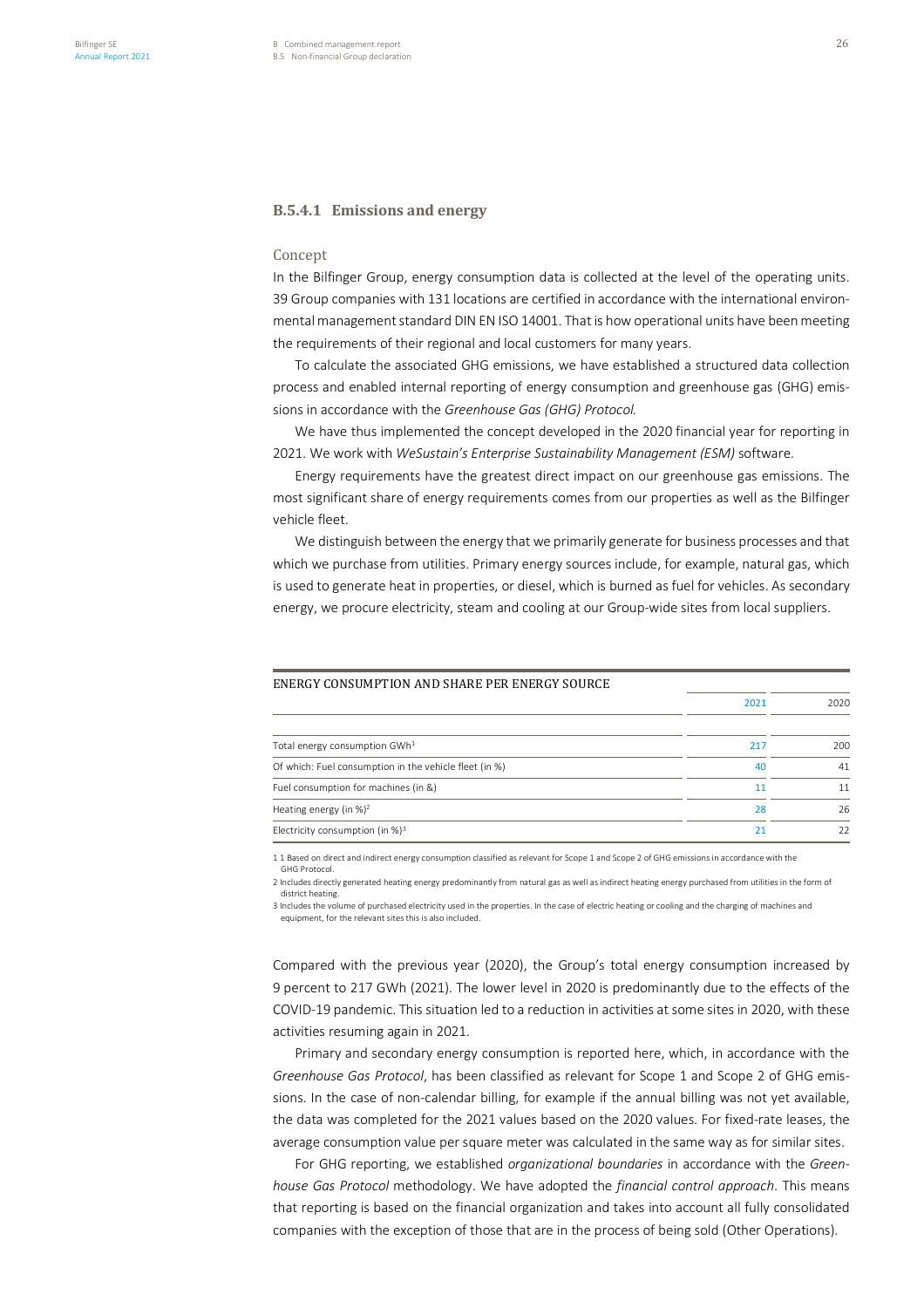Direct greenhouse gas emissions originate from sources that are owned or financially controlled by Bilfinger, including purchased in leases relevant to IFRS 16.

For Scope 1, this refers to:

- Combustion of natural gas, oil and other materials for heating the properties
- Emissions of hydrofluorocarbons (HFCs) from the use of air-conditioning systems in the properties
- Combustion in owned or leased vehicles and machinery

Scope 2 includes greenhouse gas emissions from the generation of electricity, steam, heating and cooling purchased by the company from utilities (indirect emissions). This includes:

- Electricity consumption in properties, fleet and machinery
- Purchased district heating, steam and cooling

In reporting on indirect emissions (Scope 2), we distinguish between *market-based* and *site-based* methods, following the *GHG Protocol Scope 2 Guidance*. For financial years 2020 and 2021, we have reported Scope 2 emissions using the *site-based* method. This method uses emission factors as an average country value for the relevant sites. We use a database from the provider *Ecoinvent* for this purpose. The basis for the calculation is the value from the methodology developed by the *Intergovernmental Panel on Climate Change (IPCC) 2013-climate change-GWP 100a-(kg CO2-Eq) per 1 unit of reference product*. Emissions are reported in CO<sub>2</sub> equivalents.

The additional determination in accordance with the market-based method, in which the actual electricity mix is taken into account by the respective supplier, will be added gradually beginning in 2022.

#### GHG EMISSIONS IN ACCORDANCE WITH SCOPE 1 AND SCOPE 2 2021 2020

|                                                     | <b>LULI</b> | ZUZU   |
|-----------------------------------------------------|-------------|--------|
|                                                     |             |        |
| GHG Scope $1$ (tCO <sub>2</sub> e) <sup>1, 3</sup>  | 35.608      | 34,844 |
| GHG Scope 2 (tCO <sub>2</sub> e) <sup>1, 2, 3</sup> | 23.765      | 21,292 |

1 The calculation method is based on the GHG Protocol using the financial control approach. Scope 1 and Scope2 include direct and indirect emissions from all fully consolidated companies. Companies that are in the process of being sold are excluded. This applies to the entire Other Operations. 2 Scope 2 is calculated according to the site-specific method of the Guideline for Scope 2 measurement of the GHG Protocol.

3 The CO<sub>2</sub> conversion factors for a substantial part of the calculations come from specialized database provider Ecoinvent. In individual cases, the emis-

sion factors for 2020 published by the UK Department for Environment, Food & Rural Affairs (DEFRA) were used.

Compared to 2020, Bilfinger's Scope 1 and Scope 2 relevant greenhouse gas emissions (CO2 equivalents) in 2021 increased 5 percent to 59,373 metric tons of  $CO<sub>2</sub>$  equivalents (previous year 56,136 tCO2e).

Within the scope of our sustainability strategy, we have set the goal of gradually reducing our GHG emissions and achieving net-zero emissions by the end of 2030 at the latest. In terms of unavoidable emissions, this includes the offsetting mechanism of investing in additional CO<sub>2</sub>-reducing projects as well as *carbon credits*. In the coming financial year, we intend to conduct a detailed analysis of the data that was collected for the first time in 2021 in order to derive appropriate measures and sub-targets and to manage the development of our GHG emissions.

Internally, we rely on a participatory approach. It is important to us to involve the entire workforce in the implementation process at all levels. This also enables us to take account of regional differences in regulations and legislation. Various instruments will be used to ensure the goals are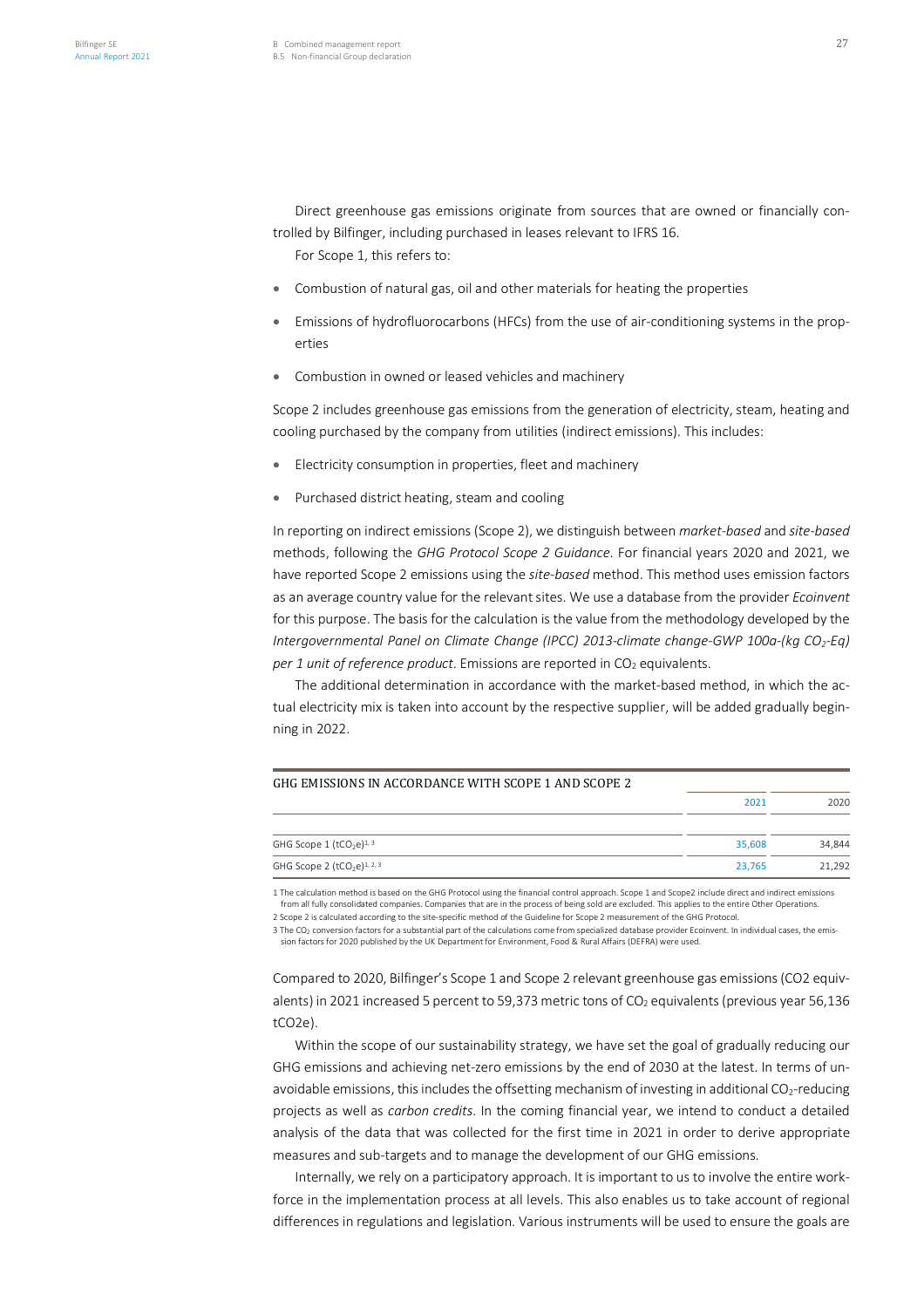firmly anchored, for example by defining personal goals accordingly or positioning the sustainability strategy as a focus topic at management events and executive development programs.

From today's perspective, the main levers for achieving the net zero target are the electrification of the fleet - especially passenger cars - and a change in the purchased electricity mix toward more renewable energies.

In addition, we want to further develop the collection of our GHG emissions. We plan to design the setup of Scope 3 data collection and then implement it step by step in our system. However, due to the significantly greater complexity compared to Scope 1 and Scope 2, this is not expected to be completed in 2022. This applies equally to the definition of differentiated sub-targets. In this context, we also want to address the requirements of the *science-based targets* initiative and evaluate the possible implications for Bilfinger.

### **B.5.5** Customers

For Bilfinger as a service provider, customers are the focus of its business activities. The relationship with our customers and their satisfaction with the work that we do is of utmost importance for our business development. Bilfinger is integrated into their value-added processes as a strategic partner. The quality of our customer relationships is decisive when it comes to continuing or intensifying cooperation and thus influences our order situation and our economic success.

We have a broad customer base with customers that have been placing their trust in us for many years. Customer proximity encompasses our industry expertise combined with trusting, cooperative interaction with our clients. We pay particular attention to the quality of our services and to delivering a range of products and services that is consistently aligned with the needs of our customers. Through our services we want to support the sustainable value creation of our customers and thus contribute to both their long-term competitiveness as well as our own.

## **B.5.5.1** Customer focus

## Concept

The governance function for supporting cross-regional customers, so-called key accounts, is the responsibility of Corporate Global Development. For the coordinated management of our customer relationships and our business opportunities, we use the customer relationship management (CRM) software *Salesforce*. We also use this software to conduct system-based customer satisfaction surveys. As part of the questionnaire-based measurement, satisfaction is surveyed within various categories and documented in the system during an ongoing maintenance contract or project. The key account managers responsible for the contract integrate the survey feature into their regular customer dialog at least once a year.

The use of the Salesforce system to measure customer satisfaction will be gradually rolled out to other customers, thereby establishing a basis for comprehensive evaluations.

In line with our decentralized business model, the satisfaction survey for customers with whom we work at regional level is the responsibility of the respective regional operating unit. Here we pursue our approach of consistently putting responsibility for local business in the hands of our local units. Customer satisfaction is also a component of our quality management system.

## **B.5.5.2** Quality management

For us, the satisfaction of our customers is directly related to the quality of our services. This connection is also part of the DIN EN ISO 9001 standard. This standard is applied centrally as a benchmark for our quality management system (QMS). The expectation in the Group is that operating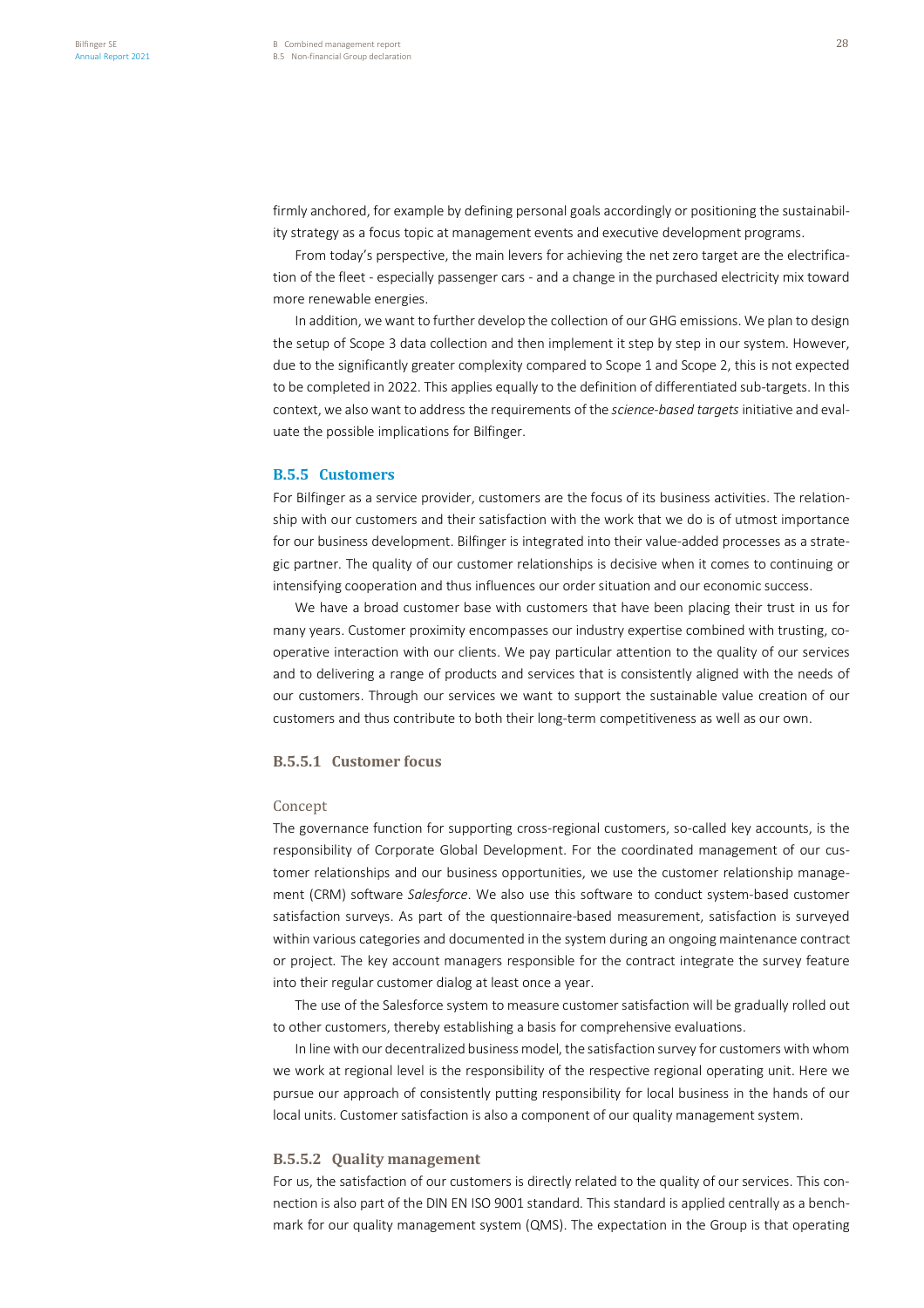units will meet the criteria defined in DIN EN ISO 9001, even if they do not pursue external certification.

## Concept

In order to be able to provide the quality required by our customers, we have established an extensive quality and process management system. It starts with the operating units, which are responsible for the quality of their products and services and for their monitoring. They are supported by the quality management of the regions and / or divisions as well as by Corporate HSEQ. System requirements, internal audits as well as training and education measures for quality assurance are intended to ensure that our standards of quality are maintained at all times and continuously developed.

For the project business, we have established a Group-wide process that is oriented toward different risk classes. The so-called *stage-gate process* is used to standardize and ensure the quality of business processes in the operating companies when it comes to offers and orders. This process begins in the business development phase and ends with the expiration of the warranty period. The stage gates are predefined points (decisions and reviews) in the lifecycle of an offer or order, the successful completion of which is determined by a stage-gate certificate.

## Performance indicators

In addition, Bilfinger has had a cross-regional matrix certificate since 2015 which helps ensure uniform quality standards in the Group and which, by the end of 2021, included 149 locations in 43 Bilfinger companies. The process of further extending the matrix certificate to all relevant Bilfinger companies in Europe and the Middle East has now been completed. Our HSEQ processes and operating units are audited and certified by external companies.

| NUMBER OF OPERATING COMPANIES<br>WITHIN THE MATRIX WITH CERTIFIED OMS<br>IN ACCORDANCE WITH DIN EN ISO 9001 |      | Number |
|-------------------------------------------------------------------------------------------------------------|------|--------|
|                                                                                                             | 2021 | 2020   |
| Operating companies with certified QMS                                                                      | 43   | 47     |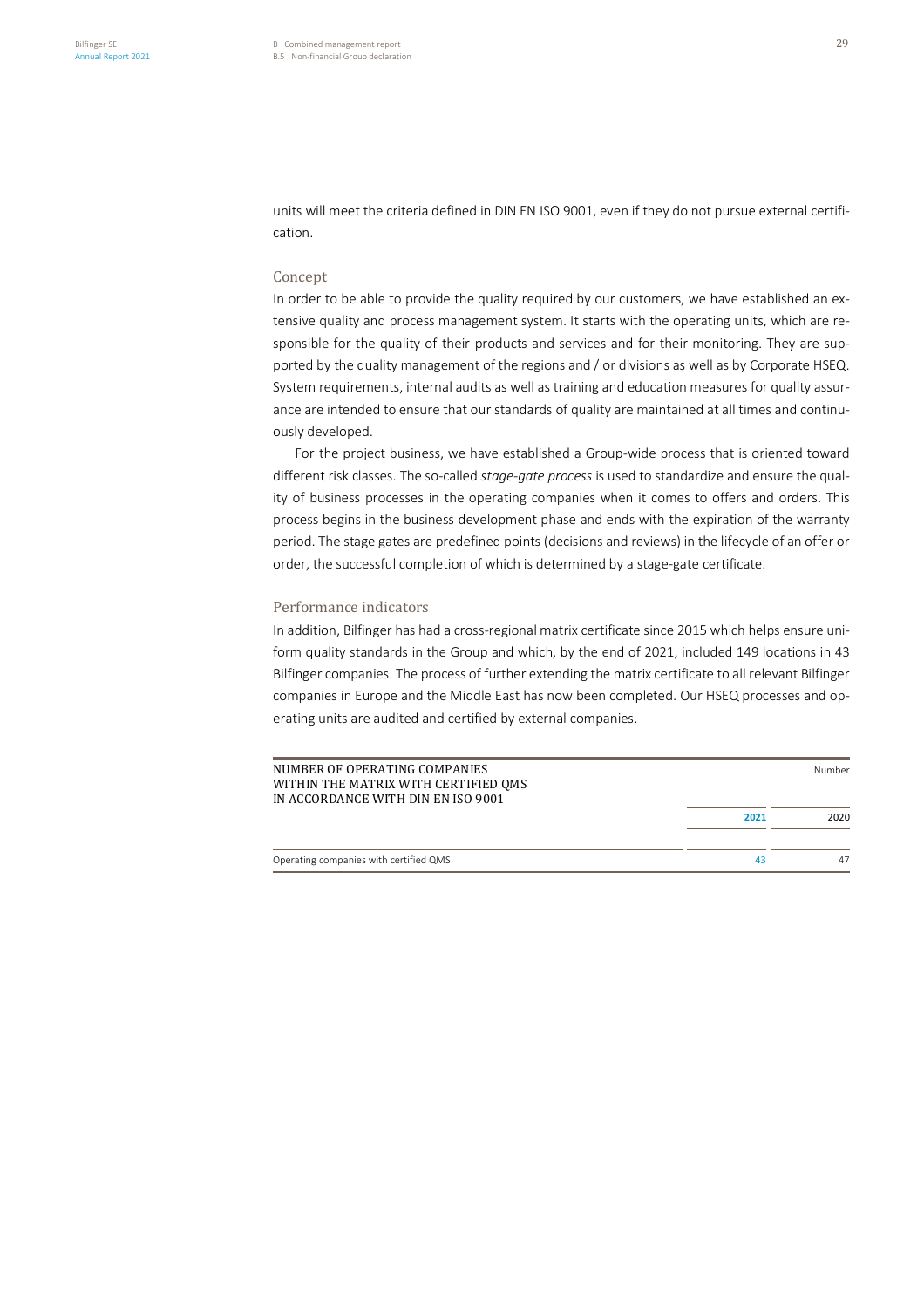## **B.5.5.3** Sustainable industrial services

### Concept

Increasing awareness of climate change and the need for accelerated initiation of worldwide initiatives for the energy transition are opening up new attractive market opportunities for Bilfinger as a leading industrial services provider. This is all the more true given that a major share of our customers are active in energy-intensive industries. They face the immediate task of securing their future energy supply and significantly reducing their carbon footprint in the process. On this basis, it is a key component of Bilfinger's growth strategy, which envisages a higher share of sales from energy transition projects and carbon reduction.

## *Markets and industries*

Bilfinger's largest customer groups are the industrial sectors of chemicals and petrochemicals, energy and utilities as well as oil and gas. As a result of socially and politically mandated energy transition and climate protection measures in all key stages of the value chain, these industries are all facing fundamental innovative leaps. Bilfinger has set the goal of accompanying and actively shaping these essential changes.

The *chemical and petrochemical industry* is undergoing a transformation of its production in many areas. Traditional source materials such as oil, naphtha, gas and coal are increasingly being supplemented by recycled materials such as plastics, other consumer waste and biomass. Basic chemicals are produced in traditional steam crackers and, in the future, in e-crackers and through chemical recycling. The energy required for production is increasingly coming from renewable sources. Innovative hydrogen and carbon capture technologies are needed to use these efficiently. It is not only production that will shift to a lower-carbon environment, but also the transport and distribution of products. Pipelines, low-carbon transport and sustainable fuels will play an important role in the transition to a low carbon economy for Bilfinger and our clients in the future.

*Energy companies and utilities* have a central role to play in the energy transition. The share of renewable energy in Europe's energy mix will likely increase from 27 percent in 2019 to 38 percent in 2030. This will require the creation of 2,400 gigawatts of new renewable capacity – an increase of more than 90 percent compared to 2019. The largest share will be provided by solar energy with 1,400 gigawatts followed by wind energy with 700 gigawatts. In a number of countries, there is also an ongoing or renewed trend toward nuclear energy as a low-carbon form of energy generation.

*Oil and gas* will play an important role in the energy mix in both the short and medium term despite the energy transition. Even in the most sustainable scenario in the International Energy Agency's World Energy Outlook, almost half of the world's total energy demand will continue to be met by oil and gas in 2040. The focus of oil and gas companies, however, is shifting fundamentally. There will be a major shift from oil to gas, while production, processing and distribution will have to meet much stricter environmental requirements.

## Portfolio of sustainable industrial services along the customer value chain

With a view to the energy transition, Bilfinger provides sustainable industrial services along the value chain of its customers: On the one hand, the company focuses on areas of activity in which it is already established, including nuclear power, hydropower and district heating networks. There are also areas of growing strategic importance, such as the production, transport and storage of hydrogen, carbon capture and storage and battery production. With its portfolio of services, the Group is addressing the imminent decarbonization of energy-intensive production, transport and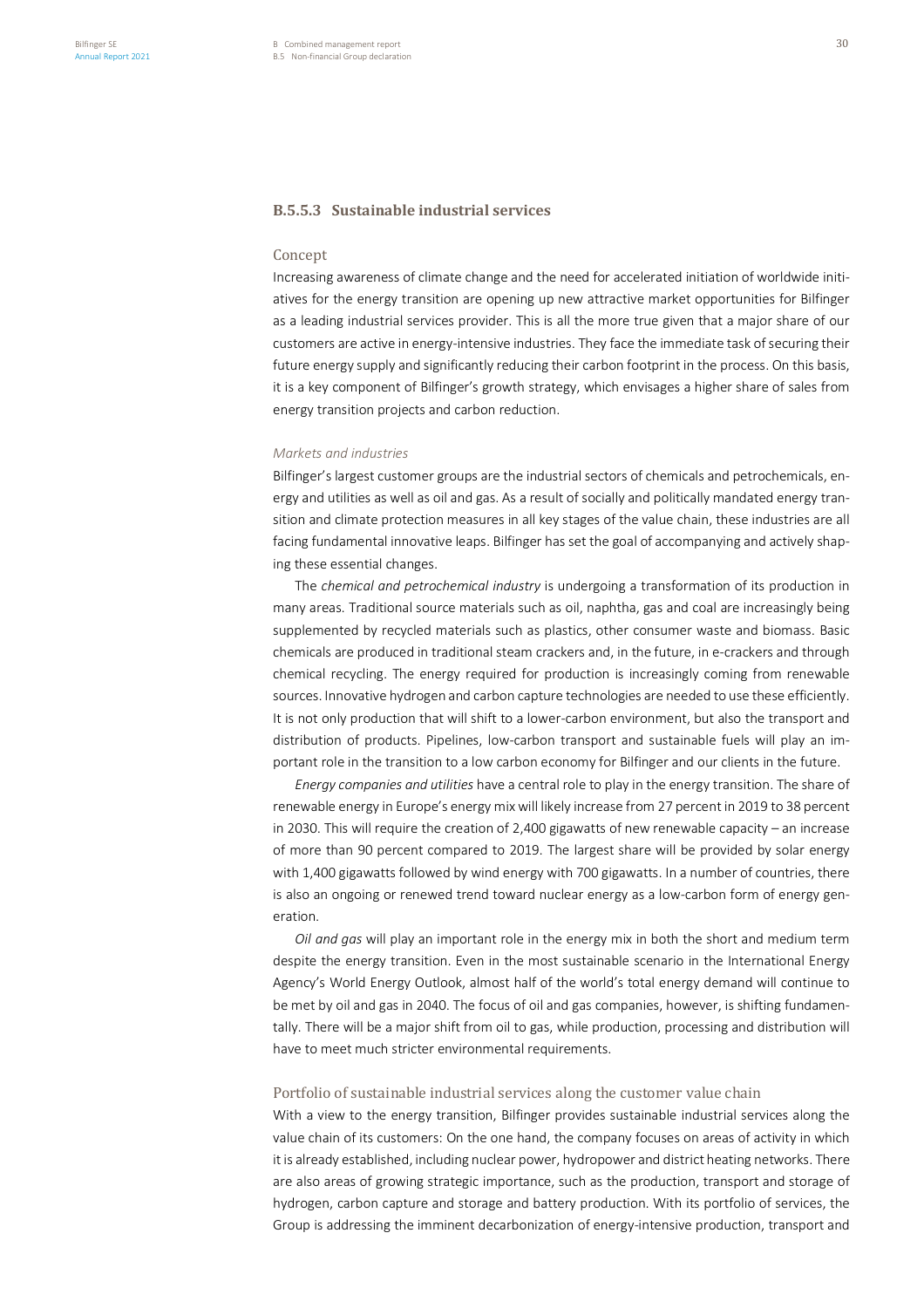processing operations and increasing energy efficiency at all stages of the customer value chain. Low-carbon energy production and the reduction of energy consumption and emissions are the central tasks here.

### Hydrogen:

Bilfinger's objective is to contribute to the increased use of hydrogen as part of a climate-friendly energy value chain. Here, the Group can apply the expertise it has established over many years in the field of gas treatment for the use and transportation of hydrogen across the entire value chain.

In hydrogen production projects, Bilfinger acts as an independent system integrator. Its engineering, prefabrication and installation expertise has been put to the test in a wide range of projects, including the construction of new electrolysis plants in Germany and Austria and as a partner in the Energy North Sea Program for the design of hydrogen plants on planned North Sea energy islands. The goal is to produce and store green hydrogen, i.e. hydrogen produced on the basis of renewable energies.

In the transport and storage of hydrogen, Bilfinger mainly supports the expansion or conversion of existing gas infrastructure. Bilfinger's experience and capabilities in the field of gas treatment – for example in gas drying – position it as a competent partner for technology companies. Bilfinger works with the pioneering company Hydrogenious LOHC, for example. As part of a cooperation agreement, solutions will be developed to enable the storage and transport of hydrogen in liquid form using liquid organic hydrogen carriers (LOHC). This process reduces energy consumption compared to conventional solutions, as hydrogen no longer needs to be cooled for transport.

### Carbon capture and storage:

Carbon capture and storage (CCS) is a technology that will play a key role in achieving the goal of climate-neutral industrial production in the years ahead. By capturing  $CO<sub>2</sub>$  emissions as they are generated and then processing or storing them, the volume of environmentally harmful greenhouse gas emissions can be significantly reduced.

With its expertise, Bilfinger delivers development and support for all aspects of CCS-related technology. This includes the separation of  $CO<sub>2</sub>$  emissions, their purification, compression and liguefaction as well as their storage and transport. Bilfinger prepares feasibility and environmental impact studies as well as safety concepts while also managing approval processes. The company supports the construction of plants through project management and the procurement, manufacture and assembly of the required components.

### Nuclear power:

In a growing number of countries – currently mainly the United Kingdom, France and Finland in Europe – nuclear power is considered part of the national climate protection strategy. These countries are counting on modern nuclear power plants to achieve their targets for reducing  $CO<sub>2</sub>$  emissions with a high degree of energy availability. Bilfinger is successfully positioned in the markets there.

The focus is currently on the United Kingdom, where Bilfinger is involved in the construction of the new Hinkley Point C nuclear power plant. As a 'Tier 1' supplier to operator Electricité de France (EDF), the Group is well equipped to also participate in the construction of the country's nuclear power plants that are planned for the future.

France is the world's largest exporter of electricity, with 70 percent of its electricity generated from nuclear plants. Bilfinger is involved in several nuclear power plant projects through the export of its know-how. These include the construction of the new power plant unit 3 in Flamanville,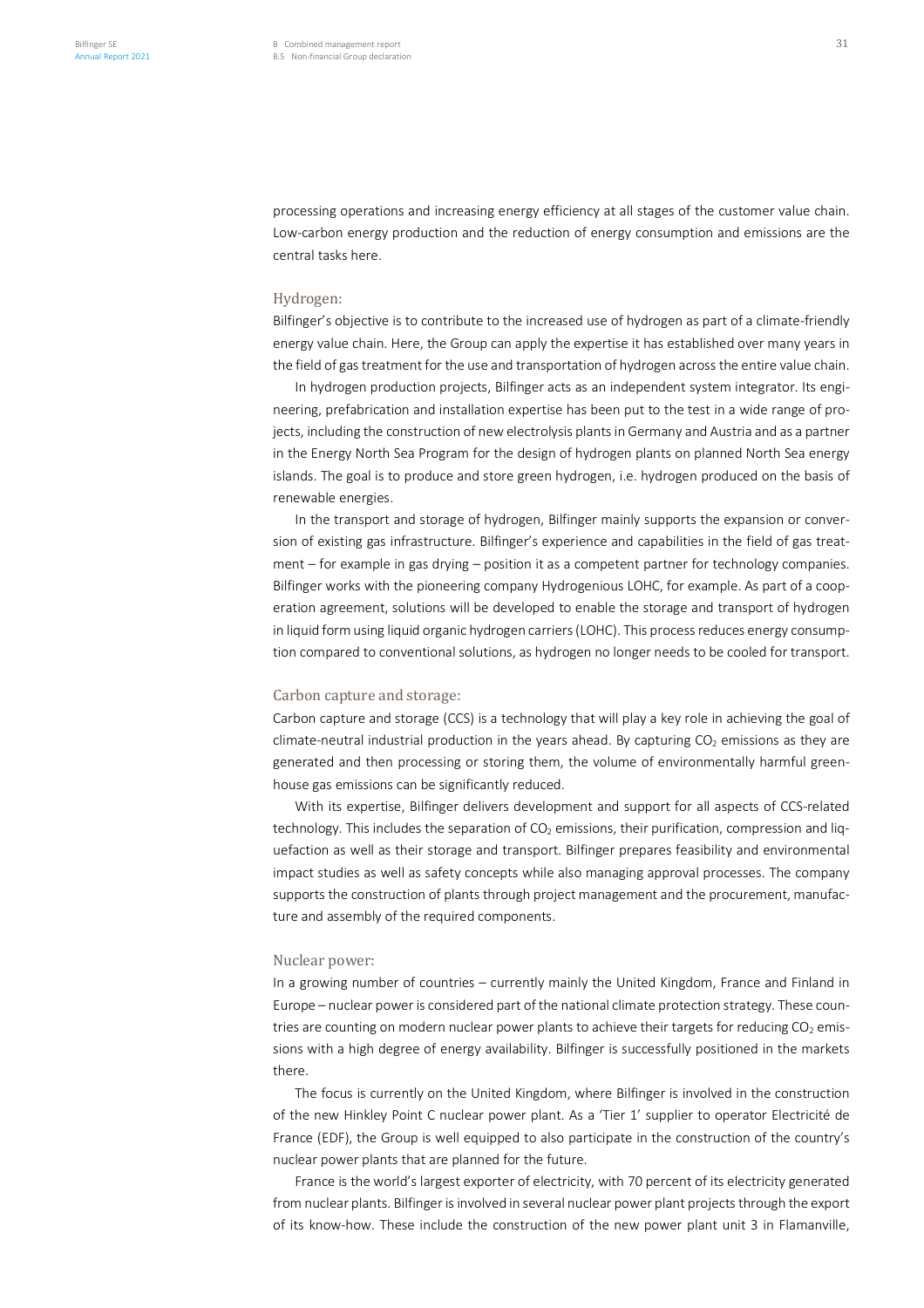participation in the "*Grand Carénage*" program for the modernization of operator EDF's current nuclear power plants and six new pressurized water reactors which are still in the early planning stage.

Finland also sees nuclear power as a bridging technology and plans to further expand existing capacity. In Germany, on the other hand, the focus is on the dismantling of nuclear power plants and the safe handling of residues. In connection with the planned clearing of the Asse mine in Lower Saxony, Bilfinger, together with other participants, is developing innovative specialist tools that can be operated remotely. These will be used to retrieve drums containing radioactive waste from the mine, thus facilitating safe final disposal.

Bilfinger is well positioned in the growing nuclear market as a partner for the entire lifecycle of nuclear power plants.

## Hydroelectric power:

Of regional importance, particularly in the Alpine countries, are Bilfinger's activities in the generation and storage of energy generated by hydroelectric power. In addition to projects in hydraulic steel engineering for river power plants, Bilfinger also focuses on the assembly of turbines and valves as well as the design and construction of pressure piping systems for pumped-storage power plants. Here the company can offer its customers a complete package from a single source including engineering and manufacturing, assembly and commissioning.

## Battery production:

The majority of batteries required in Europe for electric vehicles are currently produced in Asia. This will change in the near future, however, because major investments to expand capacities are currently being made in Germany, Poland, Hungary and Scandinavia. Initiatives are also expected in other European countries. This dynamic growth market is being driven by the trend toward a sustainable reduction of  $CO<sub>2</sub>$  emissions. The business opportunities for Bilfinger can be found in the engineering and construction of plants for the processing of essential raw materials as well as facilities for the sophisticated chemical production of battery components. Bilfinger is already successfully represented in this market; in Northern Europe, the Group is involved in the construction of a production plant for a major European chemicals group. A basic product for batteries for electric vehicles will be produced there in the future. In addition, Bilfinger is involved in the construction of new battery production plants in Scandinavia and Poland on behalf of another well-known battery manufacturer.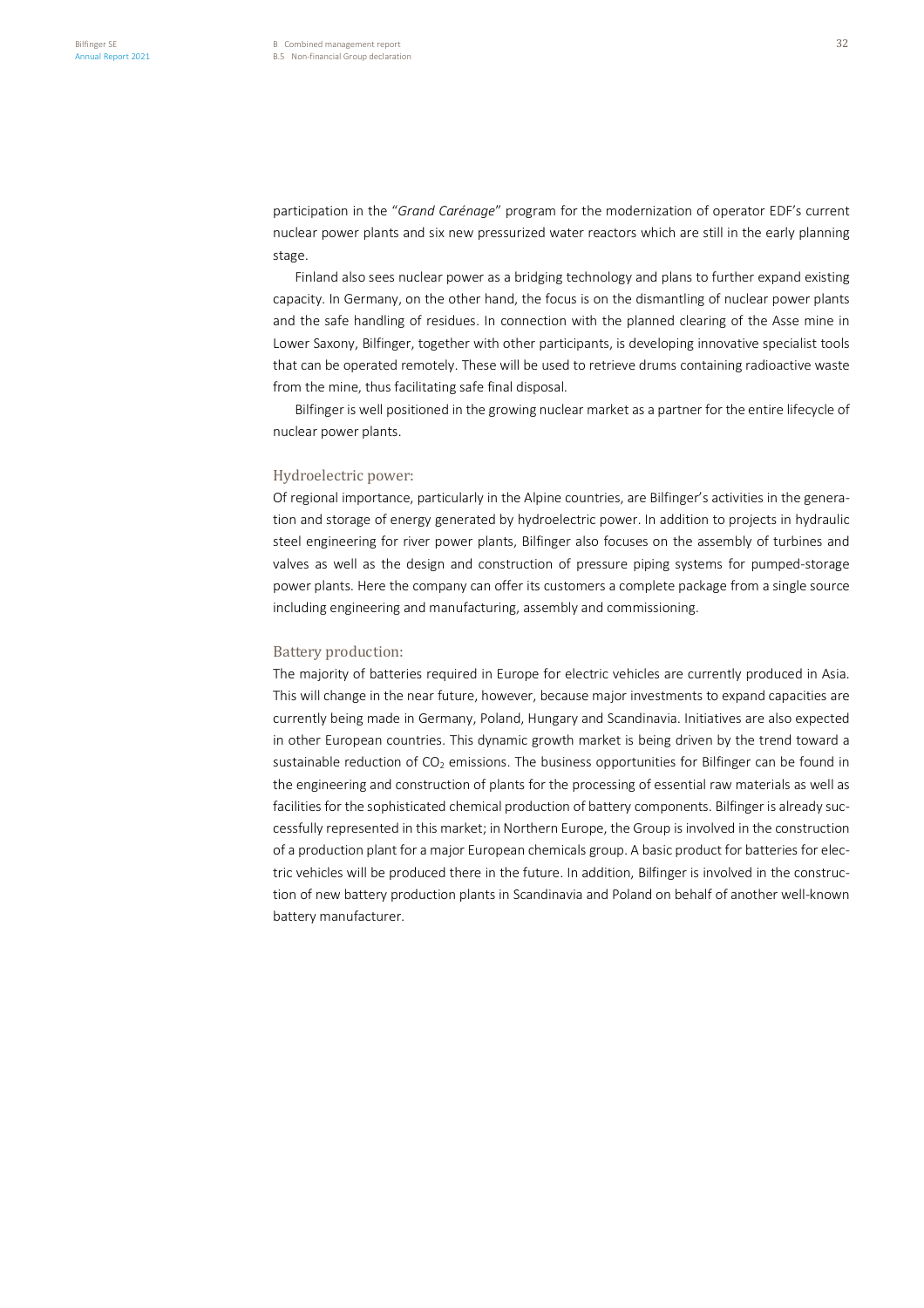Optimizing municipal supply networks is a key component when it comes to more efficient energy use. District heating networks in particular offer the possibility of taking waste heat – from industrial processes, for example – and transferring it to different locations for use. The company has many years of experience in this area, particularly in German-speaking regions. The *ScaleGrid* approach, which Bilfinger helped develop, combines a site-specific potential analysis of diverse heat sources with the development of options for demand-oriented use as a source of energy.

### Energy efficiency:

Despite major investments in new projects,  $CO<sub>2</sub>$  emissions in the decade ahead will be largely dominated by existing industrial plants. These must be optimized and modernized to reduce energy consumption and emissions with the same level of utilization.

Measures that can be executed within the framework of the existing infrastructure include, for example, improved thermal insulation. A certified analysis procedure *Thermal Insulation Performance (TIP) Check* illustrates energy and heat loss resulting from poorly insulated components – and thus helps with the identification and implementation of appropriate measures such as the application of insulation to these components.

A more complex energy efficiency method used by Bilfinger is the so-called *pinch analysis*. It evaluates the cold and heat flows of a process and, in addition to an evaluation of the current situation, also provides a theoretically ideal system status. Based on this ideal situation, Bilfinger then develops an individual energy efficiency concept and proposes modifications to the plant that optimize combined heat and power.

#### Sustainable industrial services as a growth market

Bilfinger believes that, with the service portfolio described, it is very well positioned in the growth market for sustainable industrial services.

Bilfinger's objective is to increase sales with sustainable industrial services to around €1 billion by 2024. In 2021, revenue generated with the services described above amounted to around €500 million.

The basis for measuring the Group's sustainable economic activity is a detailed recording of customer contracts by plant type and trade. This classifies the activities that relate to the contents outlined above and measures them from 2022 onward. The value as of 2021 is the result of a manual survey and is intended to serve as a benchmark for the baseline.

Growth is being driven by increasing demand from customers, something that the company is addressing with a targeted sales approach and dedicated competences.

Bilfinger is helping its customers with their energy transition, for example with the maintenance and modernization of their current plants with the aim of a more energy-efficient and loweremission utilization at the same level of capacity utilization. Around €250 million is attributable to this area for the year 2021.

On the other hand, Bilfinger sees growth opportunities arising from the technological shift from fossil fuels to alternative sources of energy. The greatest sales volumes are in the area of nuclear energy with around €100 million, battery production with around €45 million and hydroelectric power with around €25 million.

The portfolio is therefore bringing together services that make a contribution to the energy transition at different types of plants. The Bilfinger definition is tailored to an industrial services provider in the process industry and deviates in part from the specifications of the environmentally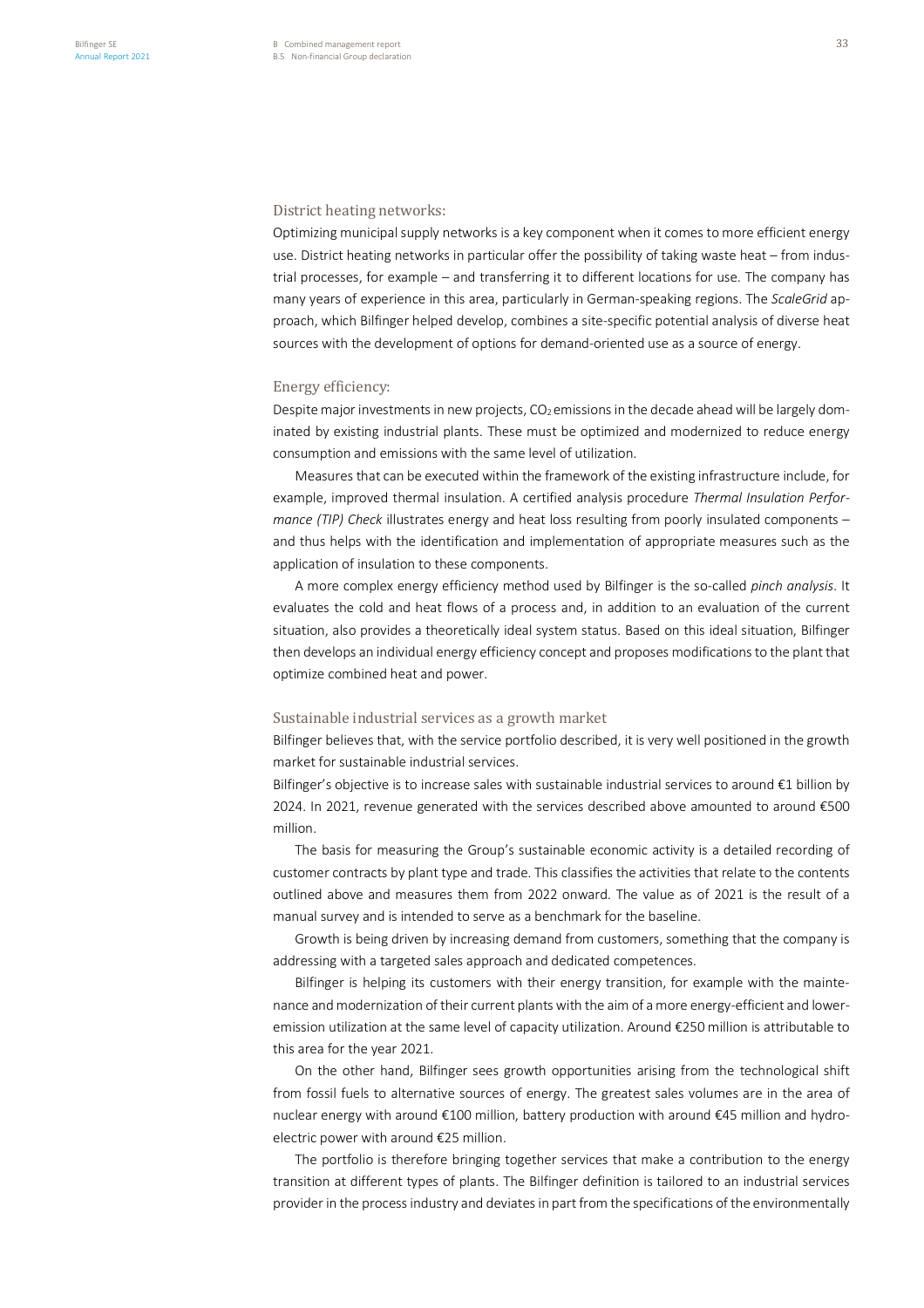sustainable activities as defined in the Regulation (EU) 2020/852 Taxonomy Regulation ("EU Taxonomy") explained below. For example, in accordance with this regulation, energy efficiency and insulation work can be included in the EU Taxonomy if they are carried out on buildings, but not if they are carried out on industrial facilities.

### Consolidated disclosures pursuant to Article 8 of the EU Taxonomy Regulation

## *Article 8 EU Taxonomy Regulation*

The EU Taxonomy Regulation is a key component of the European Commission's action plan to redirect capital flows in more sustainable economic activities. It represents an important step forward in achieving climate neutrality for Europe by 2050. The EU Taxonomy serves as a classification system for environmentally sustainable economic activities.

In the following, we as a non-financial parent company present the share of our Group revenue, capital expenditures (capex) and operating expenditures (opex) for the reporting period 2021 that relate to taxonomy-eligible economic activities in connection with the first two environmental objectives (climate protection and adaptation to climate change) in accordance with Article 8 of the Taxonomy Regulation and Article 10 (2) of the delegated act on Article 8.

A taxonomy-eligible economic activity is an economic activity described in the delegated acts that supplement the EU Taxonomy Regulation (i.e., the current delegated act on climate), regardless of whether that economic activity meets some or all of the technical assessment criteria set forth in those delegated acts. A taxonomy-non-eligible economic activity is any economic activity that is not described in the delegated acts that supplement the EU Taxonomy Regulation.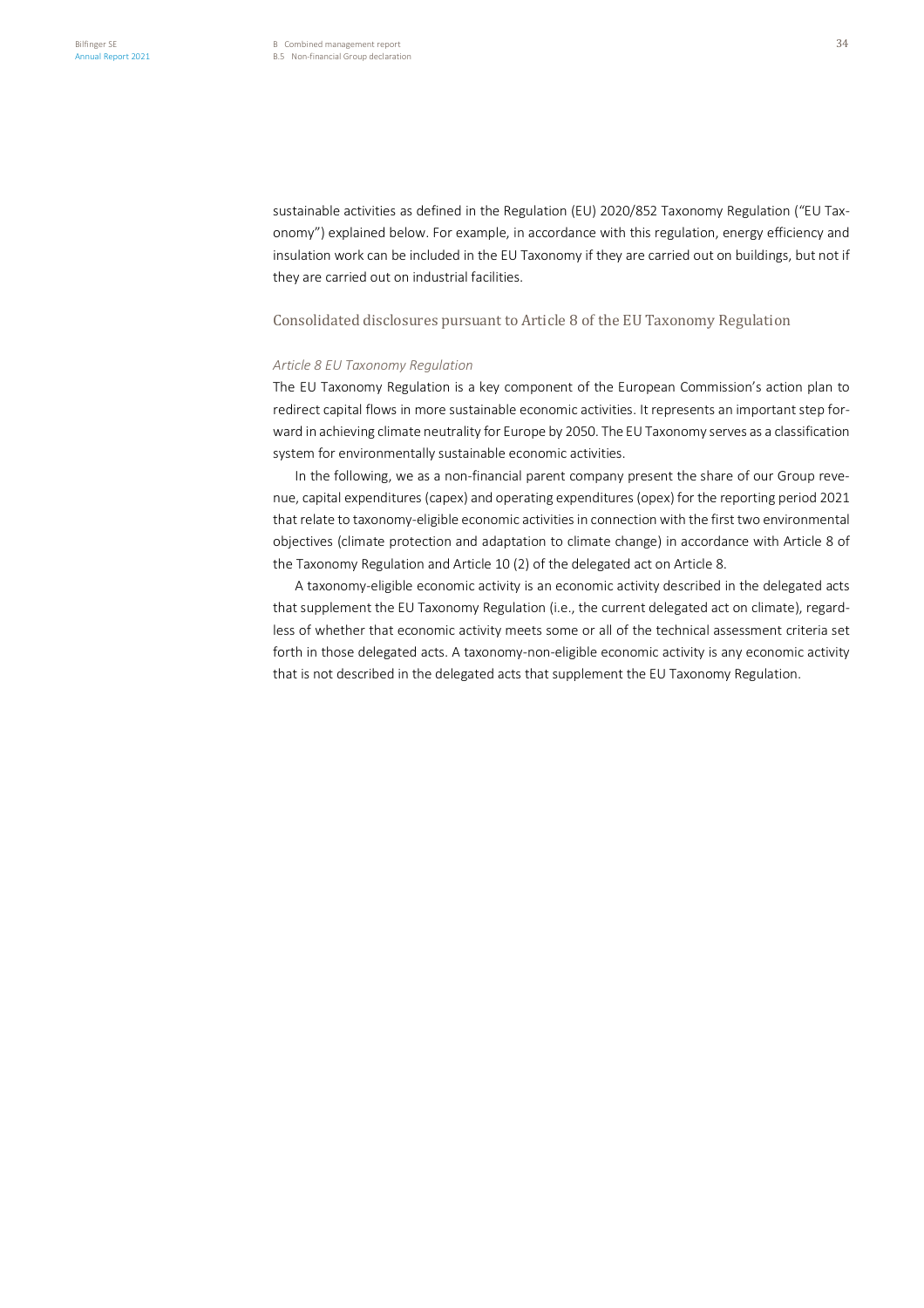#### *Our economic activities*

| PROPORTION OF TAXONOMY-ELIGIBLE<br>AND TAXONOMY-NON-ELIGIBLE<br>ECONOMIC ACTIVITIES IN TOTAL REVENUE<br>CAPEX AND OPEX | Total<br>$\epsilon$ million | Proportion of taxonomy-<br>eligible<br>economic activities<br>in $%$ | Porportion of taxonomy-<br>non-eligible<br>economic activities<br>in $%$ |
|------------------------------------------------------------------------------------------------------------------------|-----------------------------|----------------------------------------------------------------------|--------------------------------------------------------------------------|
| Revenue                                                                                                                | 3.737.4                     |                                                                      | 98                                                                       |
| Capital expenditure (Capex)                                                                                            | 109.2 <sup>1</sup>          | 21 <sup>2</sup>                                                      | 79                                                                       |
| Operating expenditure (Opex)                                                                                           | 105.2                       | $\Omega$                                                             | 100                                                                      |

1. In addition to investments in property, plant and equipment as well as intangible assets, the definition of capital expenditure (CAPEX) also includes capitalization of rights of use from leases. This definition is in line with the requirements of the delegated act on Article 8 of the EU Taxonomy Regulation and is only used in the context of reporting on EU Taxonomy.

2. The share of capital expenditures related to taxonomy-eligible economic activity is subject to the broad interpretation of the CAPEX calculation published in the second FAQ section on Art. 8 of the EU Taxonomy Regulation by the Platform on Sustainable Finance on February 2, 2022. In line with this broad interpretation, additions to property, plant and equipment and to rights of use from leases relating to land and buildings in the amount of €22 million have been included in CAPEX from taxonomy-eligible economic activity. Without this amount, CAPEX related to taxonomy-eligible economic activity would be 1 percent of total CAPEX.

For the most part, the economic activities of the Bilfinger Group as an industrial services provider in the process industry are not covered by the delegated act on the EU Taxonomy Regulation. They can only be allocated to the economic activities mentioned in the delegated act to a limited extent and designated as taxonomy-eligible. These taxonomy-eligible economic activities relate to the following activities listed in Appendix I of the delegated act on the climate targets of the EU Taxonomy Regulation:

## 4.5. *Generation of electricity from hydropower: construction or operation of electricity generation plants that produce electricity from hydropower*

In the reporting year, Bilfinger generated taxonomy-eligible revenue of €24 million with the construction of power generation plants that generate electricity from hydroelectric power. This mainly involves the construction of special pipelines in hydroelectric power plants in the E&M Europe segment, particularly in Austria.

### 7.1 *Construction and real estate: New construction*

With €15 million in taxonomy-eligible revenue, new construction of real estate is the second most represented economic activity in the EU Taxonomy Regulation. This mainly includes construction projects in the E&M International segment in North America.

5.1 *Construction, expansion and operation of water extraction, treatment and supply systems* In the reporting year, Bilfinger generated €7 million in taxonomy-eligible revenue from the construction, expansion and operation of water extraction, treatment and supply systems. This includes the construction of pipelines in the E&M Europe segment.

### 3.1 *Manufacture of technologies for renewable energy*

In the reporting year, Bilfinger generated €5 million in taxonomy-eligible revenue from the manufacture of technologies for renewable energy. This includes revenue from companies in the Technologies segment.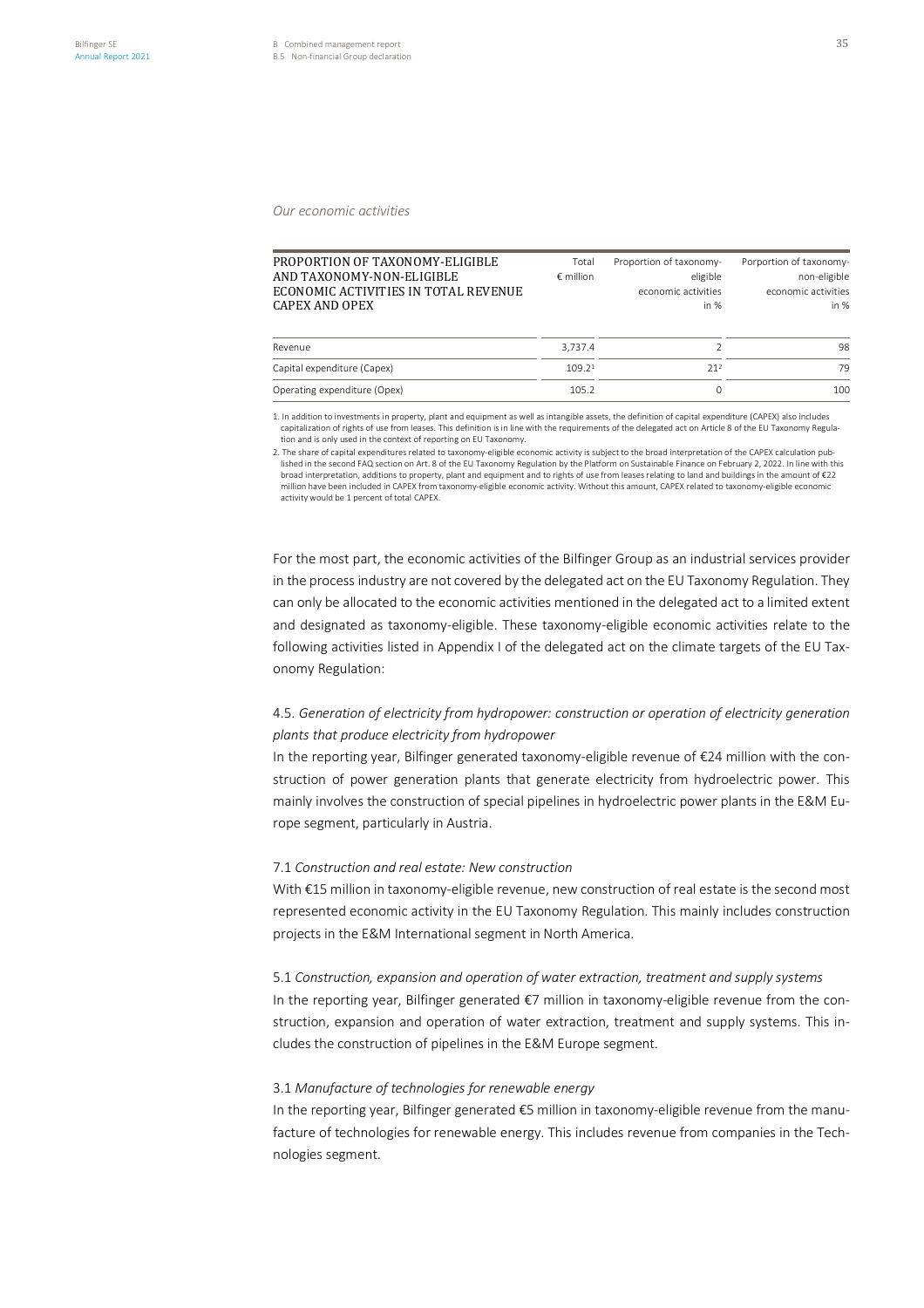## 7.3 *Installation, maintenance and repair of energy-efficient equipment*

In the reporting year, economic activity 7.3, with €4 million in taxonomy-eligible revenue represented at Bilfinger. At Bilfinger, this includes insulation work on buildings as well as work on the installation, replacement, maintenance and repair of heating, ventilation and air-conditioning systems (HVAC).

### *Accounting and calculation of the key figures*

The key figures presented in accordance with the delegated act on Article 8 of the EU Taxonomy Regulation are based on the consolidated financial statements of Bilfinger SE in accordance with the International Financial Reporting Standards (IFRS) as applicable in the EU and the supplementary provisions of commercial law applicable in accordance with Section 315e (1) of the German Commercial Code (HGB).

The determination of the key figures in accordance with the EU Taxonomy Regulation was carried out for reporting year 2021 through the assignment of the customer's plant types as well as the activities carried out by Bilfinger to the customer contracts. As a consequence, orders were classified according to their economic activity and compared with those in the delegated act on the climate targets of the EU Taxonomy Regulation. When allocating economic activities to the activities specified in the delegated act on climate targets, particular attention was paid to the activity description in the delegated act itself. As an additional aid to interpretation, the relevant technical assessment criteria were also taken into account. If these are not applicable to the economic activities of the Bilfinger Group, they were not identified as taxonomy-eligible. This relates, for example, to the classification of insulation work on pipelines and industrial plants, which was not recorded as taxonomy-eligible because the technical evaluation criteria of *Activity 7.3. installation, maintenance and repair of energy-efficient equipment* only cover the insulation of buildings in a very narrow sense.

### Revenue

Total revenue of €3,737.4 million corresponds to Group revenue in the consolidated income statement. Total revenue from taxonomy-eligible economic activities in the reporting year was €67 million. This corresponds to a share of 2 percent of total revenue. Revenue from taxonomy-eligible activities is the external revenue generated in the reporting year that relates to customer contracts classified as taxonomy-eligible.

## Capital expenditures (capex)

In the Bilfinger Group, as a result of the asset-light business model, capex plans are negligible. There are capital expenditures relating to assets or processes associated with taxonomy-eligible economic activities and capital expenditures relating to the acquisition of production from taxonomy-eligible economic activities. The volume of capital expenditures relating to assets or processes associated with taxonomy-eligible economic activities was determined for the reporting year using the following estimate: The total amount of capital expenditure (capex) comprises investments in property, plant and equipment (see Chapter C.6.16 Additions to property, plant and equipment) and intangible assets (see Chapter C.6.15 Additions to intangible assets), as well as capitalization of rights of use from leases (see Chapter C.6.17 Additions to rights of use), and amounts to €109.2 million in the reporting year. After subtracting investments in land and buildings, total capital expenditure amounted to €87.5 million. Land and buildings were excluded from the calculation of capital expenditure relating to assets or processes associated with taxonomy-eligible economic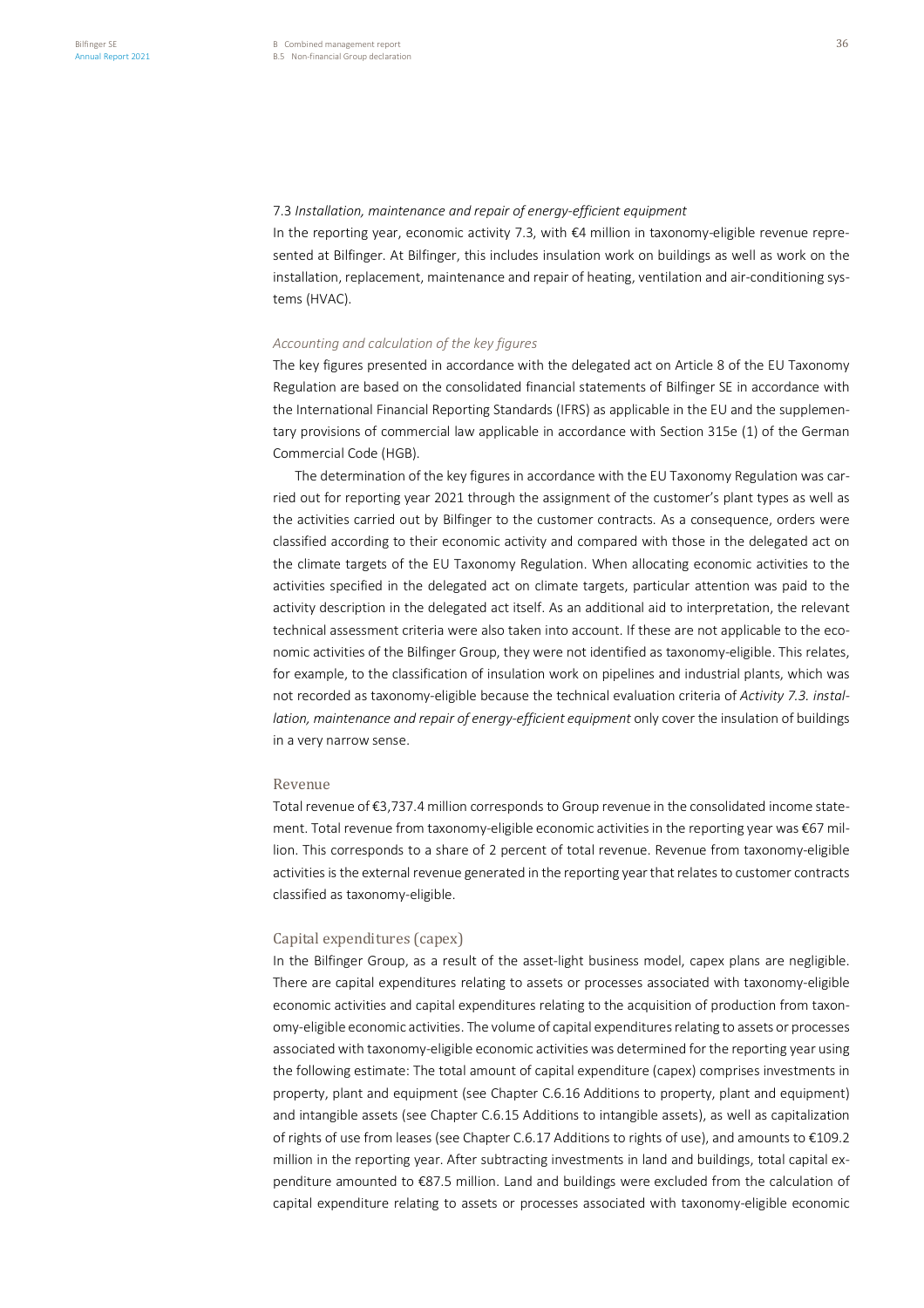activities, because these are primarily administrative buildings that are not directly used to generate sales. If this amount is related to the share of taxonomy-eligible sales in Group sales of 2 percent, this results in capex of €1.6 million that can be approximately allocated to this. This corresponds to 1 percent of the total capital expenditure of €109.2 million. On the basis of the broad interpretation of the determination of capex as published in the second part of the FAQs on Article 8 of the EU Taxonomy Regulation by the Platform on Sustainable Finance on February 2, 2022, additions to property, plant and equipment and to rights of use from leases relating to land and buildings in the amount of €22 million should also be included in the capex from taxonomy-eligible economic activity. This relates to the acquisition of production from taxonomy-eligible economic activities. Due to the publication of the above-mentioned FAQs at short notice, this broad interpretation was only applied to land and buildings in the reporting year. Thus, the total amount of capital expenditures related to taxonomy-eligible economic activity is €23 million and the share of total capex is 21 percent.

## Operating expenditures (opex)

Bilfinger's business model as a service provider without significant production activities asset-light. The share of property, plant and equipment and of the rights of use from leases in total assets is thus at 13.8 percent. Operating expenses (opex) as defined in the delegated act on Article 8 of the EU Taxonomy Regulation as well as the other operating expenses included in the definition are therefore not significant for Bilfinger. As a result, the Group is exempt from determining the share of taxonomy-eligible operating expenses and reports this as 0 percent. The total amount of operating expenses in the reporting year is €105.2 million.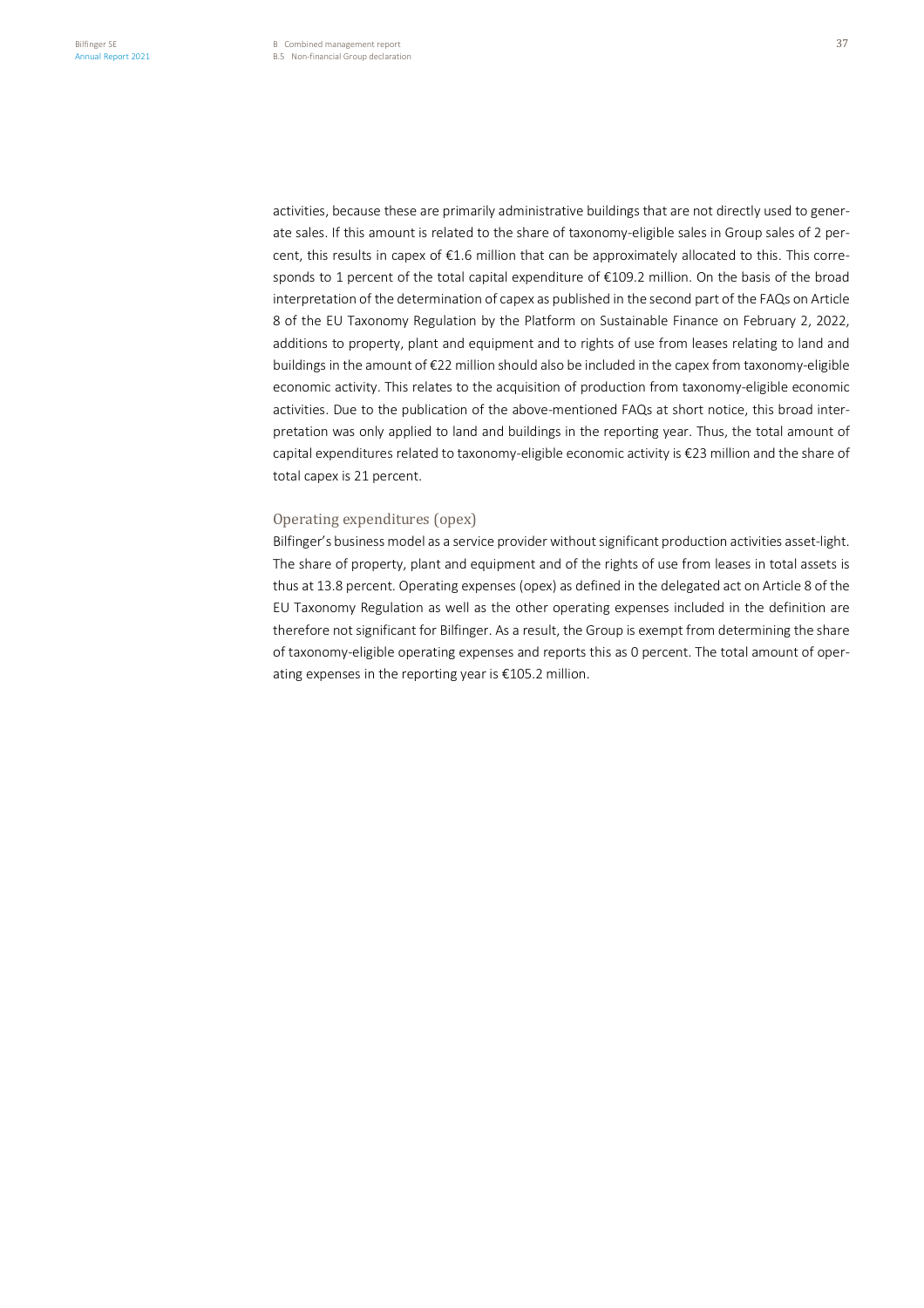# B.5.6 Auditor's report

## **Independent Practitioner's Report on a Limited Assurance Engagement on Non-financial Reporting**<sup>1</sup>

#### To Bilfinger SE, Mannheim

–––––

We have performed a limited assurance engagement on the non-financial group statement of Bilfinger SE, Mannheim, (hereinafter the "Company") for the period from 01 January to 31 December 2021 (hereinafter the "Non-financial Group Statement") included in section "Non-financial Group Declaration" of the combined management report.

Not subject to our assurance engagement are the external sources of documentation or expert opinions mentioned in the Non-financial Group Statement..

### **Responsibility of the Executive Directors**

The executive directors of the Company are responsible for the preparation of the Non-financial Group Statement in accordance with §§ (Articles) 315c in conjunction with 289c to 289e HGB ("Handelsgesetzbuch": "German Commercial Code") and Article 8 of REGULATION (EU) 2020/852 OF THE EUROPEAN PARLIAMENT AND OF THE COUNCIL of 18. June 2020 on establishing a framework to facilitate sustainable investment and amending Regulation (EU) 2019/2088 (hereinafter the "EU Taxonomy Regulation") and the Delegated Acts adopted thereunder, as well as for making their own interpretation of the wording and terms contained in the EU Taxonomy Regulation and the Delegated Acts adopted thereunder, as set out in section "Sustainable industrial services" of the Non-financial Group Statement.

This responsibility includes the selection and application of appropriate non-financial reporting methods and making assumptions and estimates about individual non-financial disclosures of the Group that are reasonable in the circumstances. Furthermore, the executive directors are responsible for such internal controls as the executive directors consider necessary to enable the preparation of a Non-financial Group Statement that is free from material misstatement whether due to fraud or error.

The EU Taxonomy Regulation and the Delegated Acts issued thereunder contain wording and terms that are still subject to considerable interpretation uncertainties and for which clarifications have not yet been published in every case. Therefore, the executive directors have disclosed their interpretation of the EU Taxonomy Regulation and the Delegated Acts adopted thereunder in section [x] of the "Sustainable industrial services" of the Non-financial Group Statement. They are responsible for the defensibility of this interpretation. Due to the immanent risk that indeterminate legal terms may be interpreted differently, the legal conformity of the interpretation is subject to uncertainties.

<sup>1</sup> PricewaterhouseCoopers GmbH has performed a limited assurance engagement on the German version of the non-financial group statement and issued an independent practitioner`s report in German language, which is authoritative. The following text is a translation of the independent practitioner`s report.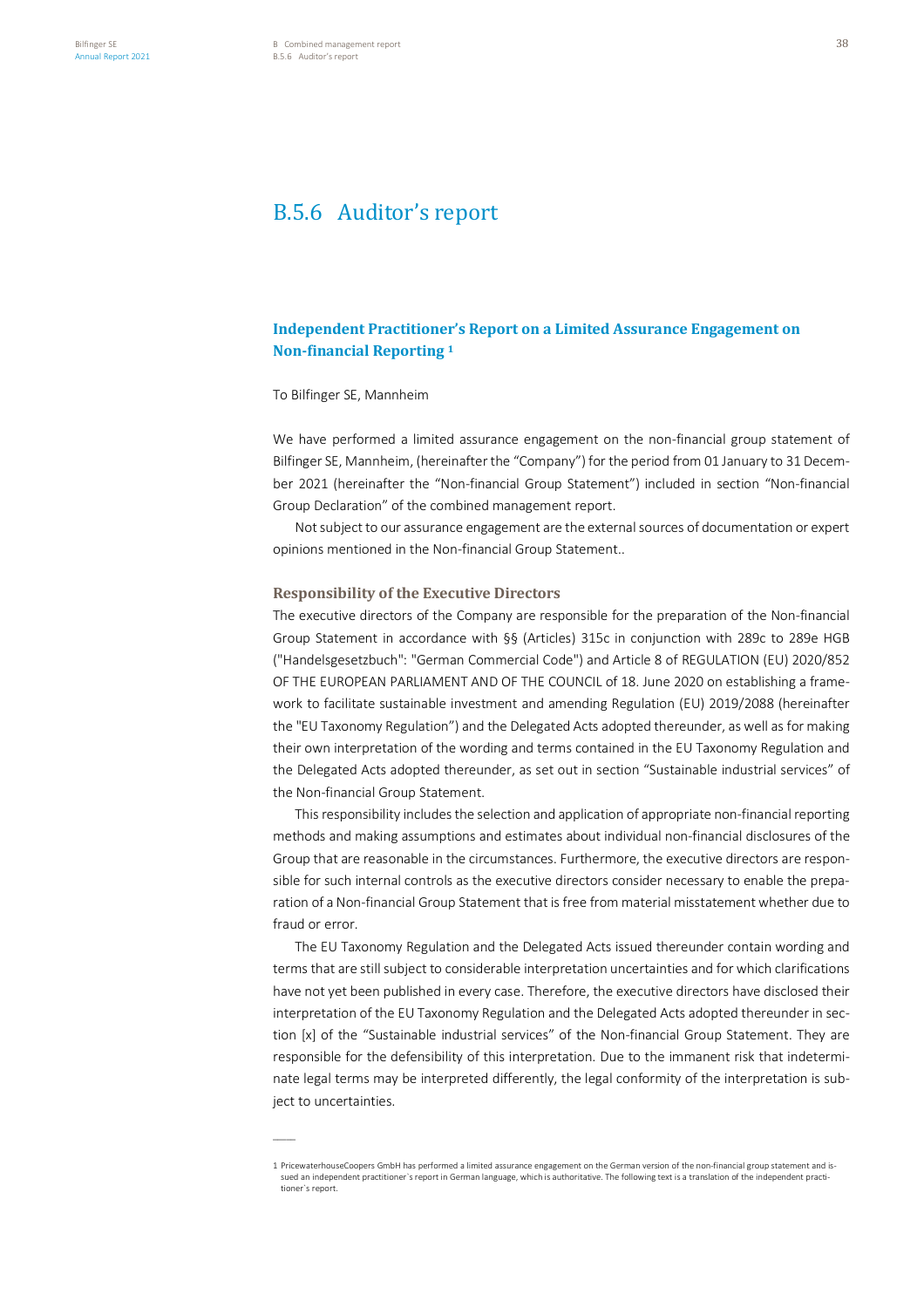## **Independence and Quality Control of the Audit Firm**

We have complied with the German professional provisions regarding independence as well as other ethical requirements.

Our audit firm applies the national legal requirements and professional standards – in particular the Professional Code for German Public Auditors and German Chartered Auditors ("Berufssatzung für Wirtschaftsprüfer und vereidigte Buchprüfer": "BS WP/vBP") as well as the Standard on Quality Control 1 published by the Institut der Wirtschaftsprüfer (Institute of Public Auditors in Germany; IDW): Requirements to quality control for audit firms (IDW Qualitätssicherungsstandard 1: Anforderungen an die Qualitätssicherung in der Wirtschaftsprüferpraxis - IDW QS 1) – and accordingly maintains a comprehensive system of quality control including documented policies and procedures regarding compliance with ethical requirements, professional standards and applicable legal and regulatory requirements.

### **Responsibility of the Assurance Practitioner**

Our responsibility is to express a conclusion with limited assurance on the Non-financial Group Statement based on our assurance engagement.

We conducted our assurance engagement in accordance with International Standard on Assurance Engagements (ISAE) 3000 (Revised): Assurance Engagements other than Audits or Reviews of Historical Financial Information, issued by the IAASB. This Standard requires that we plan and perform the assurance engagement to obtain limited assurance about whether any matters have come to our attention that cause us to believe that the Company's Non-financial Group Statement, other than the external sources of documentation or expert opinions mentioned in the Non-financial Group Statement, are not prepared, in all material respects, in accordance with §§ 315c in conjunction with 289c to 289e HGB and the EU Taxonomy Regulation and the Delegated Acts issued thereunder as well as the interpretation by the executive directors disclosed in section "Sustainable industrial services" of the Non-financial Group Statement.

In a limited assurance engagement the procedures performed are less extensive than in a reasonable assurance engagement, and accordingly a substantially lower level of assurance is obtained. The selection of the assurance procedures is subject to the professional judgement of the assurance practitioner.

In the course of our assurance engagement, we have, amongst other things, performed the following assurance procedures and other activities:

- Gain an understanding of the structure of the Group's sustainability organisation and stakeholder engagement
- Inquiries of the executive directors and relevant employees involved in the preparation of the Non-financial Group Statement about the preparation process, about the internal control system relating to this process and about disclosures in the Non-financial Group Statement
- Identification of likely risks of material misstatement in the Non-financial Group Statement
- Analytical procedures on selected disclosures in the Non-financial Group Statement
- Reconciliation of selected disclosures with the corresponding data in the consolidated financial statements and group management report
- Evaluation of the presentation of the Non-financial Group Statement